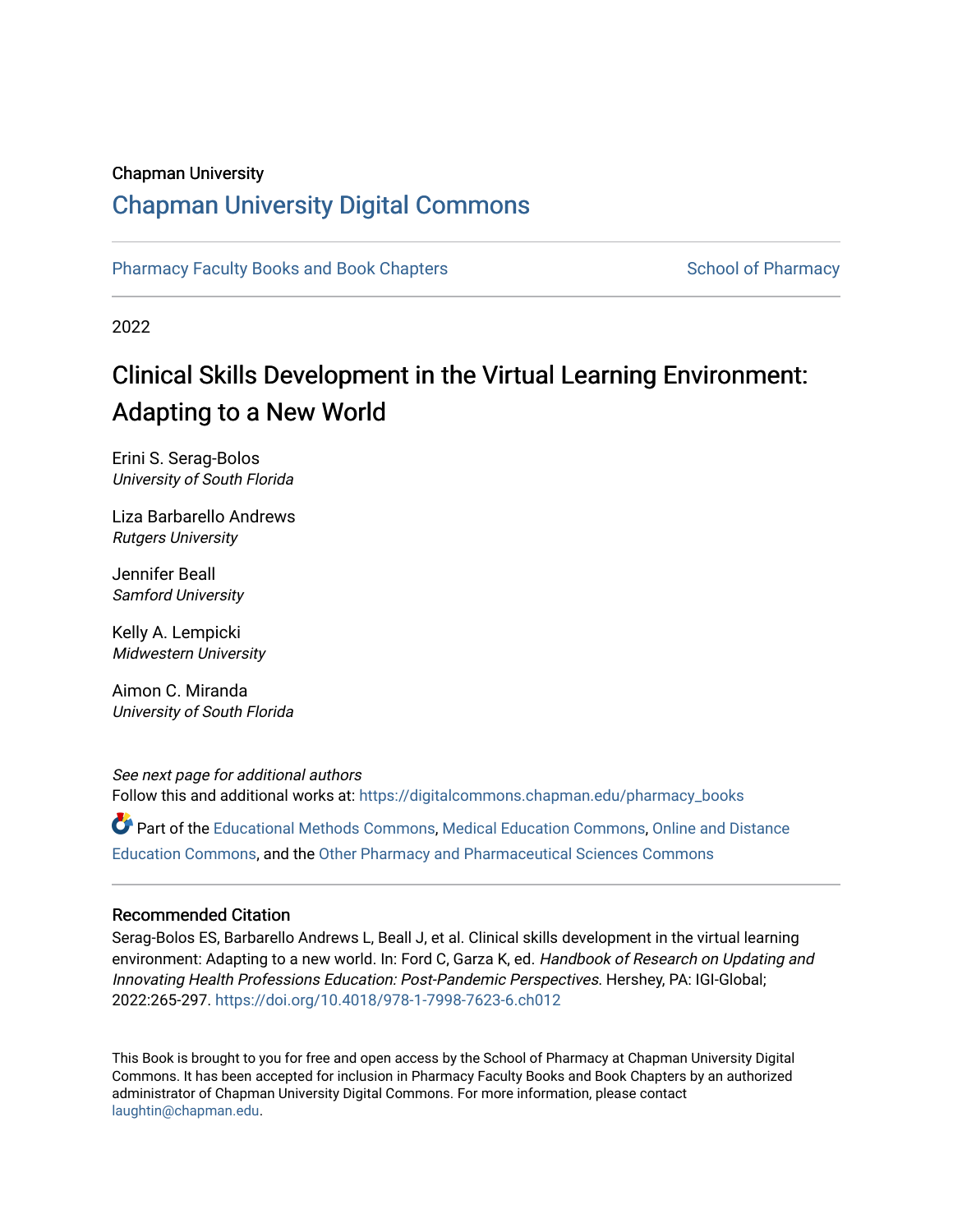## Authors

Erini S. Serag-Bolos, Liza Barbarello Andrews, Jennifer Beall, Kelly A. Lempicki, Aimon C. Miranda, Carol Motycka, Chelsea Phillips Renfro, Brittany L. Riley, Chasity M. Shelton, Deepti Vyas, and Kimberly Won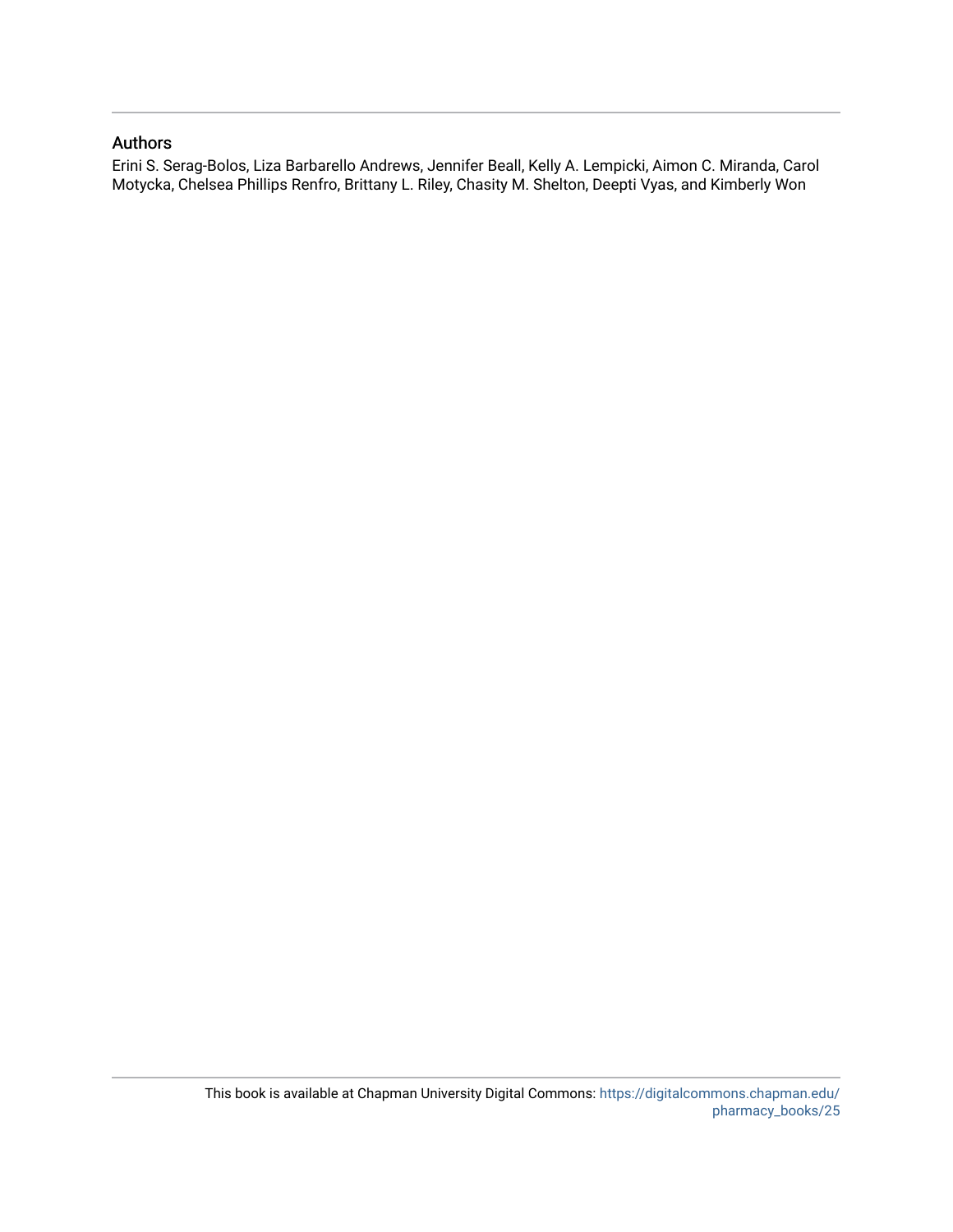# Chapter 12 Clinical Skills Development in the Virtual Learning Environment: Adapting to a New World

**Erini S. Serag-Bolos**

*Taneja College of Pharmacy, University of South Florida, USA*

> **Liza Barbarello Andrews** *Rutgers University, USA*

> > **Jennifer Beall**

**Kelly A. Lempicki https://orcid.org/0000-0002-4623-7308** *Midwestern University, USA*

**Aimon C. Miranda** *Taneja College of Pharmacy, University of South Florida, USA*

*USA* **Brittany L. Riley**

**Carol Motycka** *College of Pharmacy, University of Florida, USA*

**Chelsea Phillips Renfro** *University of Tennessee Health Science Center,* 

**https://orcid.org/0000-0002-9709-5741** *College of Pharmacy, Samford University, USA School of Pharmacy, Marshall University, USA*

**Chasity M. Shelton** *University of Tennessee Health Science Center,* 

*USA*

**Deepti Vyas https://orcid.org/0000-0002-2412-1873** *School of Pharmacy, University of the Pacific, USA*

**Kimberly Won** *School of Pharmacy, Chapman University, USA*

DOI: 10.4018/978-1-7998-7623-6.ch012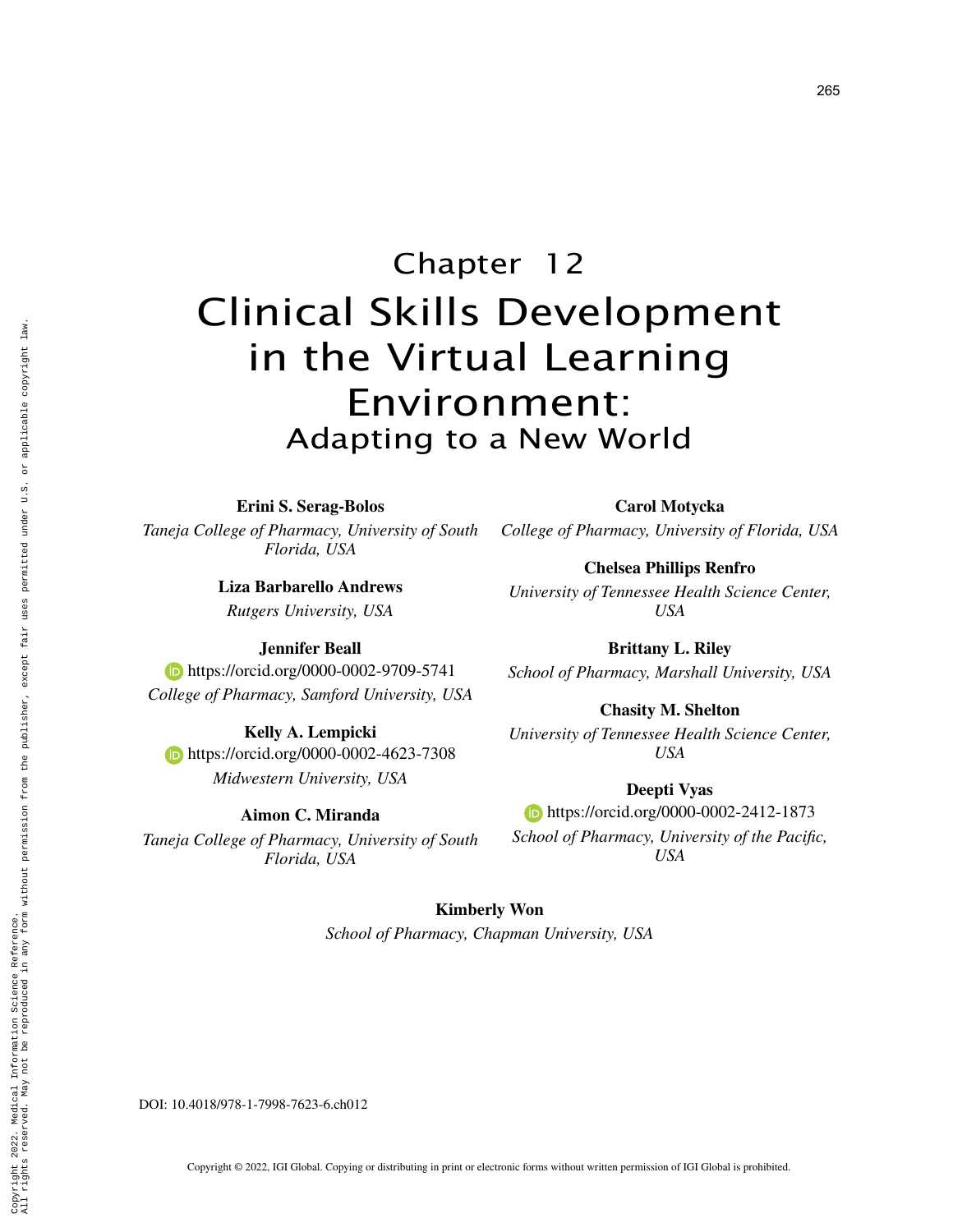# **ABSTRACT**

*The rapid transition to distance learning in response to the unexpected SARS-CoV-2/COVID-19 pandemic led to disruption of clinical skills development, which are typically conducted face-to-face. Consequently, faculty adapted their courses, using a multitude of active learning modalities, to meet student learning objectives in the didactic and experiential settings. Strategies and considerations to implement innovative delivery methods and address potential challenges are elucidated. Furthermore, integration of a layered learning approach may allow for more broad perspectives and allow additional interactions and feedback, which is especially necessary in the virtual environment.*

# **INTRODUCTION**

The novel coronavirus disease 2019 (COVID-19) pandemic caused by SARS-CoV2 precipitated a tremendous and tumultuous wave of unexpected changes, including immediate curricular challenges among academic health professional programs and the need to adapt to a permanently altered healthcare practice landscape. The rapid transition to virtual learning environments posed many challenges, especially related to clinical skills development in both the didactic and experiential settings. This challenged academicians to expeditiously adapt curricula to meet student needs while maintaining accreditation requirements. Since the peak of the COVID-19 pandemic, it has become increasingly clear that the healthcare environment to which learners enter has morphed more permanently than expected to include more telehealth and a greater focus on social determinants of care. The objectives of this chapter are to elucidate innovative ways to teach clinical skills in the virtual environment through active learning and simulation. Lessons learned are also discussed to further develop and enhance such pedagogy in the virtual setting.

# **BACKGROUND**

Health professional degrees culminate in licensure exams, which are required for clinicians to enter the workforce. Respective accreditation bodies provide guidance to ensure that graduates are practice-ready. While programmatic structure varies among disciplines and programs in course format, duration, schedule, faculty model, and number of campuses served, a common thread is the use of active learning and simulation to enhance critical thinking and develop hands-on clinical skills in various settings (Bonwell & Eisen, 1991). The scope of this chapter encompasses various health professions that require training in clinical, technical, and communication skills including athletic training, audiology, dentistry, medicine, nursing, pharmacy, physical therapy, physician assistant, and social work.

Accredited programs require satisfactory completion of a minimum number of clinical hours to ensure that graduates are practice-ready in real-world settings. However, the different accreditation bodies that guide various health disciplines define and quantify simulation in various ways (Table 1). The COVID-19 pandemic has posed multiple challenges that require adjustment, necessitating faculty to become ever more resourceful to rapidly adapt to virtual learning. From a faculty perspective, the amount of time needed to modify existing course materials for the virtual learning environment represented an unexpected expansion of the faculty workload. The ability to involve adjunct faculty members in this process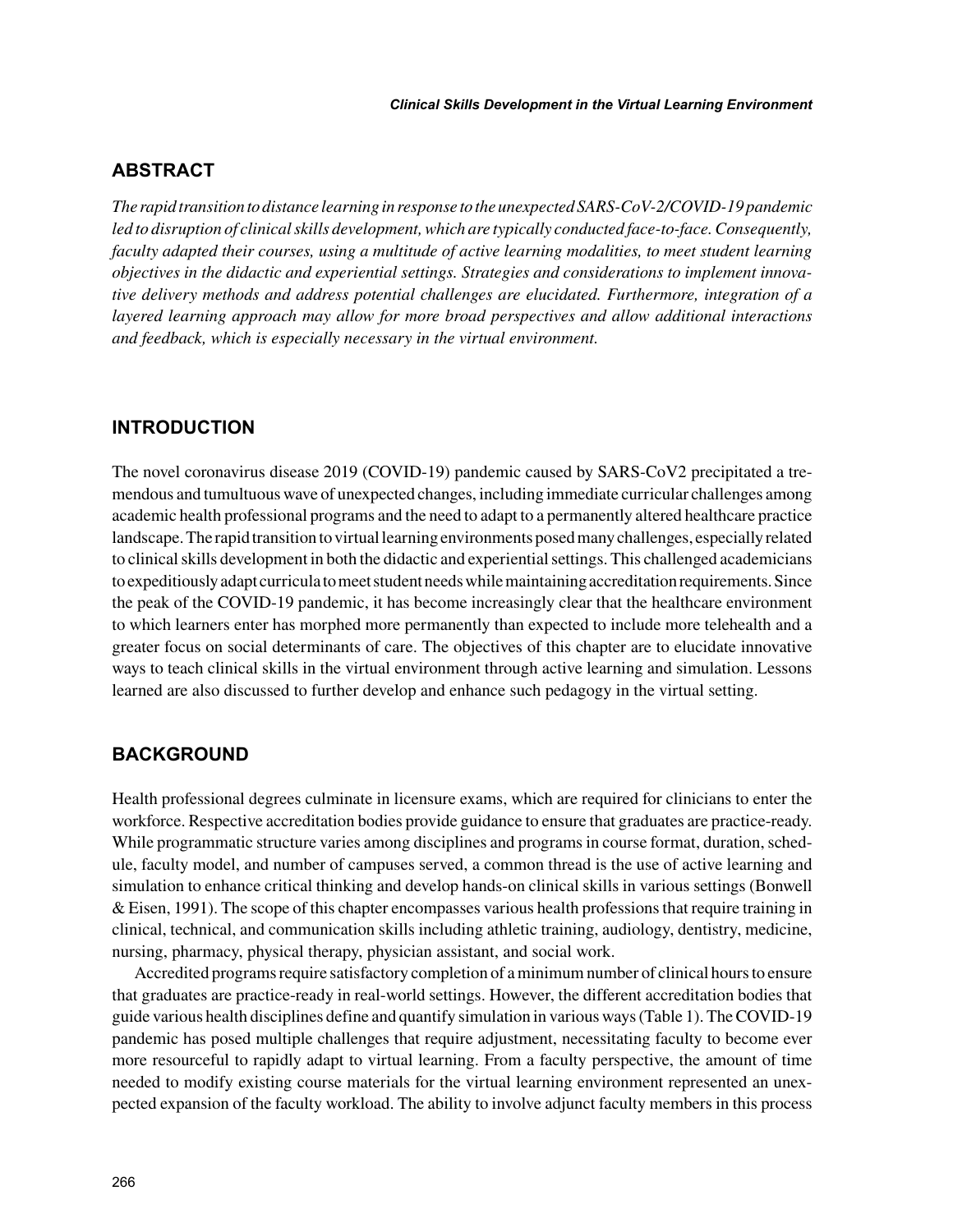remotely has been advantageous in increasing their involvement in the didactic setting. Students have shared that many feel overwhelmed, disengaged, and lack a sense of community with virtual learning. These factors should be taken under consideration by faculty when reformatting courses and focusing on clinical skills development.

| <b>Health Profession</b> | <b>Simulation Guidance in Accreditation Standards</b>                                                                                                                                                                                                                                                                                                                                                                                                                                                                                                                                   |  |
|--------------------------|-----------------------------------------------------------------------------------------------------------------------------------------------------------------------------------------------------------------------------------------------------------------------------------------------------------------------------------------------------------------------------------------------------------------------------------------------------------------------------------------------------------------------------------------------------------------------------------------|--|
| Athletic training        | No specific guidance regarding the use of simulation, however defines the laboratory setting as one "where"<br>students practice skills on a simulated patient (i.e., role playing) in a controlled environment" (Commission on<br>Accreditation of Athletic Training Education, 2013, p.17).                                                                                                                                                                                                                                                                                           |  |
| Audiology                | No specific guidance regarding the use of simulation, but states in Standard 21 that the program should use<br>multiple methods of instruction where simulation is provided as an example (Accreditation Commission for<br>Audiology Education, 2016).                                                                                                                                                                                                                                                                                                                                  |  |
| Dentistry                | No specific guidance regarding the use of simulation, but states in Standard 2-9 those prospective simulations in<br>which students perform decision-making can be used as evidence to assure graduates are competent in the use of<br>critical thinking and problem-solving skills (Commission on Dental Accreditation, 2016).                                                                                                                                                                                                                                                         |  |
| Medicine                 | No specific guidance regarding the use of simulation, but states that skills (e.g., communication and clinical)<br>should be taught (Commission on Osteopathic College Accreditation, 2019; Liaison Committee on Medical<br>Education, 2021).                                                                                                                                                                                                                                                                                                                                           |  |
| Nursing                  | An expert panel consisting of representatives from several nursing organizations and the National Council of State<br>Boards of Nursing (NCSBN) developed guidelines for the use of simulation as a substitute for traditional clinical<br>experience. These guidelines are based on data from the NCSBN National Simulation Study, which found that<br>there was no statistically significant difference in knowledge acquisition or clinical performance when substituting<br>clinical experiences with up to 50% simulation (The National Council of State Boards of Nursing, 2016). |  |
| Pharmacy                 | States that simulated practice experiences can be incorporated into the Introductory Pharmacy Practice<br>Experiences (IPPE) to mimic pharmacist-delivered patient care situations for a maximum of 60 of the total 300<br>clock hours. Accreditation standards also state that colleges and schools of pharmacy should have a sufficient<br>number of faculty members to address the needs of simulation teaching and provide access to educational<br>simulation capabilities (Accreditation Council for Pharmacy Education, 2015).                                                   |  |
| Physical therapy         | States that clinical education experiences that occur before the completion of the didactic curriculum cannot be<br>satisfied with the use of simulation (Commission on Accreditation in Physical Therapy Education, 2020).                                                                                                                                                                                                                                                                                                                                                             |  |
| Physician assistant      | No specific guidance regarding the use of simulation, but states that skills (e.g., communication and clinical)<br>should be taught (Accreditation Review Commission on Education for the Physician Assistant, Inc., 2019).                                                                                                                                                                                                                                                                                                                                                             |  |
| Social work              | States that each competency should be assessed by two measures, one of which can be based on real or simulated<br>practice encounters (Council on Social Work Education Commission on Accreditation Commission on Educational<br>Policy, 2015).                                                                                                                                                                                                                                                                                                                                         |  |

*Table 1. Accreditation standards regarding incorporation of simulation*

These were not the only factors that impacted healthcare education during the COVID-19 pandemic. Within the experiential setting, many sites were forced to limit or discontinue students' clinical rotations in response to the overwhelming numbers of COVID-19 positive patients and the need to reduce exposure risk. Simulation-based mastery learning allows for convergence of multiple adult learning theoretical models, which represent ideal means to engage learners in the application of didactic content (Aebersold, 2018; McGahie &Harris, 2018). Multiple simulation modalities are available for use, including role playing with standardized patients, use of manikins, utilization of task-trainers, and virtual reality. Many innovative techniques that span many learning styles have been embedded within courses. While active learning strategies had already been implemented in the traditional classroom setting, the increase in online learning and the concomitant emergence of new technologies has caused a shift in the para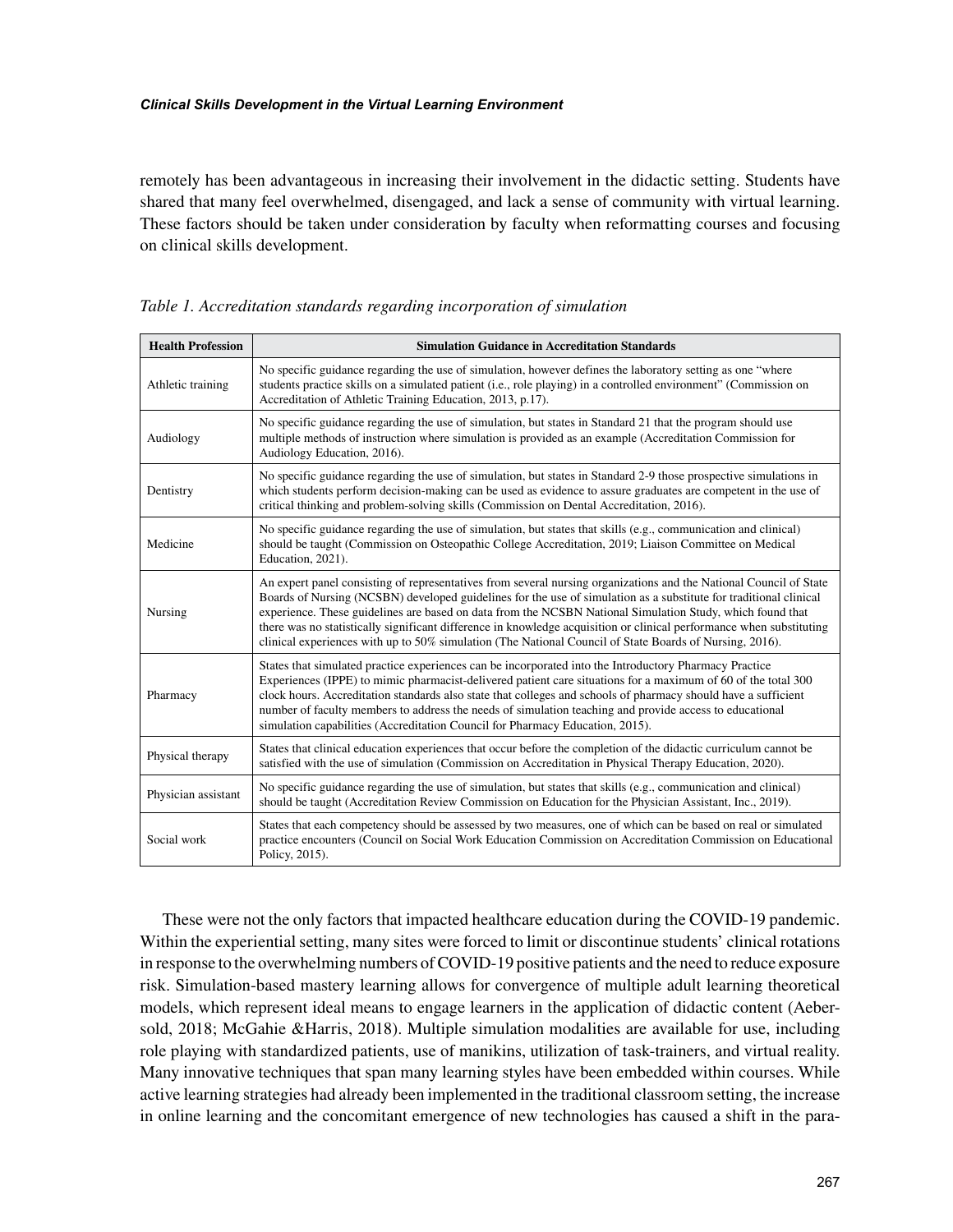digms used for online active learning (Allen et al., 2002). In particular, the expectations of appropriate etiquette in the virtual learning environment should become essential components of orientation sessions to optimize the learning experience for both learners and instructors.

Methods by which to strengthen critical thinking and clinical problem-solving skills in both didactic and experiential settings have shifted due to the COVID-19 pandemic. Since the terminology used within the literature varies widely, clarification of definitions is offered to support standardization throughout this chapter. Here, virtual learning (i.e., e-learning) is defined as instruction delivered on a digital device (e.g., laptop computer, tablet, smart phone) that is meant to support learning (Clark & Mayer, 2016). Virtual learning can be thought of in two different ways: synchronous or asynchronous. Each form of instruction can support collaborative learning via discussion boards, breakout rooms, or other forms of virtual collaboration. Synchronous and asynchronous learning can also be combined to generate blended learning delivery. Regardless of the delivery format or type of media used, virtual learning requires engagement of learners through behavioral (e.g., typing an answer to a question in the chat box) and psychological engagement (e.g., cognitive processing that leads to new skills). While virtual learning has many benefits, there are also several challenges to consider during its implementation, such as incorporating new technology that does not align with the instructional goal or incorporating too much or not enough of the new technology. These opportunities and challenges will be further discussed with a focus on active learning strategies that strengthen clinical skills in didactic or virtual settings, respectively, followed by a discussion of strategies to enhance etiquette that fosters a sense of community and collaboration within the virtual learning environment.

# **INNOVATIVE APPROACHES TO ACTIVE LEARNING IN THE DIDACTIC SETTING**

Many approaches for developing clinical skills in a virtual environment were introduced to the curriculum as programs quickly pivoted to virtual instruction during the COVID-19 pandemic. While didactic lectures can be delivered via video conferencing platforms, the inclusion of some active learning strategies (i.e., think-pair-share, case studies, and simulation) may require additional preparation. Logistics for developing and offering virtual simulations (using standardized patients for telehealth visits, virtual/ augmented reality, and/or low- and high-fidelity manikins) using video conferencing platforms and other gamification approaches, such as virtual escape rooms, will be discussed in this section.

# **Telehealth**

Telehealth refers to the use of technology to connect health professionals with patients and other professionals who are in remote or distant locations (American Telemedicine Association, 2021). By comparison, digital health refers to a broader field that uses additional technologies, such as smart devices, artificial intelligence, genomics, and big data to improve health (World Health Organization, 2019). Prior to the COVID-19 pandemic, telehealth and virtual care had already proven to be beneficial for underserved, vulnerable, and/or rural populations (American Telemedicine Association, 2021). During the COVID-19 pandemic, patient care provided through telehealth increased from 47% in 2019 to 97% in 2020 in one study of health centers (Demeke et al., 2021). Since the peak of the COVID-19 pandemic, increased utilization has persisted as healthcare administrators begin to establish regulations that sup-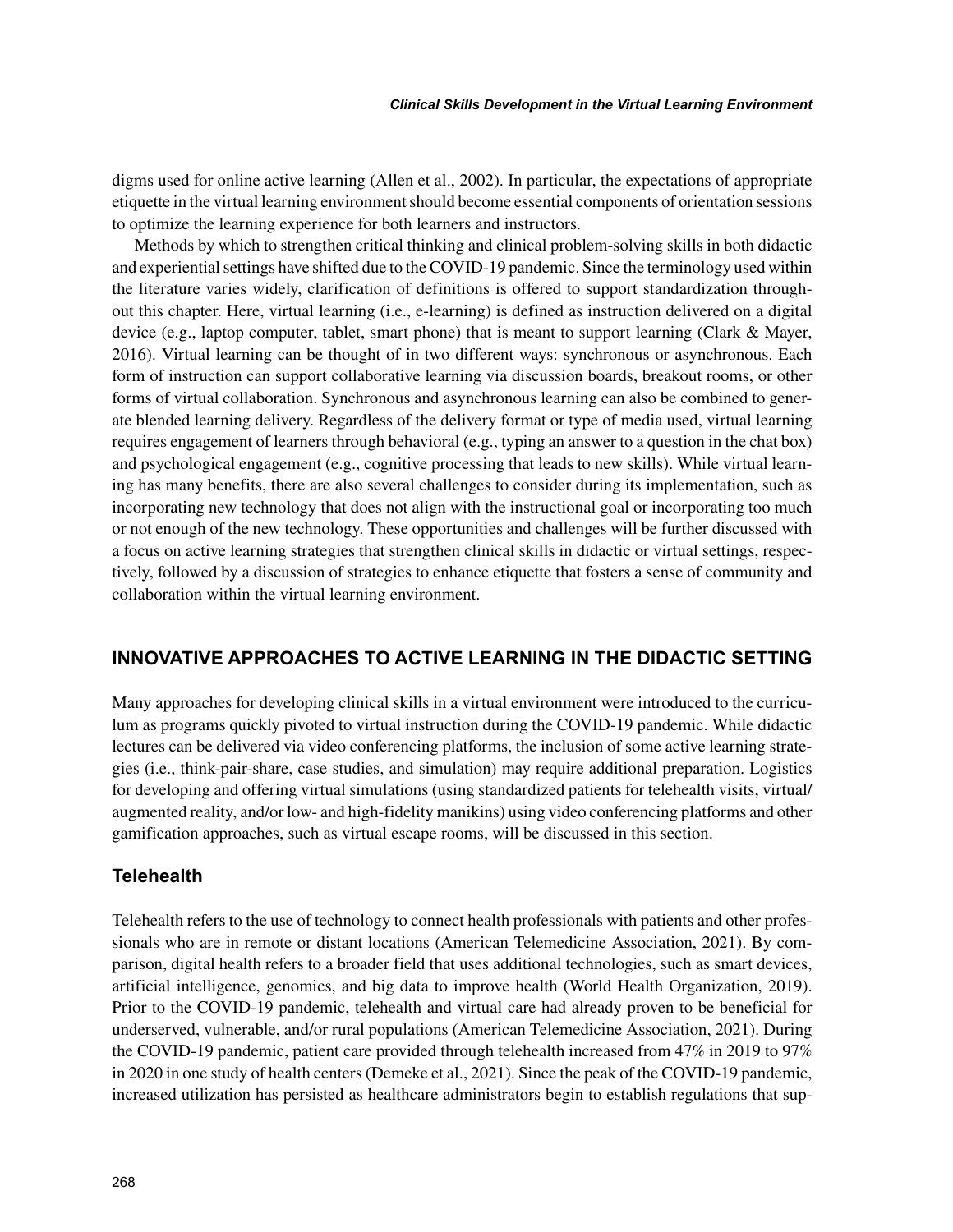port long term telehealth integration into routine healthcare delivery with support (American Hospital Association, 2021).

Within health professions education, it is imperative that students receive training on best practices, patient privacy, available modalities, advantages and disadvantages of digital health and telehealth versus face-to-face visits, and effective communication skills so that graduates may deploy successful services in their future practice environments, especially given the changing landscape (Agency for Healthcare Research and Quality, 2015; Koonin et al., 2020). The International Pharmaceutical Federation (FIP) Digital Health in Pharmacy Education report urges schools of pharmacy to provide education for students in digital health to prepare them for this vast and growing aspect of practice (International Pharmaceutical Federation [FIP], 2021). One method for doing so would incorporate this technology into lab activities. From that perspective, development of simulations that provide opportunities for students to practice in a telehealth environment, with targeted feedback, would be beneficial for the student's professional growth. Several modalities can facilitate telehealth collaboration, including telecommunications technology, electronic medical records (EMR), wearable devices, store-and-forward technology, and mobile health (Health Resources & Services Administration, 2021). Procurement of these and other digital health technologies and products for device demonstration is critical for hands-on instruction in these modalities (FIP, 2021). The use of standardized/simulated patient actors (SPs) to simulate virtual patients in the ambulatory and acute care settings, and even in the community pharmacy setting where their use is traditionally less common, may be of particular help in replicating telehealth practice sites in the actual or virtual classroom or laboratory.

Likewise, simulations that are centered around the development of affective skills in the virtual environment can be beneficial for health professions students. Such skills are especially essential in the telehealth setting, which can be unfamiliar to many patients, especially those who are older or less technologically savvy. Depersonalization of the provider-patient relationship can occur in the telehealth setting due to physical distance, lack of sensory cues, and unclear norms/standards (Gordon et al., 2020; Miller, 2003). Creating simulations that emulate the telehealth setting can provide learners a realistic and safe learning environment to develop self-awareness, emotional intelligence, empathy, and social and emotional competence. These affective skills are pertinent for developing graduates able to build rapport and relationships to set the patient at ease in the virtual environment. Telehealth-based interprofessional education (IPE) may also provide opportunities for students to interact with other health professional learners who are in distant locations. Development of telehealth IPE that centers around topics such as complex disease management, social determinants of health, pharmacogenomics, special populations, quality improvement, and patient safety can enhance students' knowledge of telehealth in modern day healthcare. Also, as standards of best practice for digital health are being adopted, IPE allows for the spread of these practices across disciplines (FIP, 2021).

#### Choosing the Right Telehealth Tools

#### *Video Conferencing*

When developing a telehealth program, there are several considerations regarding choice of modalities. With cost as a primary concern, faculty could consider adopting platforms offered by their home institutions as the center of simulation design. At most US institutions, educators have access to teleconferencing technology such as Zoom Video Communications® (San Jose, CA), Cisco WebEx® (Milpitas,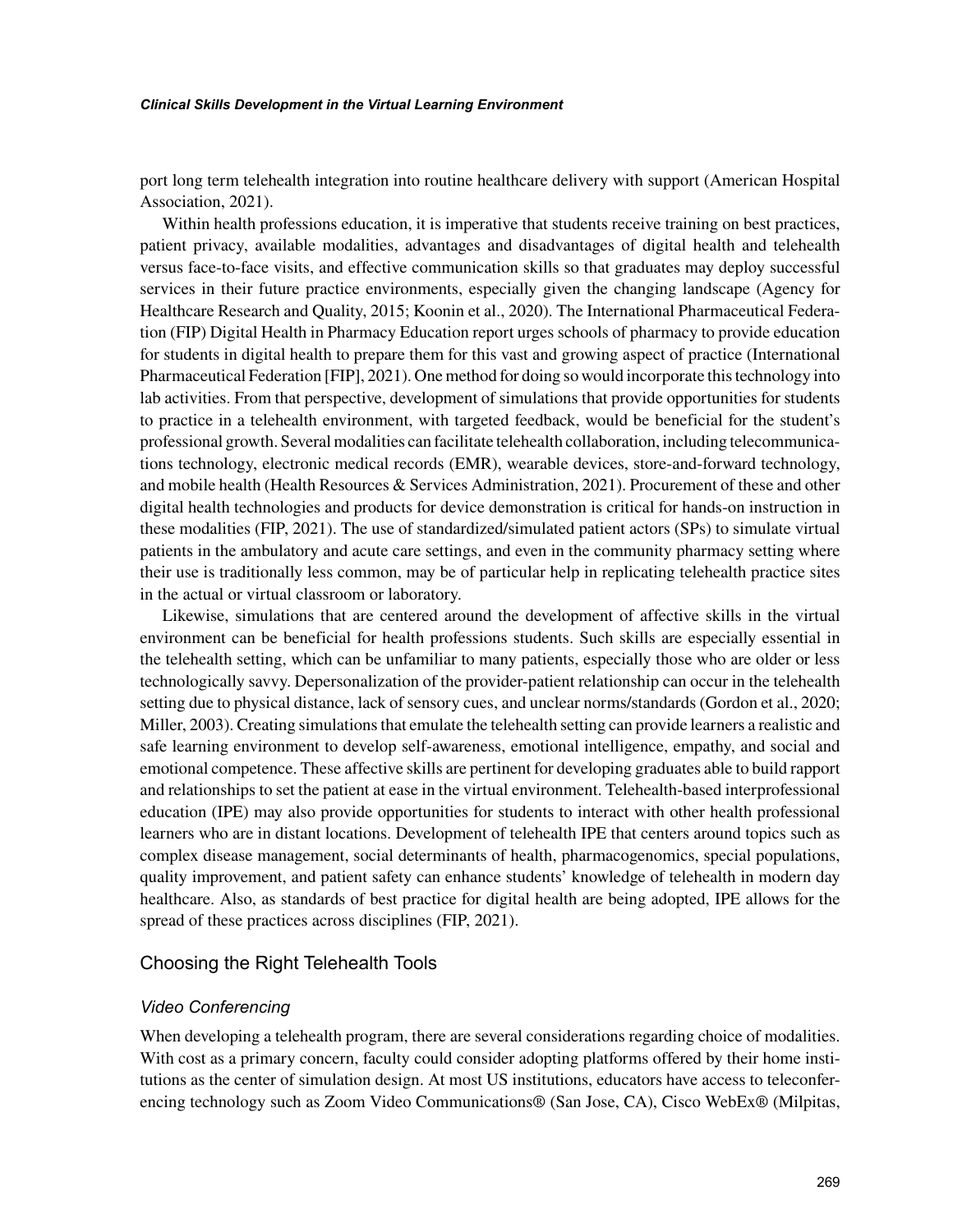CA), Microsoft Teams® (Redmond, WA), or Skype Communications® (Palo Alto, CA). Most of these products are relatively similar to one another and the choice of tool will depend on the instructor's need for specialized capabilities such as breakout rooms, patient privacy, maximum number of attendees, screen sharing, and whiteboard tools. Clarity of the audio/video may also drive the choice of video conferencing technology, as the simulation may require clear audio and visual cues to collect an accurate history and perform a physical exam. Video conferencing may be an appealing mode for interprofessional learning experiences that simulate multi-disciplinary patient encounters. Depending on the simulation design, it may be prudent to have a waiting room available to allow standardized patients (SPs) to wait for their telehealth appointment or a separate room for the health professional teams to meet to discuss the patient. Other tools such as SimulationIQ® (Exton, PA) may offer a telehealth platform that provides videoconferencing, patient scheduling, and the patient's chart all in one. Regardless of which platform is selected, early involvement of the home institution's information technology (IT) personnel is key to ensure that the telehealth tool is compatible with the current system and any school-sanctioned student devices. Adequate internet connectivity and bandwidth should also be considered and discussed with IT personnel.

# *Electronic Medical Record (EMR)*

Simulated electronic medical records can be easily utilized in virtual learning settings to strengthen multiple clinical skills, with the simplest being care plan development. Choosing the best EMR program for the activity will depend on the way the simulation is designed. Questions to consider include:

- 1. Is there a need for order-entry and verification capabilities?
- 2. Is there a need for the ability to document on a medication administration record (MAR)?
- 3. Is there a need for crisp diagnostic imaging within the EMR?
- 4. For IPE, do interprofessional teams need to make real-time or asynchronous changes to the patient's record, such as patient documentation, order entry by a provider and verification by a pharmacist, or sign-off by a senior team member?
- 5. Is the ability to query the EMR for population-health data necessary?
- 6. Would teleconferencing and group interaction within the EMR help facilitate the simulation?
- 7. Is there a need for assessment capabilities within the portal so that instructors can easily grade student work?

There are several educational EMR programs on the market and the choice of program will depend on individual needs and cost. One available product is EHRGo® (Duluth, MN), a comprehensive EMR platform that allows educators to use previously developed patient charts, edit existing charts, and build their own patient charts from a blank template. The program has order-entry/verification, provider documentation, group instances of patient charts, electronic prescribing, label generation, structure query language (SQL)-based data querying, and the ability to change the practice setting based on the case scenario. Another web-based program, SimEMR® (Pittsburgh, PA), is equipped with a dashboard that allows instructors to assign activities and manage courses. SimEMR® allows students to chart within the program, navigate through patient data, and submit assignments. EHR Tutor® (Parma, OH) contains prebuilt patient charts, unfolding patient cases, and group instances. The free EMR program, OpenEMR® (Altamont, NY), allows patient scheduling, e-prescribing, and laboratory integration. The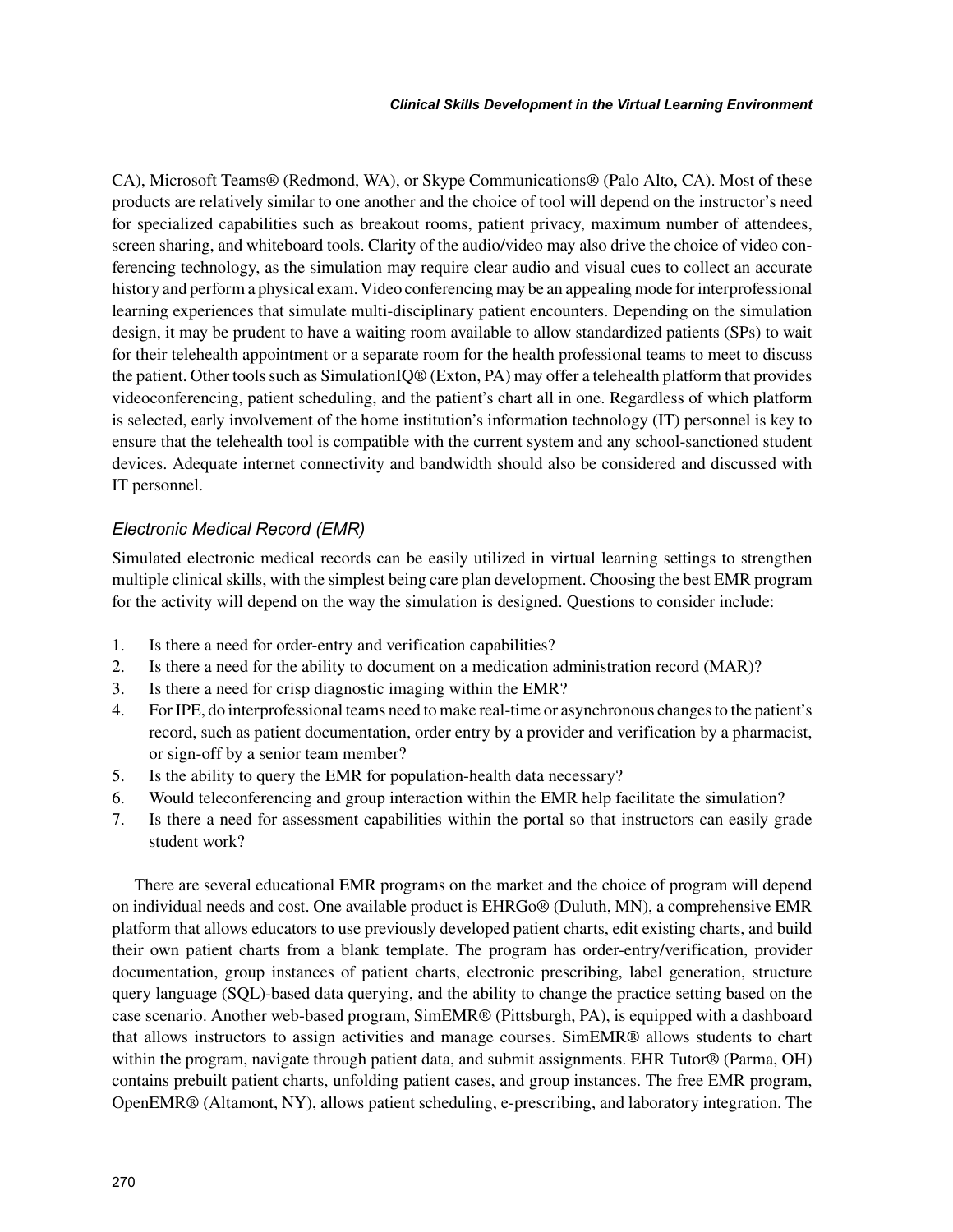comprehensive EMR MedAffinity EHR® (Tallahassee, FL) includes electronic medication administration record (MAR), provider documentation, e-prescribing, and unfolding patient data for real-time updates.

#### *Wearable Devices*

Several wearable devices are available for virtual monitoring of patients, including blood pressure, blood glucose, electrocardiograms, and patient weight. This data can be transmitted to the provider for assessment and subsequent development of a treatment plan. In simulated settings, virtual patient data could be provided to students for analysis prior to SP telehealth appointments or for IPE activities that center around developing an assessment and plan based on data obtained from wearable devices. For longitudinal patient cases, data from wearable devices can be sent to the student/team for regular monitoring and assessment. For telehealth simulations, the use of data from wearable devices in conjunction with other modalities can enhance the student experience and better prepare them for clinical practice.

### *Store-and-Forward Tools*

Store-and-forward tools allow asynchronous access to data which is recorded and transmitted to the healthcare professional. This includes diagnostic imaging (e.g., radiographs, computerized tomography scans, electrocardiograms, and echocardiograms), pre-recorded patient interviews/assessments, recorded patient messages, photographs of wounds or dermatologic conditions, retinal images, and medication vials and prescriptions. For simulated activities, store-and-forward tools can allow educators to develop scenarios where the patient case does not require real-time face-to-face interactions with an SP. This approach may reduce the faculty workload and the need for scheduling SPs when resources and manpower may be limited. Some store-and-forward data can be incorporated within the EMR platform for ease of access and to offer a more realistic experience.

### Designing the Telehealth Simulation

In the design phase of a telehealth activity, some important considerations include faculty workload, level of learners/participants, activity objectives, availability of SPs and facilitators, budget, class size, the need for IT support, allotted time, and the structure/capabilities of the telehealth platform. As with all simulated experiences, smaller groups with fewer students will allow for more learner participation and learning. Thus, synchronous telehealth simulations with SPs may be more manageable with smaller class sizes, whereas asynchronous simulations with store-and-forward strategies may be easier and more realistic for larger class sizes. For example, asynchronous simulations could center around assessing patient data obtained from the EMR, wearable devices, and/or store-and-forward tools, then documenting a patient encounter or sending a clinical note to a patient or another health care provider to practice written communication skills and documentation.

If the intent of the telehealth simulation is the development of clinical skills, the choice of a synchronous route with clinical data available in the EMR may allow a more authentic simulation. For example, a learner can counsel a patient on how to use an inhaler or glucometer and then incorporate the teachback method. By asking the patient to summarize key points from the counseling session, the learner may confirm understanding and clarify any misconceptions. SPs can also be useful for professional communication and affective skills development and feedback. For example, they can provide essential practice in obtaining an accurate medical and medication history, delivering bad news, or dealing with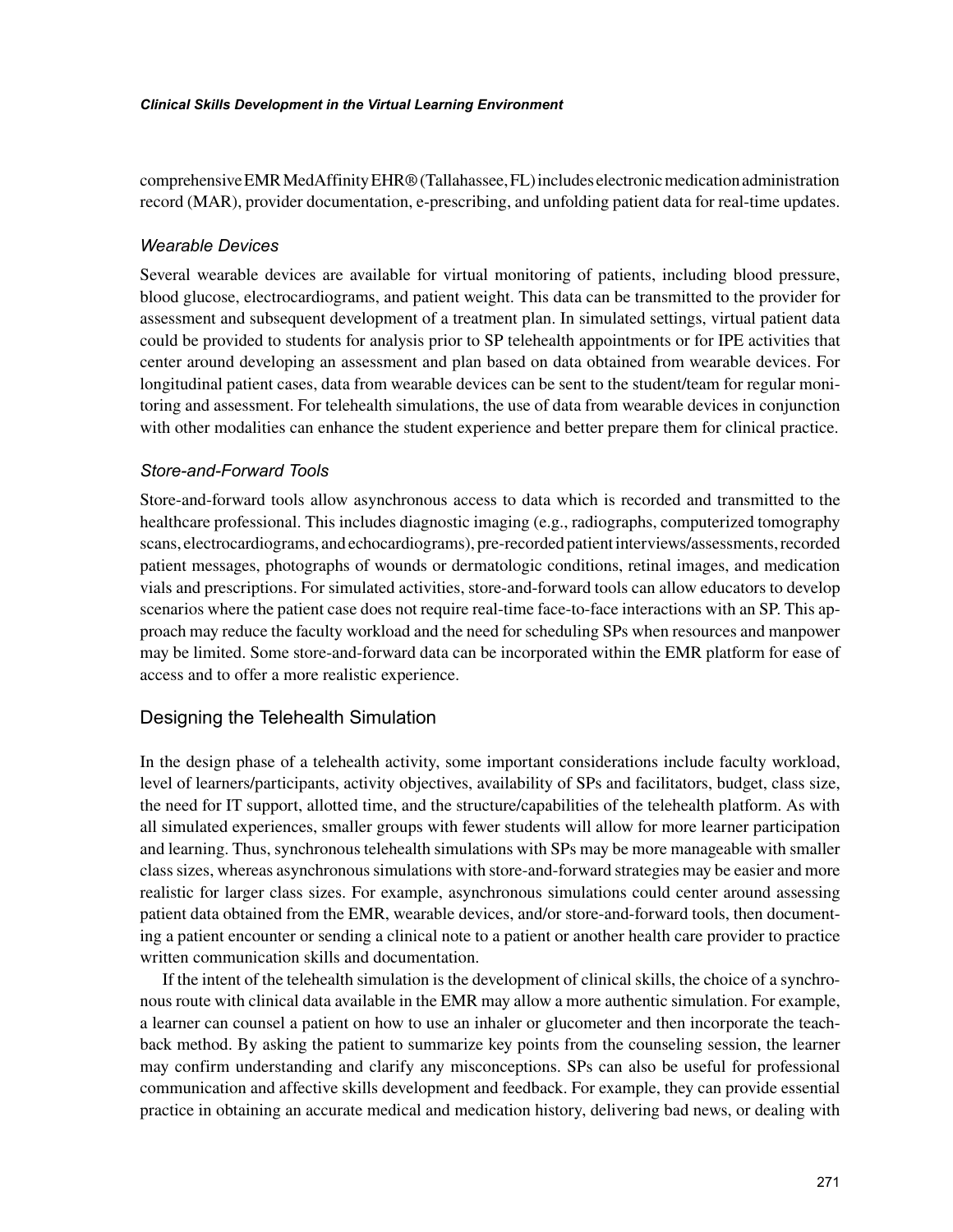an angry patient. Box 1 depicts a sample vignette with an SP. Training students to overtly demonstrate empathy and compassion may allow learners to connect with virtual patients in a meaningful way.

#### *Box 1. Example of a telehealth encounter with an SP*

A patient presents to the telehealth clinic with complaints of a skin mole. Students would have access to the patient's chart on the EMR prior to the face-to-face video conference so that the video conference could focus on obtaining a medical and medication history with limited physical exam. In addition to the clinical evaluation, the patient might express worry that the mole may be cancerous, requiring the student to address the patient's psychological concerns in addition to the physical condition.

Telehealth encounters typically include only limited physical exams based on the nature of the platform. When assessment of learners' physical exam skills is desired for educational purposes, however, adjustments to the scenario may be made while using some of the same logistics employed for telehealth. For example, during a video conference with a simulated patient, the learner can verbalize the components of the physical exam they would perform, with the patient providing the findings. While this approach does not permit assessment of the learner's ability to perform the exam skill, it would help to capture their knowledge of which components of a focused physical exam are pertinent in this case, based on the patient presentation and initial findings. This information could be used by the learner to develop a differential diagnosis and initial plan of care. When the need exists to virtually evaluate learners' physical exam skills, the learner could demonstrate on another individual in the household or even a doll or stuffed animal. Faculty can view these sessions live via video conferencing or students can record the session for submission via the course management site, for example, for later review.

Simulated telehealth IPE activities can also be conducted asynchronously or synchronously, with or without an SP, depending on the activity's learning outcomes. Synchronous activities can focus on interprofessional communication and teamwork using video conferencing, and even real-time patient interviewing and assessment if using SPs. Depending on the case scenario and objectives, video conferencing or a telephone encounter can be used. For example, a video conferencing format could mimic a telehealth visit by a home health team, whereas a simulated telephone encounter may be more appropriate and realistic for verbal communication between health professionals, such as a pharmacist intern calling a prescriber for a clarification or recommendation of a medication order.

Asynchronous simulations may be a more feasible option where timing is an issue, since it would eliminate the need for finding a time that works for all programs to schedule synchronous simulations, a common IPE challenge. For asynchronous simulations, educators could use a shared instance of a patient's chart. Teams could make shared decisions in the EMR and document their assessment and plan for the patient (as in Box 2). Students would communicate through computerized provider order entry (CPOE), intervention notes, and/or Subjective, Objective, Assessment, and Plan (SOAP) notes, with no requirement for face-to-face video conferencing.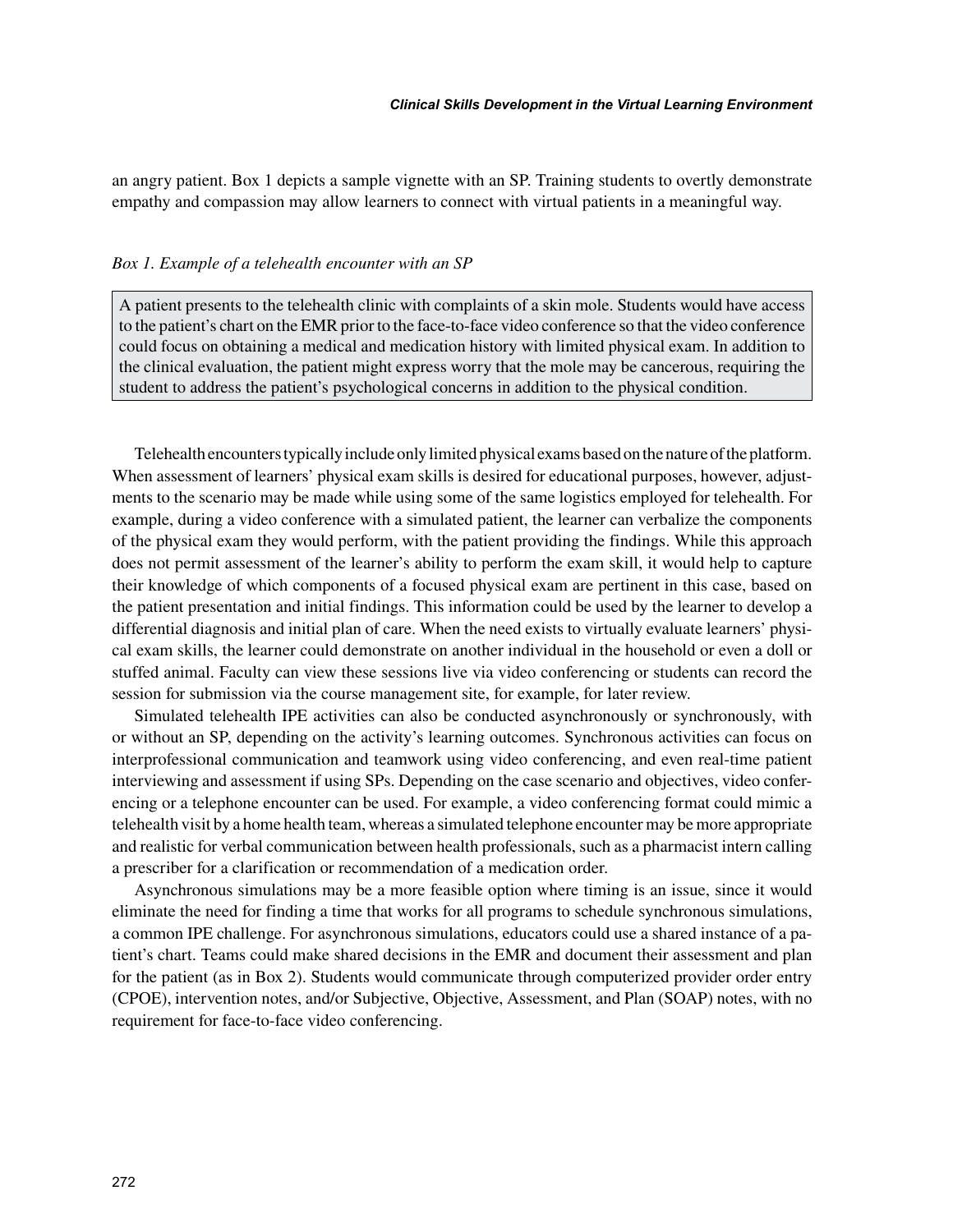#### *Box 2. Example of an asynchronous IPE activity*

Students receive an EMR containing pertinent patient data and a recording of a history collection and physical conducted by another healthcare professional. Interprofessional teams could meet via videoconferencing technology to collaborate on the care of the patient. These collaborations could occur in breakout rooms during a time set aside by the instructor or students could schedule the video conferences on their own.

Educators can also get creative in using a combination of both synchronous and asynchronous simulations for more complex interprofessional scenarios and to simulate multiple follow-up visits with a patient (as in Box 3). For example, the interprofessional team can meet with an SP in real-time to assess and develop a plan and present subsequent follow-up visits as asynchronous written communications through the EMR.

#### *Box 3. Example of a combined synchronous and asynchronous activity*

During a virtual home health visit, a physical therapist recognizes signs of a suspected deep vein thrombosis (DVT) in the patient and wants to communicate this concern to the patient's primary care provider (PCP). An interprofessional telehealth contact can occur while the physical therapist is virtually visiting the patient (synchronously) or the physical therapist can send a clinic message to the patient's PCP after the virtual visit (asynchronously) regarding next steps. After the patient is evaluated and diagnostic testing confirms the DVT diagnosis, an e-prescription for an anticoagulant could be sent to the patient's pharmacy and the PCP could send a message back to the physical therapist regarding continuation of care. Educators can make the scenario as complex as they would like by bringing in additional professions, such as social work, pharmacy, etc.

# **Standardized/Simulated Patients (SPs)**

Standardized/simulated patients (SP) are individuals who are trained to portray a patient, a patient's family member, or even another healthcare provider, depending on the simulated scenario (Lopreiato et al., 2016; Rutherford-Hemming et al., 2019). Many medical schools have programs where individuals can undergo specific training and receive an SP certification (Aranda & Monks, 2020; Lewis et al., 2017). Planning for an SP encounter involves several factors related to how the simulation is designed. Questions to consider include:

- 1. What is the role of the SP and what demographics are needed to fulfill the role?
- 2. What is the level of fidelity necessary to meet the learning outcomes and what props may be needed?
- 3. What is the duration of the encounter?
- 4. How many SPs are needed to conduct the activity in a timely manner?
- 5. What are the components of the SP script and which aspects should be shared voluntarily versus only if asked?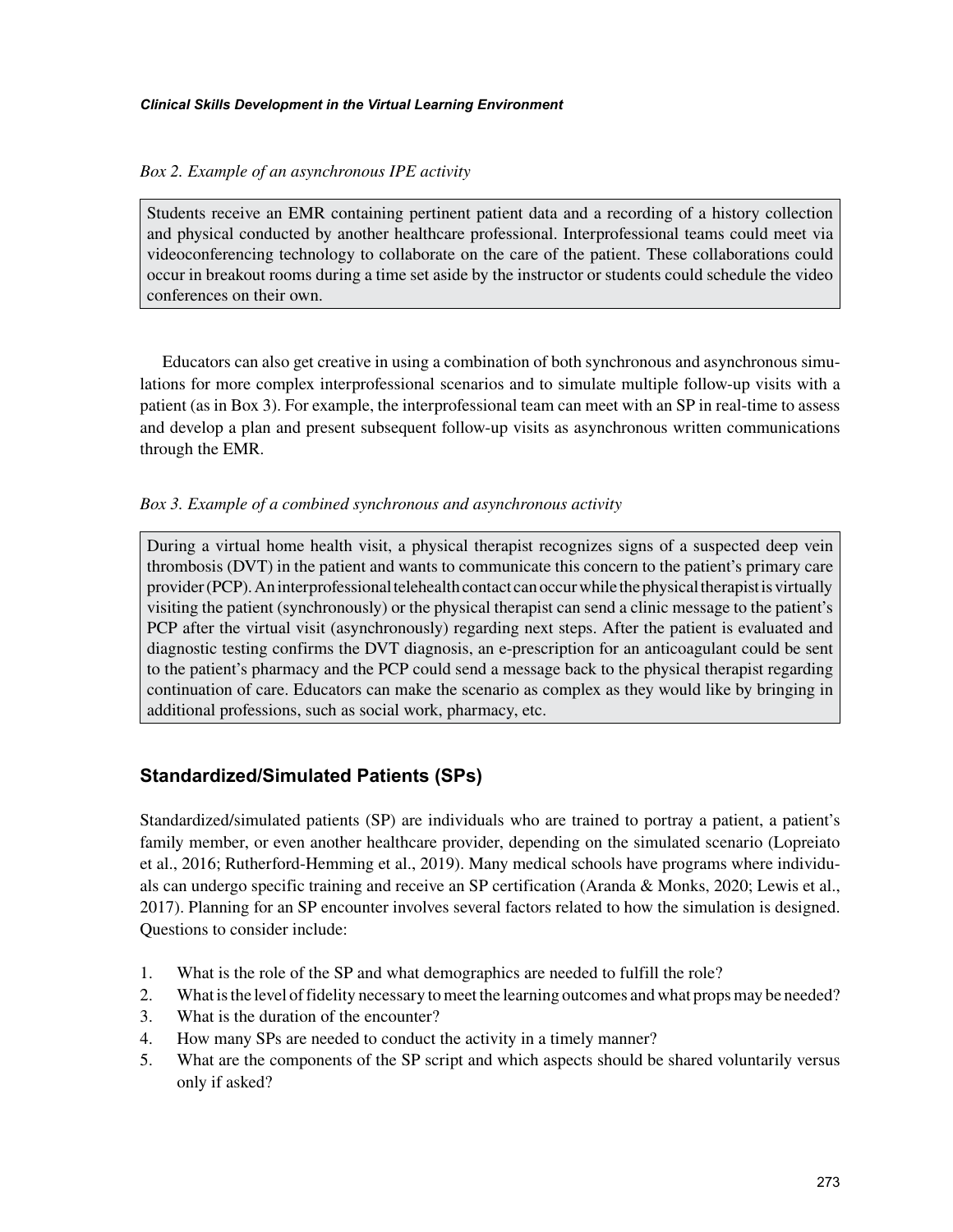- 6. What are the components of student feedback and will SPs be involved with debrief?
- 7. What are the components of SP training to prepare for successful delivery of the encounter?

If there are budget constraints that limit hiring of SPs, faculty members can consider asking for volunteer preceptors, faculty, staff and/or advanced learners (upperclassmen) to play the role of an SP. If there is limited manpower for facilitators and SPs, the faculty or preceptor who is facilitating the experience may double as both facilitator and SP. While this could make the grading process more challenging, additional time can be allotted to the encounter.

One of the five domains of the Association of Standardized Patient Educators (ASPE) Standards of Best Practices involves provision of training for role portrayal, feedback, and completion of assessment instruments, all of which are necessary to ensure the intended outcomes of the simulation are met. The other domains involve safe work environment, case development, program management, and professional development (Lewis et al., 2017). Regardless of whether certified/professional SPs or volunteers assist with the simulation, adequate time should be dedicated to orienting the SPs to both the scenario and caveats associated with the telehealth/video conferencing platform being used. Many have grown accustomed to live scenarios and, as such, may be unfamiliar with virtual modalities.

As in the live setting, SP orientation should encompass details of the scenario and patient case, student learning objectives, schedule/agenda, instructional cues, etc., as would normally be conducted for in-person simulations. Training the SP to provide feedback on the student's affective and communication skills can be beneficial in providing insight into the patient experience and the educators should consider bringing the SP in during the debrief session with learners. To address any apprehension with the use of the electronic platforms, it is often helpful to conduct a practice run ensures the SP is comfortable using the platform and allows troubleshooting of potential issues that arise during the practice.

#### Logistical Considerations for Inclusion of Standardized Patients

Some logistics to consider for telehealth encounters with an SP include enabling a virtual 'waiting room' for the SP, deciding on when/how the SP will enter/exit the virtual room, and whether certain props need to be sent to the SP. If technology is a barrier, some institutions may consider sending a loaner device with the virtual platform or other capabilities installed. To avoid confusion during the interaction, the SP will often change their name on the videoconference platform to the name of the patient and they may even put 'patient' in parentheses after their name. For telehealth-based IPE simulations, it may be helpful for the learners to include their discipline, program, or role on the healthcare team in parentheses after their name on the video conference platform. Camera placement may need to be considered if the telehealth visit involves assessing a patient's movement, such as in a physical therapy simulation. Clear audio may be required for simulations that require assessment of the patient's speech or verbal abilities, such as for speech language and pathology assessments.

If multiple telehealth simulations will be occurring at the same time, it is important to consider the capabilities of the video conference platform and ease of monitoring the simultaneous sessions. Prior to the simulation, reviewing video conferencing etiquette with the learners, either as part of a pre-brief or posted pre-simulation instructions, can contribute to an optimal telecommunication environment (this will be further discussed in the section entitled "Etiquette in the Virtual Learning Environment"). All those participating in the encounter (e.g., learners, SPs, faculty) should also receive basic instruction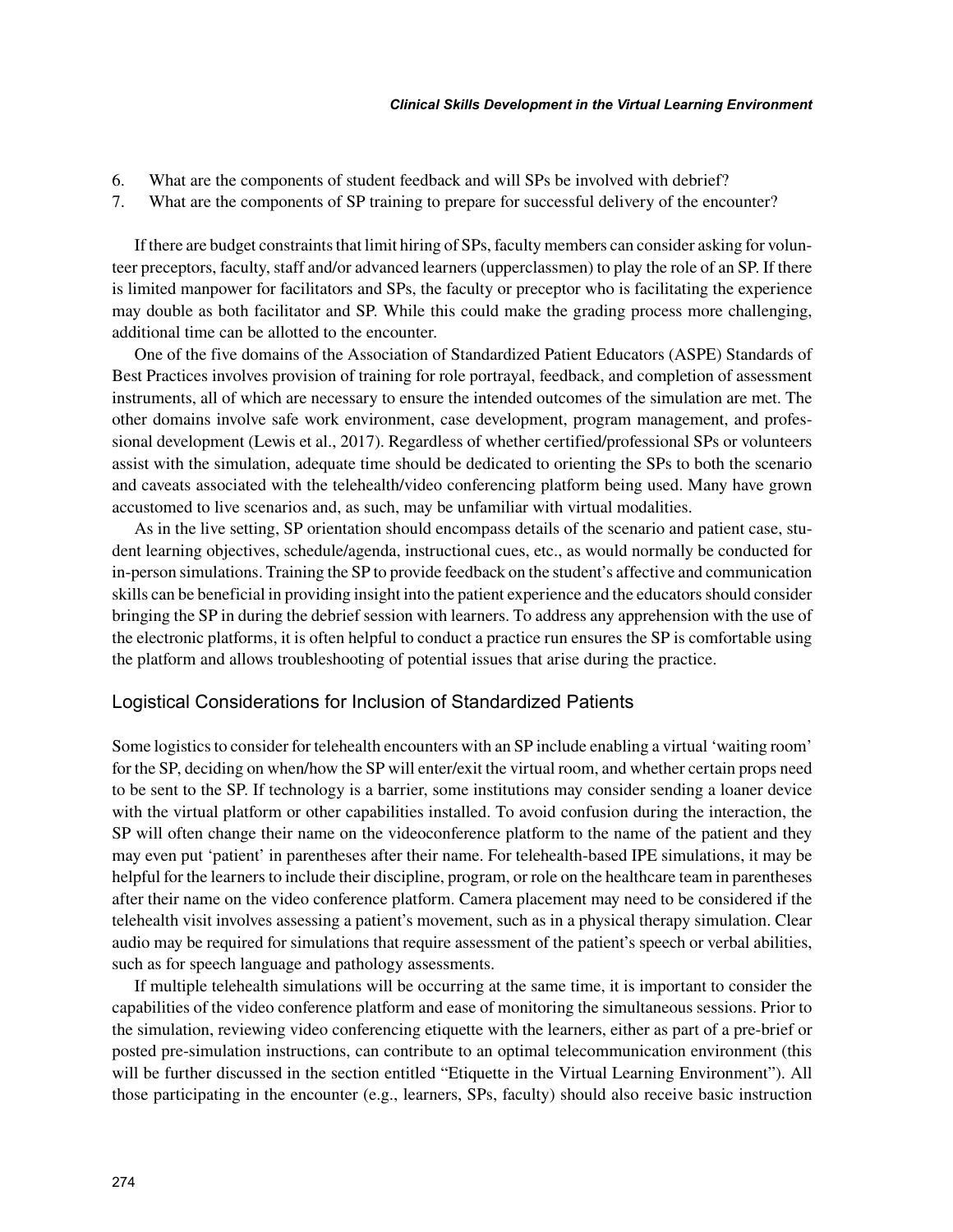about the video conferencing platform. An opportunity to practice with the platform, especially if it is not familiar to users, is ideal to allow time to troubleshoot any problems that may arise with audio/ video functionality. This would be especially prudent in the case of summative assessments that are to be conducted virtually.

## **Low- and High-Fidelity Manikins**

Mankins may also be used in lieu of or in addition to utilizing SPs in telehealth simulations (Lateef  $\&$ Too, 2019). Though some learners may prefer SPs over manikins, studies have shown that there is no difference between the two with improving knowledge-based outcomes (Grice et al., 2013). However, it might add more complexity with coordinating schedules, involving simulation lab time, and planning on behalf of simulation operations personnel. The use of manikins and simulation aids (simulaids) may be especially helpful for the virtual teaching of anatomy and physical assessment skills (Weller et al., 2004). When determining the type of manikin(s) to utilize for an activity, the simulation's objectives and desired learning experience or outcomes are important to consider.

Simulations with manikins may also be used to expose virtual learners to common emergency situations or rare, but serious, disease states and scenarios (Malhotra & Kumar, 2021). The fidelity of the manikin refers to the level of realism portrayed within a simulation, which ranges across a broad spectrum that is based on the intent of the activity and setting (Lioce et al., 2020; Lopreiato et al., 2016; Munshi et al., 2015). Several studies report similarly increased effectiveness in enhancing learner experience with both low- and high-fidelity manikins (Massoth et al., 2019). More basic low-fidelity manikins would likely suffice for demonstrating physical assessments and skills that would normally occur in a clinical skills or anatomy lab, such as palpating a pulse, performing a head-to-toe assessment, placing a wound dressing, stabilizing a fracture, performing chest compressions, and demonstrating exercises or physical therapy maneuvers (Nestel et al., 2011). High functioning high-fidelity manikins possess all of the 'bells and whistles' and would be more appropriate for realistic scenarios that require the learner to listen to heart and lung sounds, assess vitals after administering medications, and even to draw blood. High-fidelity manikins usually require a simulation technician to operate and some of them even have voice capabilities where the simulation technician can 'talk' for the manikin. High-fidelity manikins may be useful in simulating telehealth scenarios in inpatient or healthcare facility settings. For example, to simulate a telehealth visit with a patient who resides in an assisted living facility that does not allow face-to-face provider visits, the learner can communicate directly with a manikin with voice capabilities. Otherwise, the facilitator can act as a consulting clinician or caregiver and 'relay' the patient's responses.

Low- and high-fidelity manikins can still be used in the virtual setting, but their use would likely require some improvisations. For example, if the educator wants to assess a learner's knowledge of a procedure that would normally be demonstrated in lab, such as an incision and drainage or securing a fracture in the pre-hospital setting, the facilitator can 'act' as the learner's hands and the learner can provide detailed instructions as to which physical actions the facilitator should perform. Simulations using a high-fidelity manikin can be used to simulate a telehealth appointment or consult in a manner that is similar to telehealth appointments and consults that routinely occur in rural areas lacking certain healthcare specialties. Interprofessional simulations with a high-fidelity manikin could also take place in a hybrid format where some of the learners are on site with the manikin and some participate via video conferencing.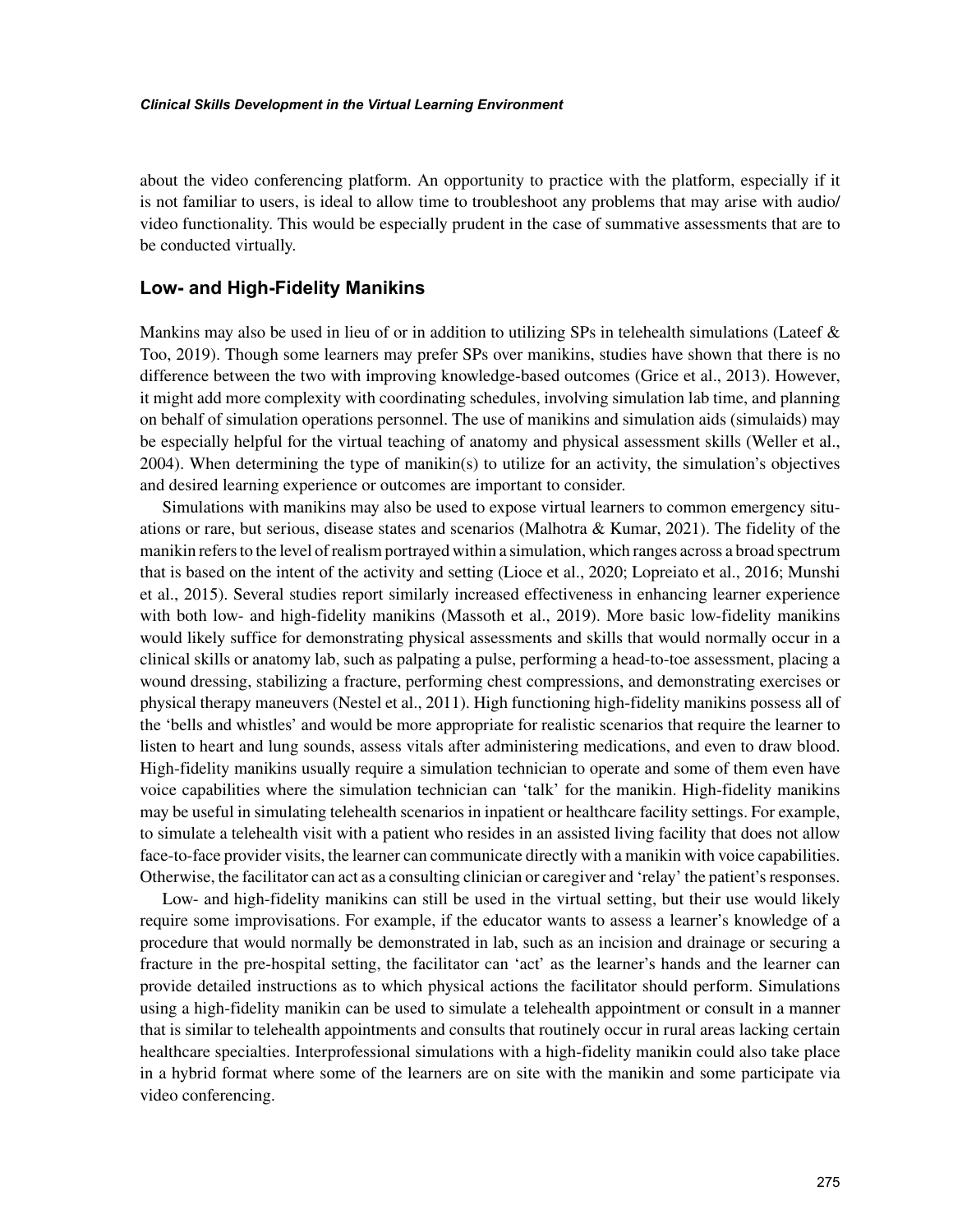At a basic level, a patient's vital signs monitor may be shown along with images of the patient to cue changes in physical appearance. Most high-fidelity manikin platforms can run without the physical manikin for this purpose. Alternatively, several applications (apps) are available that can mimic a telemetry monitor, or at the simplest level, a document or presentation slide with key vital signs and cardiac and respiratory waveforms could be shared on the video conferencing platform. During the simulation, learners can obtain the patient's history, verbalize a physical exam, and identify interventions while an operator or facilitator responds as the patient and adjusts the vitals based on the planned case scenario and in response to learner actions.

Physical exam findings may also be relayed to the learner verbally or via audio clips (such as heart or lung sounds) that can be played. If faculty or simulation staff can be present in the simulation room, showing the learners a live video stream of the room can enhance the experience and permit learners to participate in the activity. For example, by stating which physical exam skills or interventions the learner would like to perform and how to do so, the faculty or staff present in the room could be the hands of the learner enacting the task, as noted above (Grice at al., 2013). Based on room capacity and the availability of a small group of learners to be physically present in the simulation room, another option could involve dividing the class into sections in which some learners participate live while others view what is occurring in the room via video conference. These viewers can be assigned roles as observers who must present their findings during the debrief. Depending on the number of participants, they may also engage with the live simulation via chat or by unmuting their microphones. In a course with multiple simulations, these roles could rotate with the learners in the room becoming the viewers and vice versa.

#### Designing Activities That Utilize Manikins

Planning these activities requires additional logistical considerations such as a means of connecting the virtual learners with the manikin and simulation room. Questions to consider include:

- 1. What are the technical and non-technical skills practiced in the simulation?
- 2. Does the simulation require low- or high-fidelity manikins?
- 3. How many manikins will be needed, based on the simulation schedule?
- 4. Is there a simulation operations specialist available to facilitate set-up and manage/control the manikin?
- 5. Will training be necessary for faculty involved with operations?
- 6. What are the costs associated with manikin use and maintenance (purchase, rental, cost-sharing among programs)?
- 7. Is there adequate space for the simulation to and for storage of the manikin and associated equipment?
- 8. Will transportation of the manikin and equipment be necessary?

Video conferencing platforms, such as those discussed previously for telehealth simulation activities, may be used concurrently with manikins (as depicted in Box 4). Additional personnel are needed to control the manikin (to elicit a response) and to facilitate other aspects of the encounter. Laerdal's LLEAP® (Stavanger, Norway) simulation software allows instructors to rapidly control a high-fidelity manikin's physiology remotely as long as a simulation operations specialist is available to set up the manikin in its physical location.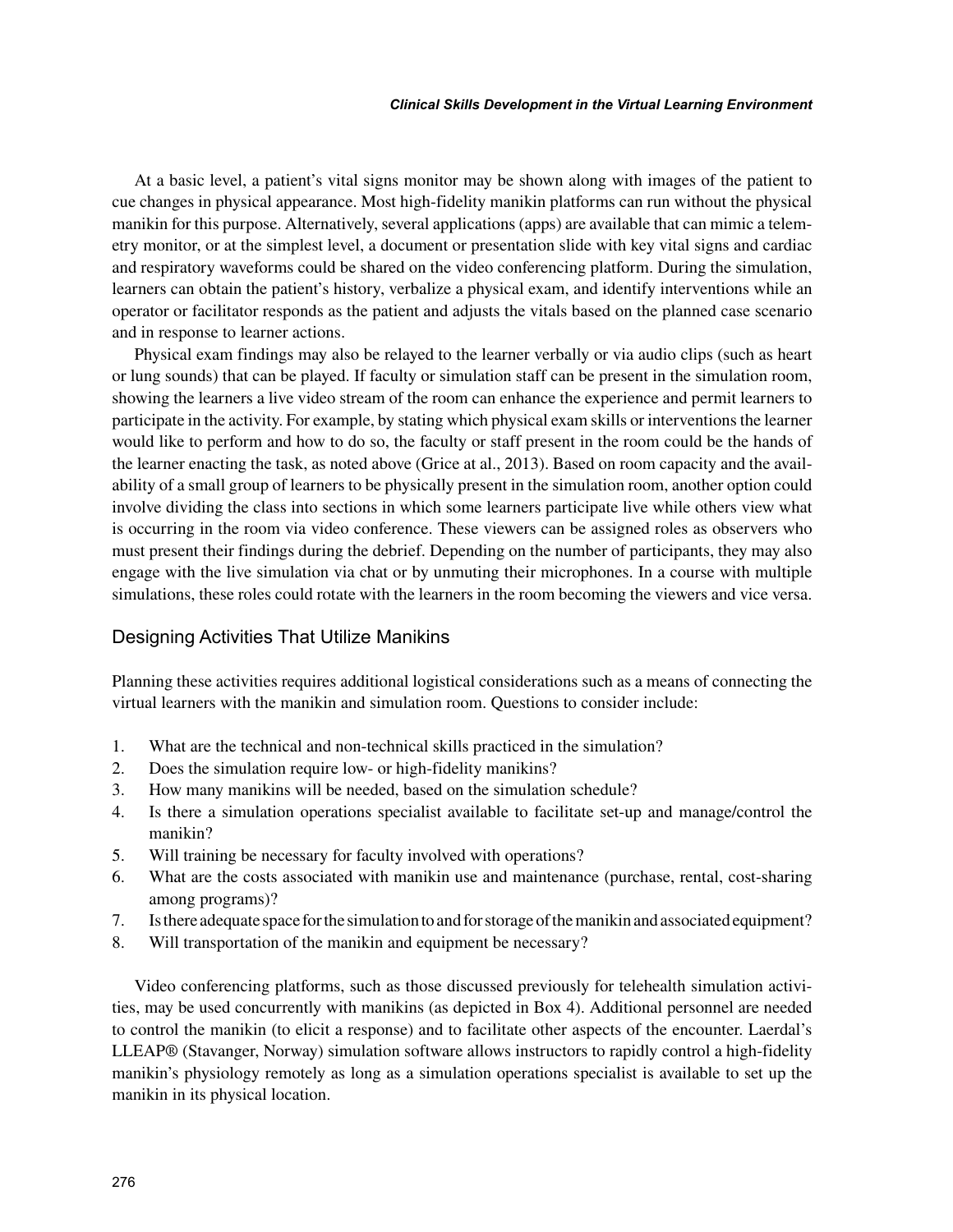#### *Box 4. Example of a synchronous IPE activity*

A code blue situation could be called in the midst of simulated interdisciplinary team rounds in a 360-degree virtual room setting. A high-fidelity manikin can be controlled remotely or at the simulation center to depict vitals consistent with cardiac arrest. Learners should quickly identify their roles and begin caring for the patient using the advanced cardiac life support (ACLS) algorithm. Vital signs on the manikin may be adjusted by the faculty or simulation operation specialist in response to simulated administration of medication. This scenario involves a hybrid modality of manikins and augmented reality, as discussed further in the next section).

# **Virtual and Augmented Reality**

Technological advances have led to new simulation opportunities that were once mainly used for entertainment purposes. Augmented reality (AR) and virtual reality (VR) are two methods that may be added to aid in a student's learning and overcome limitations of physical space and location (Lopreiato et al., 2016). The availability of VR has become increasingly more widespread as computers become more powerful and graphics continue to improve.

VR refers to three-dimensional, interactive, immersive environments developed by computer technology to simulate an environment in which the student has a sense of being physically present (Lopreiato et al., 2016; Marr, 2019; Pottle, 2019). Participants may utilize head mounted display (HMD) to engage within an experience. VR is defined by the Merriam Webster Dictionary as "an artificial environment which is experienced through sensory stimuli (such as sights and sounds) provided by a computer and in which one's actions partially determine what happens in the environment" (Lopreiato et al., 2016; Merriam Webster's Collegiate Dictionary, 2021, para. 1). However, multiple differing definitions may be found throughout the literature with one simplistic definition stating that it is "a real or simulated environment in which a perceiver experiences telepresence," with telepresence being defined as a "medium-induced presence" (Steur, 1992, p.76).

In contrast, AR combines superimposed computerized images into the real world to depict an environment (Lopreiato et al., 2016; Marr, 2019). AR has also been provided many definitions, with one of the most simplistic being, "the combination of reality and overlay of digital information designed to enhance the learning process" (Berryman, 2012, p.213). AR involves blending real and virtual elements and can be considered as more of an enhancement to live simulation experiences, whereas VR may include activities in which the student is not actually present in the lab or location of the activity (Riva et al., 2016).

There are also varying levels that exist within AR and VR based on immersion (Kardon-Edgren et al., 2019). Mixed reality (MR) combines VR and AR, allowing the user to interact with objects in the real world (Lopreiato et al., 2016; Marr, 2019). Although terms have been used interchangeably in the medical literature, distinctive terminology is increasingly employed as new programs are developed and in demand.

## Expansion of VR and AR Opportunities in the Virtual Learning Environment

Several VR/AR platforms are available for training students in various healthcare fields. For example, a Doctor of Pharmacy program that needs its students to develop sterile compounding skills may consider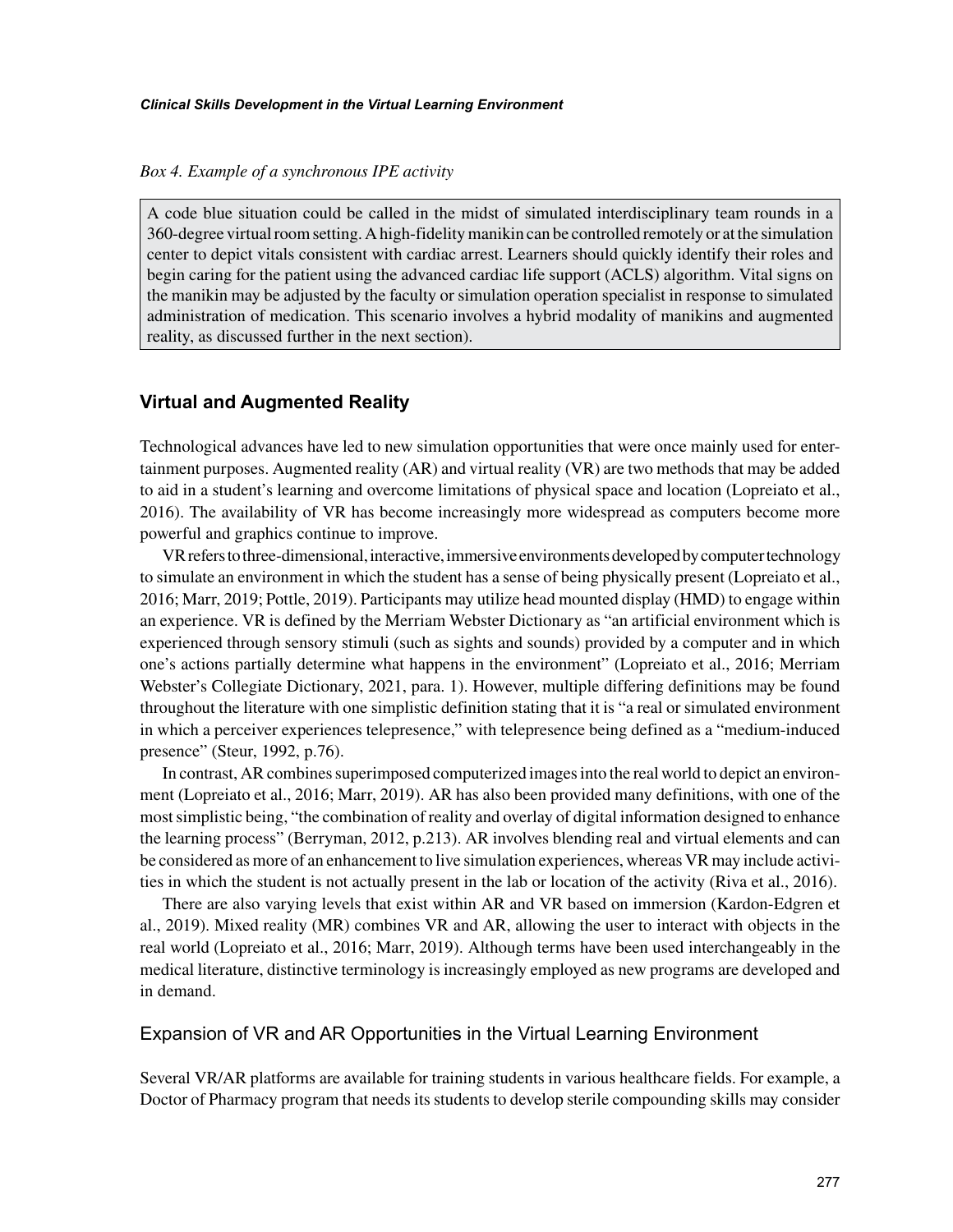a platform such as the Virtual Interactive Cleanroom® by Penguin Innovations (West Lafayette, IN), which provides a virtual pharmacy interface that allows students to compound intravenous medications including those for chemotherapy. For development of patient communication and medication counseling skills, the Second Life® platform by Linden Labs (San Francisco, CA) allows students to interact with a virtual patient using their own avatar. For development of core surgical skills, Surgical Theatre® by Precision VR (Cleveland, OH) can help trainees understand the nuances of surgery and visualize the surgical path prior to the actual surgery. For development of physical assessment skills in the virtual environment, Shadow Health® (Gainesville, FL) offers a comprehensive health assessment package that allows students to conduct a full physical exam and communicate with a virtual patient. VR can also be used to help learners visualize pharmacologic mechanisms in drug design and discovery (Ventola, 2019).

Platforms that involve interactions with virtual patients show great promise in training undergraduate health professions students and offer a demonstrated benefit in socializing students to their professional roles and allowing them to learn from their mistakes (Peddle et al., 2019). Patient assessments and development of treatment plans through a 'choose your own adventure' style asynchronous software or the use of virtual escape rooms can also serve as meaningful ways to apply key concepts in fun and interactive sessions that bring the experience to life. Some programs are pre-loaded with scenarios and cases that have already been developed, while others possess the potential to build cases tailored to the instructor's learning objectives and the learners' level. In the latter case, implementation would require considerable planning to develop the case and patient script and to test run algorithms that reflect the manifold combinations of potential student responses for each clinical scenario. For this reason, it may not be feasible to implement a new program with new cases in the rapid timeframe necessitated by the COVID-19 pandemic (or similar emergent situation). Sessions conducted via VR/AR platforms may be recorded for asynchronous grading when faculty are not available to attend live sessions.

### Selection of VR and AR Platforms for Implementation

The utility of VR/AR has varied among disciplines based on learning objectives and skills performance. There are several VR/AR platforms on the market, as described previously. When selecting a platform for implementation, the core skills that learners need to develop should drive the process. Questions to consider include:

- 1. What are the technical and non-technical skills practiced?
- 2. Will the platform be used for formative or summative assessment?
- 3. Are there scenarios and cases developed within the program or will they need to be created?
- 4. Will the platform be accessible on student devices or will the school need to purchase devices specifically for this program?
- 5. How many users may utilize the system at one time?
- 6. What are the associated costs for the license agreement?
- 7. What is the duration of each user license (how often will users need to renew)?
- 8. Will user licenses be paid by the institution or the student?
- 9. Is the platform compatible with the institution's IT requirements?
- 10. Is technological support available to users?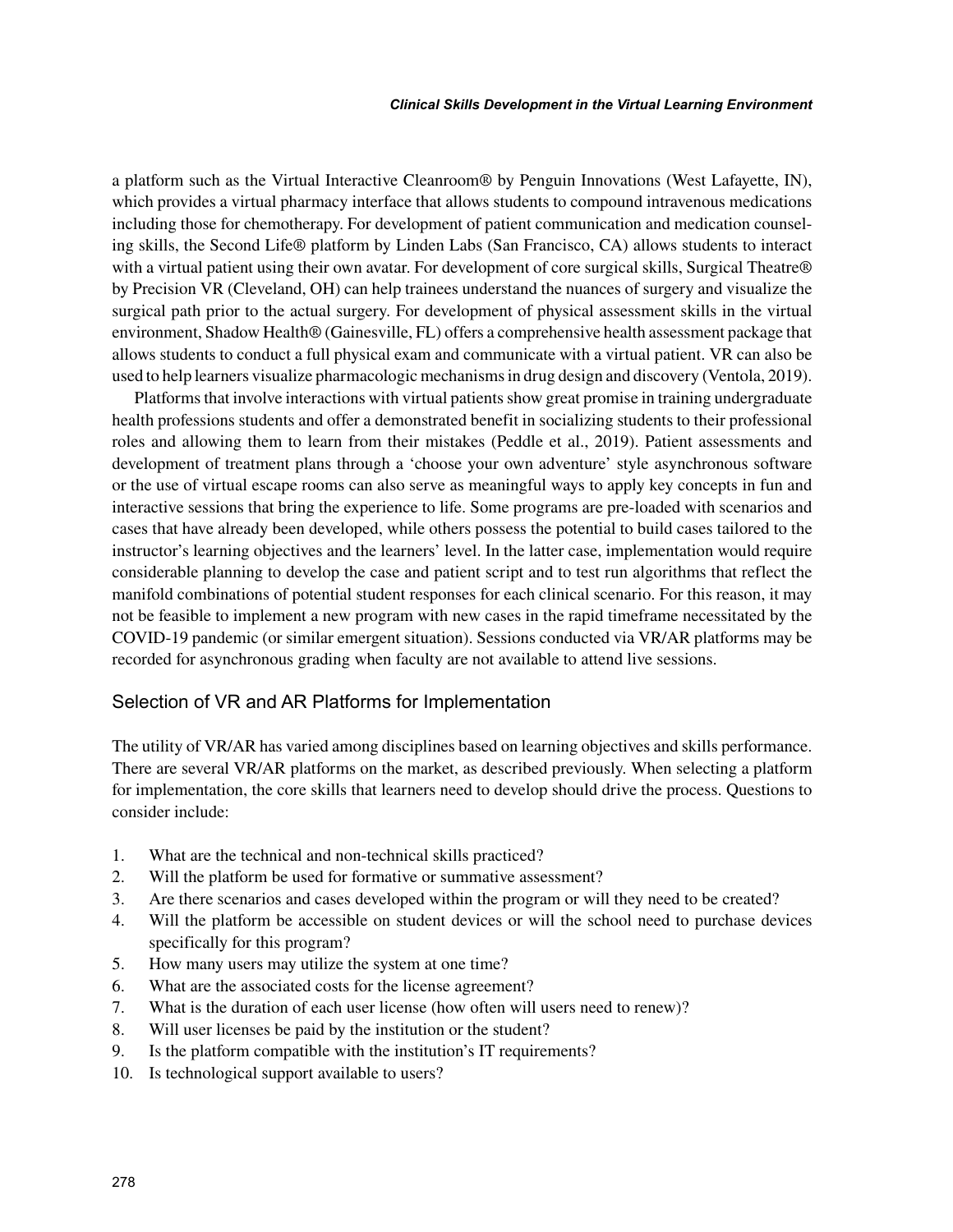If financial resources pose a barrier, use of a 360-degree video may provide a home-grown alternative. This entails filming a 360-degree view of a room to visually depict a nearly three-dimensional space that users can view by zooming in on various aspects of the room, much like a virtual home tour available on a real estate website (Pottle, 2019). For example, if students cannot be physically present in a patient exam room or within a simulation center, this approach can serve as a compromise to help make the situation feel more realistic. However, a limitation is that this becomes a passive rather than active learning experience since students cannot move within or interact with the environment.

#### Considerations for Successful Implementation of VR and AR

The use of VR and AR provides numerous opportunities for increased learning. Scheduling is one of the greatest challenges when developing interprofessional activities and the use of VR allows flexibility of scheduling. For instance, if teams of students are provided a link to enter a virtual simulation, they may connect using video conferencing technology and record the session during the time their team deems best. Although this will reduce the required amount of time dedicated in a day to that activity, it is imperative that the instructor reduces course load elsewhere to allow students some flexibility to complete the activity. When creating a virtual simulation, it is imperative that the instructor assess the activity for rigor and overall learning experience to ensure that it remains a worthwhile exercise that meets its intended learning outcomes despite the transition to the new virtual environment. As such, comparison of data between delivery of live simulations and VR simulations would be imperative for programmatic assessment and continuous quality improvement that includes plans for enhancement in the next iteration. Although many VR experiences were available prior to the COVID-19 pandemic, its emergent aspects prompted many educators to adopt these forms of learning quite rapidly. It is estimated that 50% of simulation may transition to either VR or AR platforms by the year 2025 (Kardon-Edgren et al., 2019). Therefore, the timing is ripe to provide students with the opportunity to learn in these newer environments and to provide educators with the opportunity to learn to use these novel modalities to inform their teaching moving forward.

As students return to the live classroom environment, further considerations will be necessary to facilitate their compliance with social distancing requirements and associated challenges of space allocation, time to complete activities due to smaller room capacity, and more faculty time for facilitation. For these reasons, performing various face-to-face procedures on patients, standardized patients, and/or manikins may be more cumbersome in the immediate post-pandemic setting, and thereby, less favorable. AR with the use of manikins and computer-simulated patients may become more commonplace to afford flexibility in scheduling logistics and will also reduce variability in student experiences. If VR headsets or head mounted displays (HMD) are necessary, concerns may arise regarding students sharing multiple products or items and the need to sanitize items between encounters, which will require the expenditure of supply funds and time for cleaning. To permit the use of individual VR headsets on campus and at home, HMD or related equipment may become required materials that students must purchase when they are admitted into their post-graduate training program. In such cases, the professional program may select specific types or brands of devices to be used by students and may be able to negotiate reduced rates for bulk orders. Considerations may also be given to having the program purchase headsets or other equipment including laptops or tablets and either lending or providing them to students through an organized process (Updike et al., 2021).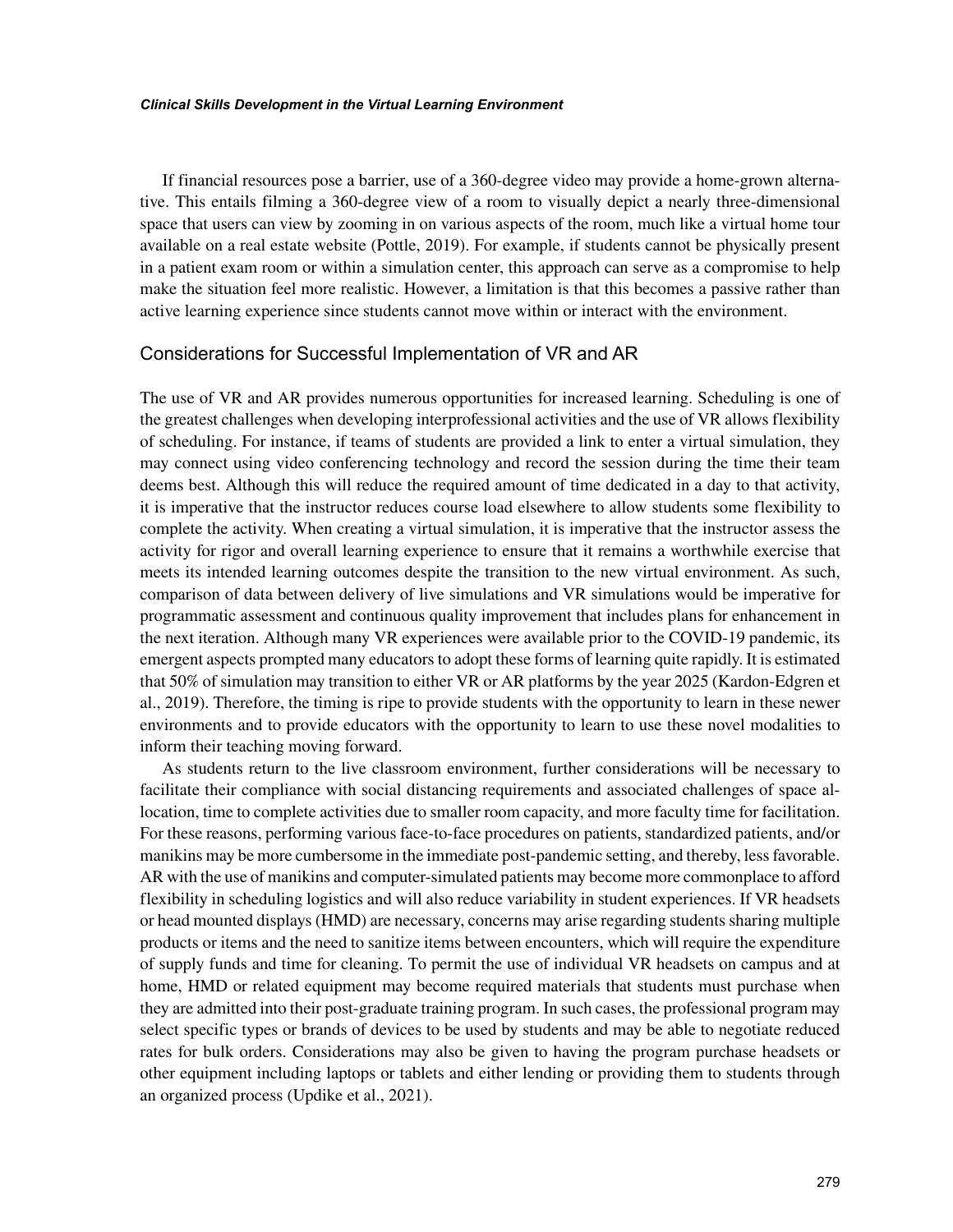Lastly, problem-based learning (PBL) often utilizes cases to set the clinical scenario for students to work through. Trigger videos are typically short films that stimulate discussion and allow students to work through complex concepts to promote active learning (Nichols, 1994). In health education, the use of trigger videos rather than traditional paper cases has the advantage of better exposing students to clinical cases in a way that requires their powers of observation (Chan et al., 2010) and, therefore, invokes the affective domains of their brains. In the virtual setting, such films could be developed as short vignettes that can augment PBL and class discussions. Manikins can be used in trigger videos to simulate high acuity patients while the students are asked to make real-time decisions regarding their care. This also offers a solution to the time involved in coordination of live simulations while overcoming the accompanying scheduling issues. This is similar in concept to the method used in basic life support (BLS) and acute cardiac life support (ACLS) training, where learners view short vignettes followed by discussion and reiteration of key concepts.

# **Simulation Debrief in the Virtual Environment**

The International Nursing Association for Clinical Simulation and Learning (INACSL) standards for debriefing simulation uphold the evidence that essential learning in a simulation-based experience occurs in the debriefing phase. The debriefing is where the outcomes for the experience should be considered and gaps in performance based on the outcomes and simulation objectives should be identified (INACSL, 2016). Debriefing for an online simulation should mirror that of an in-person simulation in terms of content and process, although more time may be required to manage technical aspects that are not applicable to in-person experiences (Thomas et al., 2021). One way to maintain the interactive nature of the debrief is to recommend that all participants activate their cameras during the virtual debriefing sessions.

The 'communities of inquiry' framework includes the core elements of social presence, educator presence, and cognitive presence. This framework was developed for asynchronous online learning, but also applies to the synchronous experience as well (Cheng et al., 2020). There are barriers to successful debriefing in each of these elements, yet these barriers can be overcome. Barriers to social presence include difficulty interpreting body language, perceived lack of privacy if a learner is participating in debrief in a public space, and reduced group cohesion. Ways to overcome these barriers and to promote psychological safety for participants include the use of verbal cues to help learners feel invited and acknowledged, educators sharing their own experiences, and the use of inclusive language. Barriers to educator presence include technical difficulties with the virtual platform and the mental workload that is involved in working in unfamiliar platforms. These barriers can be overcome by testing the new technology ahead of time, formatting the platform to view as many learners at one time as possible (such as the gallery view in Zoom), and ensuring good visibility and sound quality. Barriers to cognitive presence include learners who are unfamiliar with how to engage with other learners in this environment, difficulty with technical aspects, or a heavy cognitive load when attempting to perform other tasks during debriefing sessions. These barriers can be overcome by sharing expectations for engagement, orienting learners to the platform, using visual aids, or dividing the class into smaller breakout groups.

## **Games and Gamification**

The use of games and gamification in medical education has become increasingly popular over the past decade (Sera & Wheeler, 2017; van Gaalen et al., 2020). Gamification and games can be used to help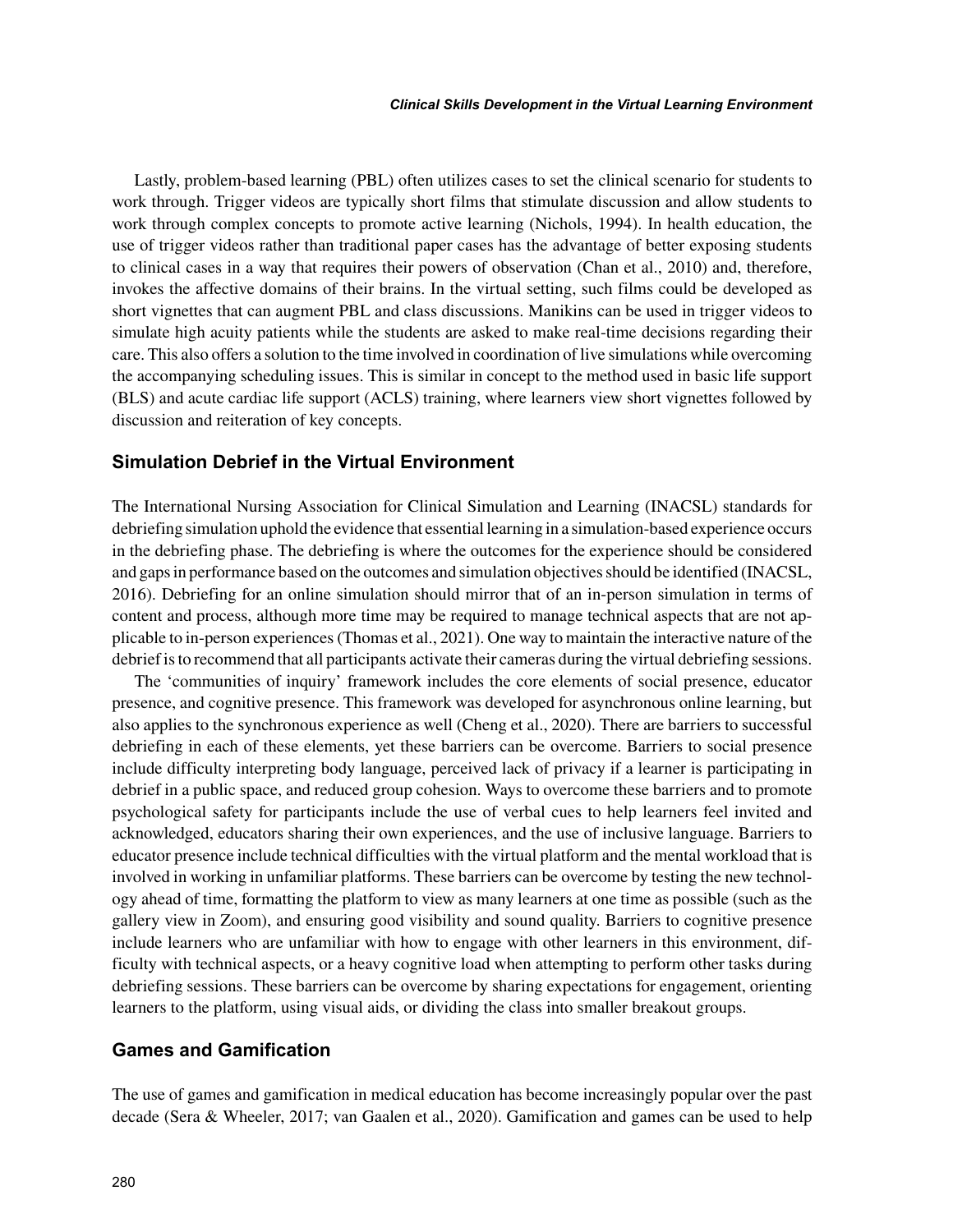encourage learners to motivate actions, progress through content, and reinforce behavior and knowledge. While the terms games and gamification are often used interchangeably, there is a difference. Games are self-contained activities that require suspension of disbelief. Gamification for learning is not about using a self-contained game for learning purposes, but rather applying elements of games to learning activities to engage learners (Rutledge et al., 2018). The use of both strategies can encourage and engage interprofessional learners. Various platforms have been used for gaming and gamification in the classroom as a means of formative assessment. Learner satisfaction with gamification is generally high. This section will describe some of the gaming and gamification platforms that are widely used to promote student learning and that can or have been adapted to the virtual environment.

Online programs that apply gamification to learning have become widely used for formative assessment. Some examples of these include Kahoot!® (Oslo, Norway) and Quizlet Inc.© (San Francisco, CA). Prior to the COVID-19 pandemic, these technologies were used in the classroom to motivate students' learning with great success (Ismail, 2019). Once classrooms were moved to the virtual environment, these technologies emerged as a means of engaging learners in the virtual classroom (Kalleny, 2020). These digital game-based platforms have the added advantage that they can provide educators with immediate feedback on the comprehension of the material being taught (Sera & Wheeler, 2017). This is particularly useful when the audiovisual platforms used for virtual instruction make it challenging to detect the learners' non-verbal responses to the delivery of educational content. When used intermittently throughout a virtual class to gauge learner comprehension, this crucial immediate feedback allows the educator to reinforce complex and challenging concepts during class time. The use of online gamification technologies equally engage students in a manner similar to traditional face-to-face modalities, such as lab-based skills sessions (Kalleny, 2020).

An example of an educational game is the virtual escape room. Recently, the use of escape rooms has increased in popularity in healthcare education and has shifted activities to being more learner centered (Guckian et al., 2020). Escape rooms provide a creative method for encouraging individuals to work together to solve puzzles with the goal of escaping the room and advancing to the next step. While escape rooms were initially available commercially for entertainment purposes, the same structure can be applied in the academic environment. Their application to a clinical scenario can promote recall and application of prior instructional material, strengthen skills in problem-solving, teamwork, and communication, and ultimately encourage development of an interprofessional team. During the COVID-19 pandemic, traditional in-person healthcare education escape rooms required modification to allow them to be delivered virtually. The creation of a virtual escape room can be labor intensive and require more knowledge, skills and effort than do traditional approaches to teaching (Cates et al., 2020). When developing a virtual escape room, survey software such as Google Forms® (Mountain View, CA) or QuestionPro® (Austin, TX) can be used to deliver clues to students or a website can be developed with clues embedded in the pages. Students can be placed in breakout rooms on a virtual platform such as Zoom Video Communications® (San Jose, CA) or Microsoft Teams® (Redmond, WA). It works best if each team designates a leader who will share their screen so that the team can work through the provided clues together. Another example of a game is a scenario-based or 'choose your own adventure' game in which the choices that the learner makes at each decision point impact the details of subsequent scenarios. This example is similar to the virtual escape room and can be delivered using survey software or PowerPoint® (Redmond, WA).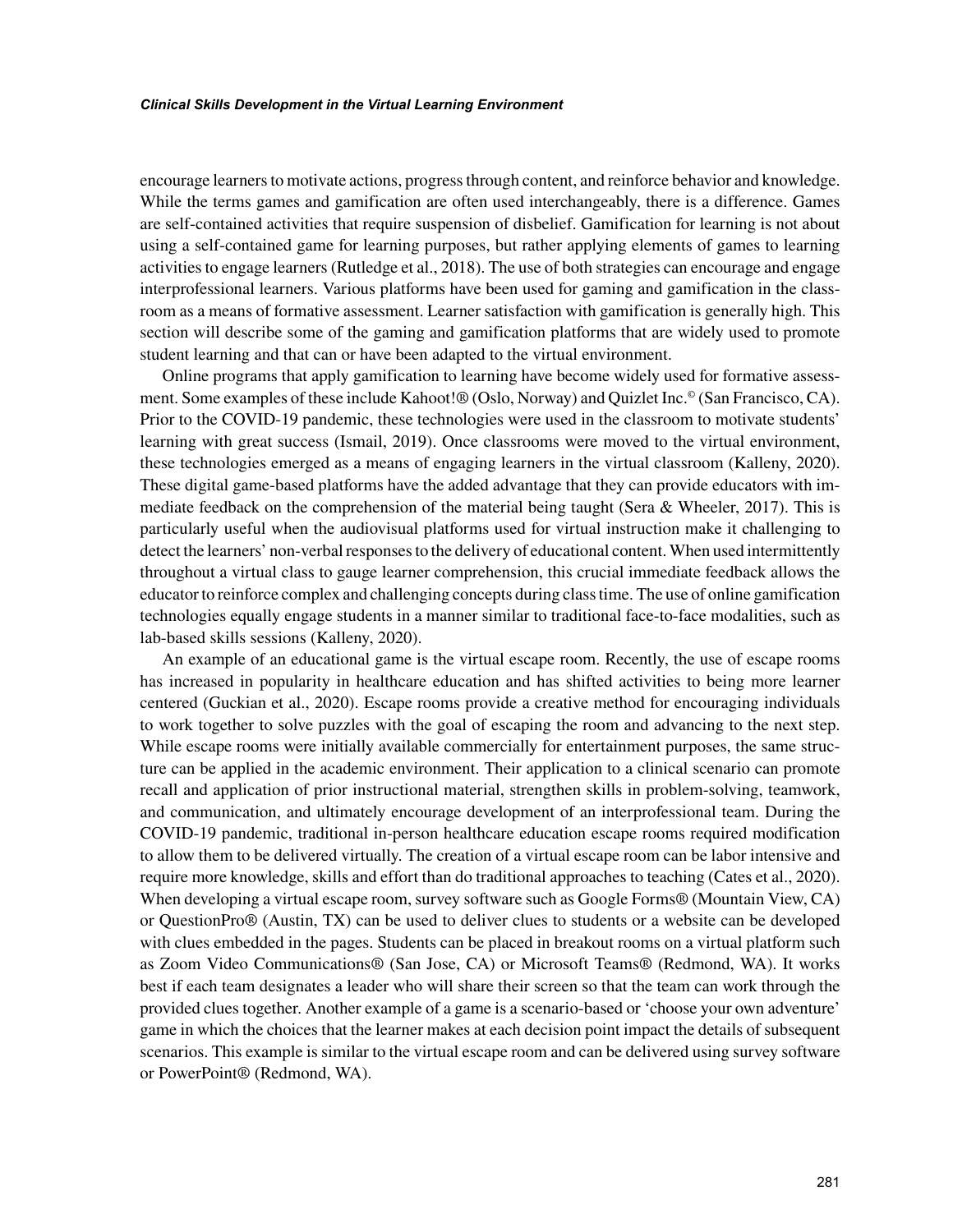#### **Innovative Approaches to Active Learning in the Experiential Setting**

Experiential training is essential for all disciplines to hone clinical skills developed throughout the professional curriculum. Environmental and resource restrictions during the COVID-19 pandemic created significant and fluctuating barriers in student access to direct patient care areas, including ambulatory, community, and acute care settings (Fuller et al., 2020). Experiential training, regardless of healthcare discipline, is routinely inclusive of patient engagement/management, interprofessional team integration, and active learning conferences, such as educational seminars, topic discussions, journal clubs, and case evaluations. This section will explore the use of simulation to close the gap created by limited access to clinical environments during the COVID-19 pandemic while assuring achievement of learning objectives.

Hybrid teaching strategies have routinely been employed throughout the COVID-19 pandemic to meet experiential education goals (Badreldin et al., 2020). Simulation modalities have provided methods to apply existing technology to fill gaps created by the interruptions to patient access and assist organizations and students in applying social distancing, particularly for educational forums not involving direct patient care. The interpretation of national and local guidance, such as those provided by the Centers for Disease Control and Prevention (CDC) and by educational and clinical organizations, created a variable and often fluctuating environment. Factors influencing the interpretation included clinical concerns, such as infection control measures and management of contacts with confirmed or suspected COVID-19 patients, and practical ones such as shortages and conservation strategies for personal protective equipment (PPE).

The video conferencing platforms discussed earlier in this chapter have been essential tools to support continued engagement of students through educational meetings, particularly since many organizations have placed firm limitations on in-person gatherings (Almarzooq et al., 2020; DeFilippis et al., 2020). Journal clubs, clinical debates, and seminar/topic discussions can be conducted across large student groups within or across healthcare disciplines by virtual means that support social distancing (Johnston et al., 2021). Learners can remain engaged during these sessions by using various active learning modalities, including online educational games such as Jeopardy Labs® (Vancouver, Canada), Kahoot!® (Oslo, Norway) and others discussed in the gamification section; polling mechanisms such as Poll Everywhere® (San Francisco, CA) and Mentimeter® (Stockholm, Sweden); crossword puzzles; and so on. Groups of precepting clinicians or faculty can share the workload of moderating sessions, thereby mitigating some of the stress of the increased workload created by need for rapid, real-time course re-design and implementation (Moreau et al., 2021).

The CDC compared trends in telehealth encounters for patients in the first quarter of 2019 and the first quarter of 2020 (Koonin et al., 2020). Overall, the number of telehealth visits were 50% higher in the first quarter of 2020 and the last week of the quarter in 2020 alone saw a 154% increase in telehealth visits compared to the same period in 2019. When in-person patient encounters have not been possible, HIPAAcompliant video conferencing platforms have provided methods to discuss and evaluate patient cases through real-time use of electronic medical records (Higbea et al., 2021; Moreau et al., 2021). Such discussions can simulate the pre-round or pre-encounter preparation that students routinely undergo prior to engagement with a patient (DeFilippis et al.; 2020). If remote access to the record is limited by organizational licensure, a moderating clinician or faculty member can navigate the chart at the student's direction. The clinician, who often remains actively engaged in clinical care, can provide clinical assessment or event information to fill any gaps in the charted information when prompted by the student. This format permits for assessment of critical thinking skills, interpretation of clinical information (e.g., data and diagnostics), and medical and discipline-specific knowledge. By students 'knowing what (they) don't know,' articulation of how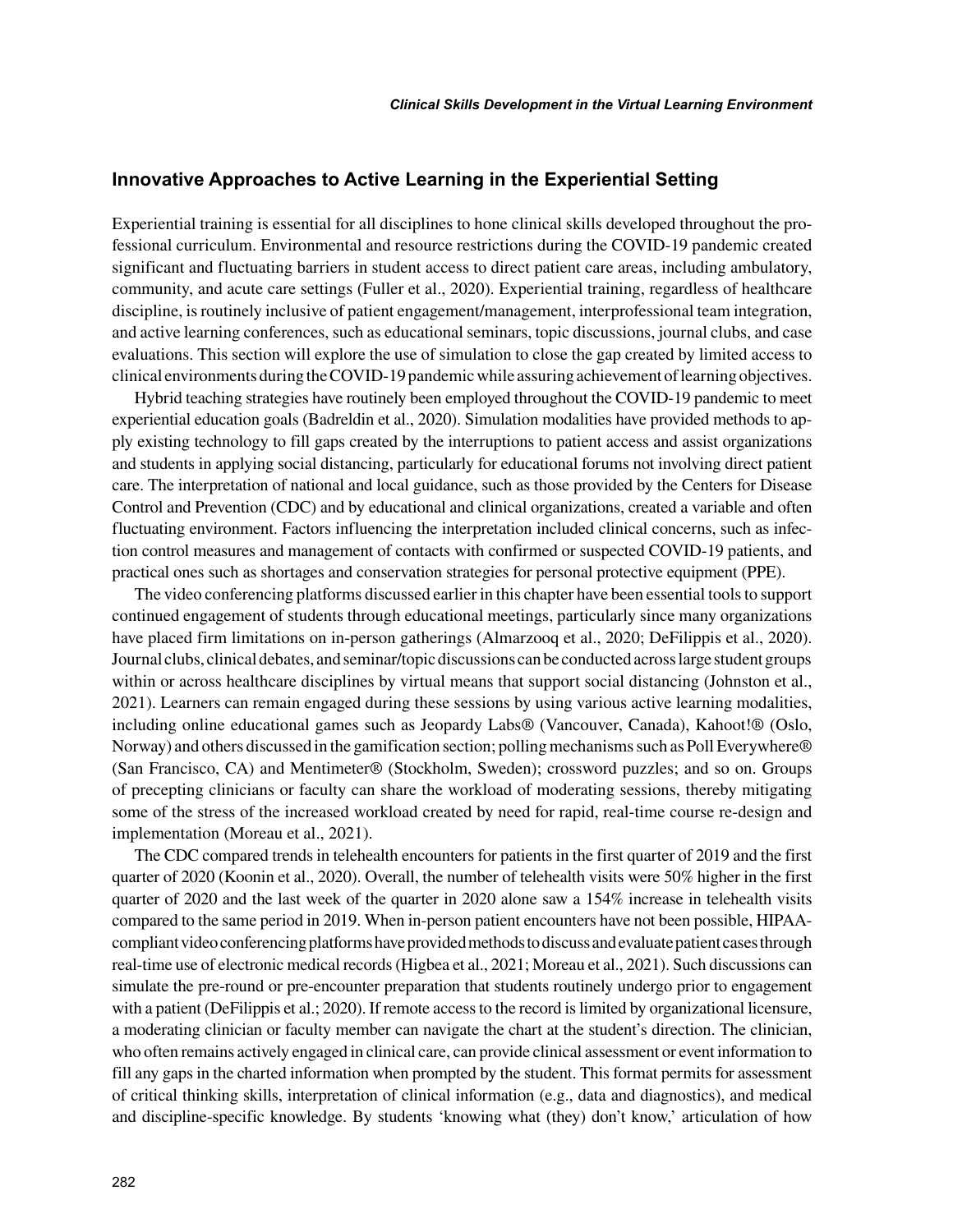specific information or assessments can be obtained through interprofessional collaboration also facilitates the student's understanding of the interprofessional matrix and benefit of collaboration. If permissible by the organization, these video conferencing platforms can also provide a method for students to virtually attend acute care rounds or engage in telehealth encounters with the interprofessional team, the patient, and/or their family members. These methods may preserve some of the *ad hoc* learning often lost when the student is removed from the clinical environment (Higbea et al., 2021; Moreau et al., 2021). Additionally, providing students with experience related to telehealth or digital health gives them an opportunity to see how this will be incorporated into practice, particularly to address disparities in care (FIP, 2021).

As discussed earlier in this chapter, simulation using manikins or SPs can also provide a method for students to engage in high fidelity encounters for high risk, high intensity events such as a medical emergency response that cannot be completed at the bedside in the changed environment of the COVID-19 pandemic. Simulation can also expose students to the requirements of working within the stringent infection control environment of COVID-19 patients including donning and doffing PPE and infection control measures. Students can also gain experience with implementing care strategies such as proning (safely turning a patient from their back to their abdomen) that are otherwise rare in most other populations.

# **SOLUTIONS AND RECOMMENDATIONS**

## **Adaptation of Existing Technologies**

The transition to virtual learning has led to enhanced use of capabilities within learning management systems (LMS) to engage students. Institutions may have contracts with various LMS platforms, such as Instructure Canvas® (Salt Lake City, UT), Blackboard Learn® (Washington, DC), and Moodle® (Perth, Australia), that possess common functions for sharing content and maintaining grades. Each LMS also has unique capabilities for synchronous and asynchronous course delivery, such as polling, sharing screens, use of a whiteboard, etc. For example, discussion boards have great utility in the virtual environment, where they provide learners with opportunities to continue dialogue about course content asynchronously. Discussion boards can serve as a platform to clarify key points or have learners contribute to various aspects of a case discussion for more active learning. Participation may be required by the instructor or optional on an as-needed basis. If required, student contributions can be graded directly from the discussion board.

LMS platforms also have various capabilities for breakout rooms or individual channels within a course session to allow for small group discussions or group work. Use of breakout rooms permits synchronous collaboration among students while affording the instructor the flexibility to transition between rooms for observation or to assist students with activities such as case discussions, much like what would occur in a live classroom environment. Instructors can assign or move participants between rooms and call students back into a larger session or reassemble the whole group. Standardized patients can be invited to meet with students in breakout rooms for individualized assessments. Of note, the fact that not all platforms possess the capability for video recording may be an important consideration in establishing formative (student review and self-reflection) and summative assessments (to address any potential grade discrepancies). Such LMS platforms possess mechanisms by which to share portions of case information with students in a stepwise manner for gamification, virtual escape rooms, or assessments by adjusting the time that certain content becomes published or linking a file within the gradebook.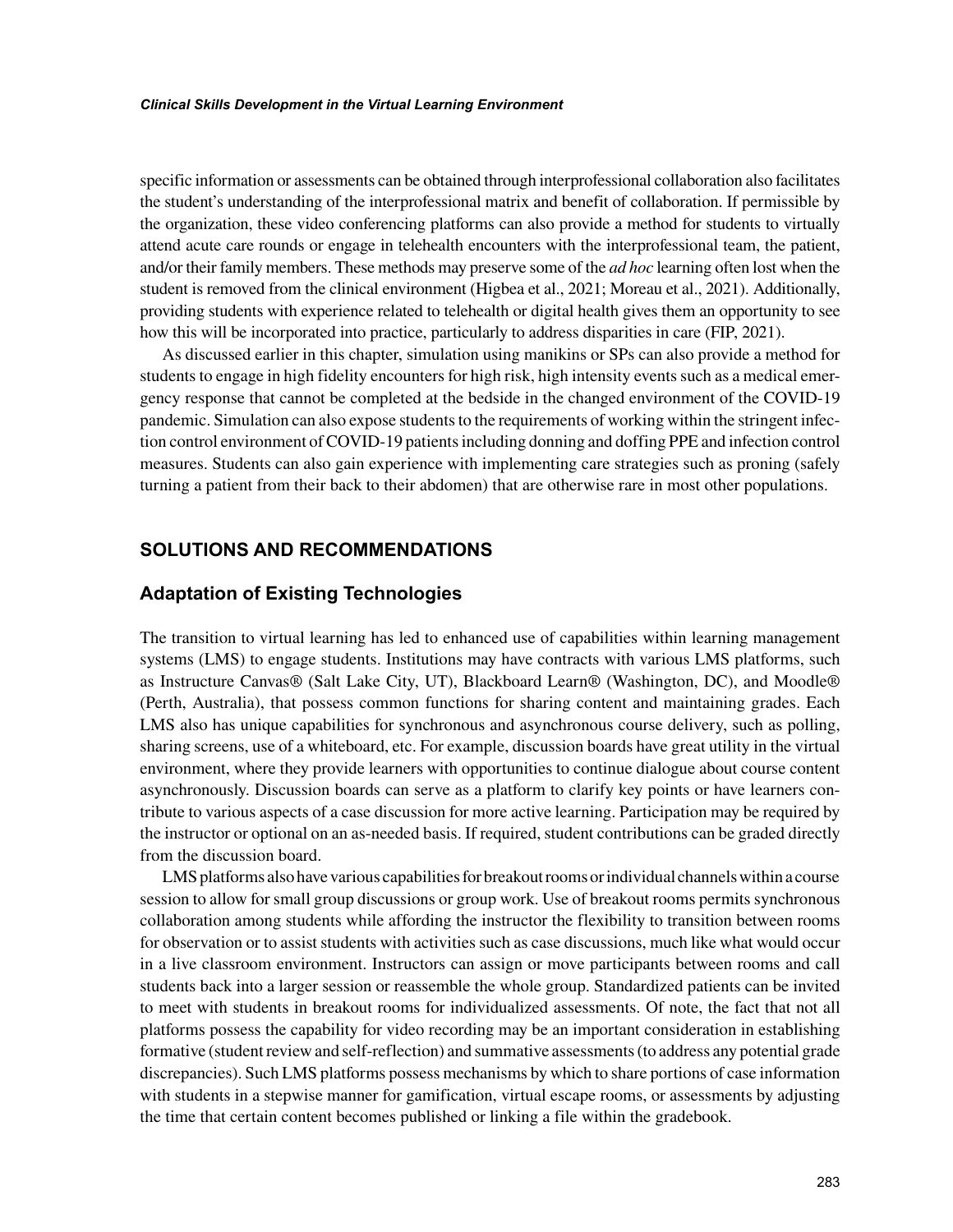In-video quizzes are another way to keep students engaged during asynchronous delivery of course content (Cook, 2018). Task-based quiz questions can be embedded within the video, prompting the students to apply the material they are learning and to correctly answer the question before they can proceed to the next segment. A brief pop-up explanation can also be provided for immediate clarification. This modality encourages critical thinking through immediate application of learned concepts.

In live settings, students practice clinical skills and undergo assessments using medical devices such as blood glucose meters, insulin pens, or inhalers or task trainers such as airway management heads or advanced venipuncture arms. There are many challenges with obtaining these devices and physically sending them to students during a pandemic, such as limited funds for the purchase, sending, or tracking of devices and limited supplies due to students breaking, losing, or failing to return the devices. Although mailing devices to students during a pandemic is one adaptation that may be used when laboratory time is not possible, provided that resources are available for doing so, adoption of VR/AR may be used instead to augment a student's learning.

Table 2 summarizes the multitude of available technologies discussed in this chapter, categorized by the type of simulation modality. Table 3 summarizes the various available technologies in the didactic and experiential settings with practical considerations when planning for implementation. Factors to consider when selecting an ideal simulation modality include learning objectives, class size, faculty availability, cost, and support (technology or simulation operations).

| <b>Technology Type</b>                                    | <b>Available Technology</b>                                                                                                                                                                                                        |
|-----------------------------------------------------------|------------------------------------------------------------------------------------------------------------------------------------------------------------------------------------------------------------------------------------|
| Telehealth platform                                       | SimulationIO <sup>®</sup> (Exton, PA)                                                                                                                                                                                              |
| Academic electronic medical<br>records (EMR)              | EHR Tutor <sup>®</sup> (Parma, OH)<br>EHRGo <sup>®</sup> (Duluth, MN)<br>MedAffinity EHR® (Tallahassee, FL)<br>OpenEMR® (Altamont, NY)<br>SimEMR® (Pittsburgh, PA)                                                                 |
| Wearable devices                                          | Activity tracker (FitBit, Garmin)<br>Smartwatch (Apple Watch, Samsung Gear)                                                                                                                                                        |
| Virtual/augmented reality                                 | Shadow Health <sup>®</sup> (Gainesville, FL)<br>Surgical Theatre® by Precision VR (Cleveland, OH)<br>Second Life® by Linden Labs (San Francisco, CA)<br>Virtual Interactive Cleanroom® by Penguin Innovations (West Lafayette, IN) |
| Gamification                                              | Kahoot!® (Oslo, Norway)<br>Quizlet Inc. <sup>®</sup> (San Francisco, CA)                                                                                                                                                           |
| Games (i.e. escape rooms,<br>'choose your own adventure') | Google Forms® (Mountain View, CA)<br>QuestionPro® (Austin, TX)<br>Zoom Video Communications® (San Jose, CA)<br>Microsoft Teams® (Redmond, WA)<br>PowerPoint® (Redmond, WA)                                                         |
| Video conferencing platforms                              | Cisco WebEx® (Milpitas, CA)<br>Microsoft Teams® (Redmond, WA)<br>Skype Communications® (Palo Alto, CA)<br>Zoom Video Communications® (San Jose, CA)                                                                                |
| Learning management systems                               | Blackboard Learn <sup>®</sup> (Washington, DC)<br>Canvas® (Salt Lake City, UT)<br>Moodle® (Perth, Australia)                                                                                                                       |

#### *Table 2. Available technologies*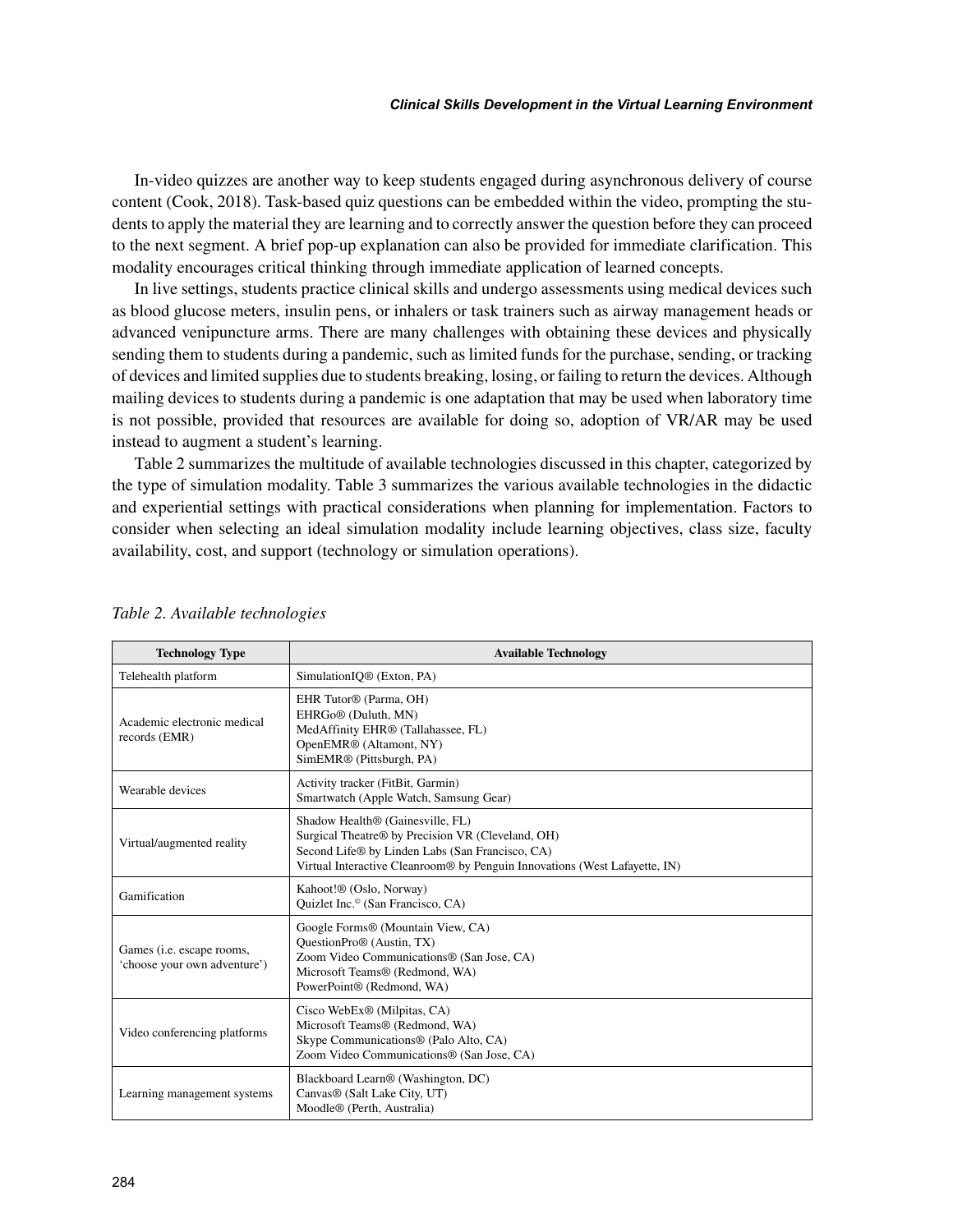| <b>Setting</b> | Technology/<br>Approach                       | <b>Considerations</b>                                                                                                                                                                                                                                                                                                                                                 |
|----------------|-----------------------------------------------|-----------------------------------------------------------------------------------------------------------------------------------------------------------------------------------------------------------------------------------------------------------------------------------------------------------------------------------------------------------------------|
| Didactic       | <b>Telehealth Platform</b>                    | $\bullet$ Institutional use<br>• Synchronous versus asynchronous (store- and-forward)<br>● Faculty workload, level of learners/participants, class size, and IT support<br>• Use of other modalities (manikins, standardized patients, point of care testing<br>devices)<br>• Skill(s) assessed: limited physical exams, communication, medication histories,<br>etc. |
|                | Simulation                                    | • Various modalities (manikins, standardized patients, academic EMR, point of care<br>testing devices)                                                                                                                                                                                                                                                                |
|                | Academic EMR                                  | $\bullet$ Need for capabilities such as order entry, verification, and documentation<br>$\bullet$ Assessment capabilities                                                                                                                                                                                                                                             |
|                | Wearable devices                              | • Type of data points needed<br>• Use in small patient case or simulation                                                                                                                                                                                                                                                                                             |
|                | Manikin/Simulaid                              | • Can be used to:<br>O teach anatomy and physical assessment<br>O augment simulated emergency situations<br>• Can be used in conjunction with trigger videos                                                                                                                                                                                                          |
|                | Virtual reality/ augmented<br>reality (VR/AR) | • Can be used as enhancement to live simulation (AR) or in place of lab or activity<br>location (VR)<br>• Several programs depending on intended use<br>• Implementation into program (class size, scheduling, student workload)<br>Cost to implement and maintain<br>• Need for IT support                                                                           |
|                | Games/gamification                            | • Encourage learners to motivate action, progress through content, and reinforce<br>behavior and knowledge<br>• Selection of method and associated levels of complexity (simple as knowledge)<br>assessment versus critical thinking)                                                                                                                                 |
|                | Learning management system<br>(LMS)           | • Several tools available within system: discussion boards, breakout rooms, video<br>recording capabilities, in-video quizzes<br>$\bullet$ Institutional use<br>• Need for IT support and training                                                                                                                                                                    |
| Experiential   | Video conferencing platform                   | Used to conduct telehealth visits, conduct patient rounds, or presentations                                                                                                                                                                                                                                                                                           |
|                | <b>EMR</b>                                    | Pre-round or pre-encounter preparation                                                                                                                                                                                                                                                                                                                                |

*Table 3. Suitable technologies/approaches and general considerations*

# **Assessment of Clinical Skills in the Virtual Learning Environment**

Social distancing requirements during the COVID-19 pandemic have also necessitated the virtual delivery of formative and summative clinical assessments, which has added more layers of complexity (Lara, et al. 2020). Students who may already experience test anxiety or feel overwhelmed in the virtual setting may be uncomfortable with the virtual delivery method or concerned about potential technology challenges. From the faculty perspective, protecting the academic integrity of the examination is an important consideration in ensuring that student performance records are accurate and reliable for progression (Updike et al., 2021). These concerns are especially true for summative or high-stakes assessments such as an objective structured clinical examination (OSCE), which is often resource intensive in regards to development and grading (Chon et al., 2018).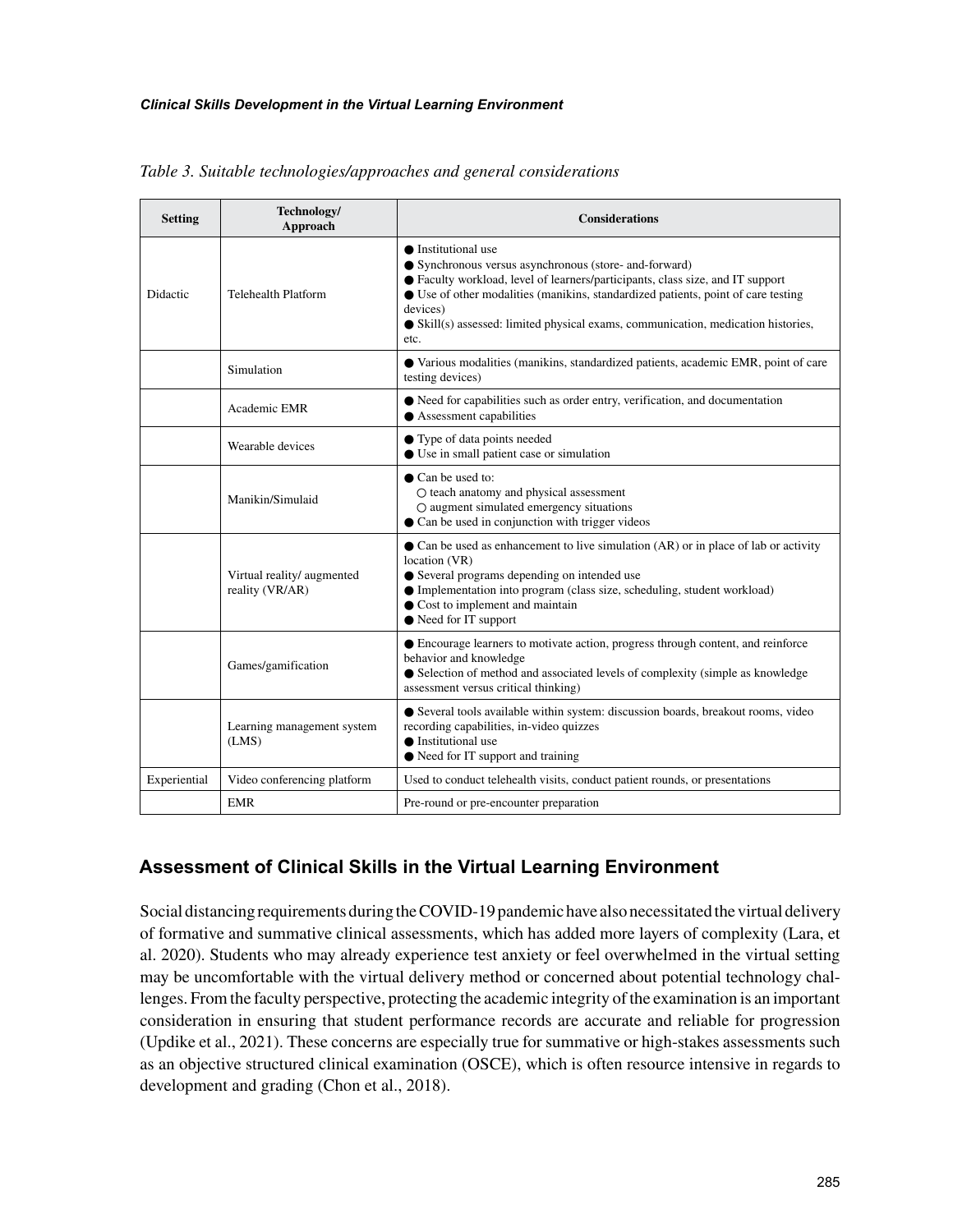These challenges may be overcome by advanced planning and by considering other logistics to circumvent student concerns. By replicating the same or similar active learning modalities (such as VR, manikin, or SP) and platforms (such as Zoom Video Communications® (San Jose, CA) or Microsoft Teams® (Redmond, WA)) used previously for assessment purposes, the students' familiarity and comfort level will increase. This will allow the students to focus on conveying the knowledge they have gained and demonstrating their competency in the skills learned. Using the same convention for assessment methods will reduce distractions that may detract from the intent of the examination. For example, the same or similar computerized VR simulators that the students used to learn and practice their surgical skills can be used for the assessment. Similarly, students who practiced telehealth clinical cases with an SP via the institution's LMS should also be assessed within the same terms and environment (Silverman & Foulds, 2020).

Academic integrity can be upheld in the setting of virtual examinations by emphasizing clear expectations of students. A variety of cases and scenarios, mapped to the same learning outcomes, can be used for the examination to reduce the likelihood of sharing content among students (Hopwood et al., 2020). Breakout rooms can be set up for individual students and, in the case of multiple components or stations, can be used accordingly. Both passive and active examination stations may be proctored by faculty through video monitoring. To ensure comfort and consistency among faculty members, adequate training on exam structure and any new technology should take place in order to troubleshoot or circumvent unanticipated challenges.

#### **Use of Layered Learning Models**

The Layered Learning Model (LLM) recruits upper-level learners (upperclassmen) who have already completed years of training to assist in the teaching and mentoring of lower-level students (underclassmen) (Loy et al., 2017). For example, a fourth-year student may assist a second-year student. This model is similar to the medical model of active learning and has been widely adopted by medical and pharmacy residency programs, allowing residents to participate in precepting and teaching responsibilities. LLM in the experiential setting can take multiple forms based on the institution in which it is used. The typical layout is having the lower-level student report to the upper-level student or resident, who in turn reports to the preceptor. The upper-level student or resident also provides feedback and instruction to the lower-level students, under the supervision and coaching of their preceptor. Benefits of this type of model include improved efficiency in precepting, exposure to teaching opportunities as part of their own training, improved leadership skills, and allowing the preceptor to further expand clinical responsibilities and address related concerns in a timely manner (Loy et al., 2017).

An expansion of the LLM is the use of various levels of learners to teach clinical skills during the didactic curriculum, both in person and virtually. This also provides an opportunity to prepare the upperlevel learners for potential careers in health professions education, review previously learned content, and hone their communication skills in providing effective feedback. The LLM in the didactic setting is typically used in conjunction with a teaching certificate program that enrolls residents interested in teaching in didactic settings or precepting in clinical settings and provides clinical skills education within the associated or nearby academic institution. In addition to presenting didactic lectures, residents are typically involved in small group discussions and many of the active learning modalities discussed earlier in this chapter.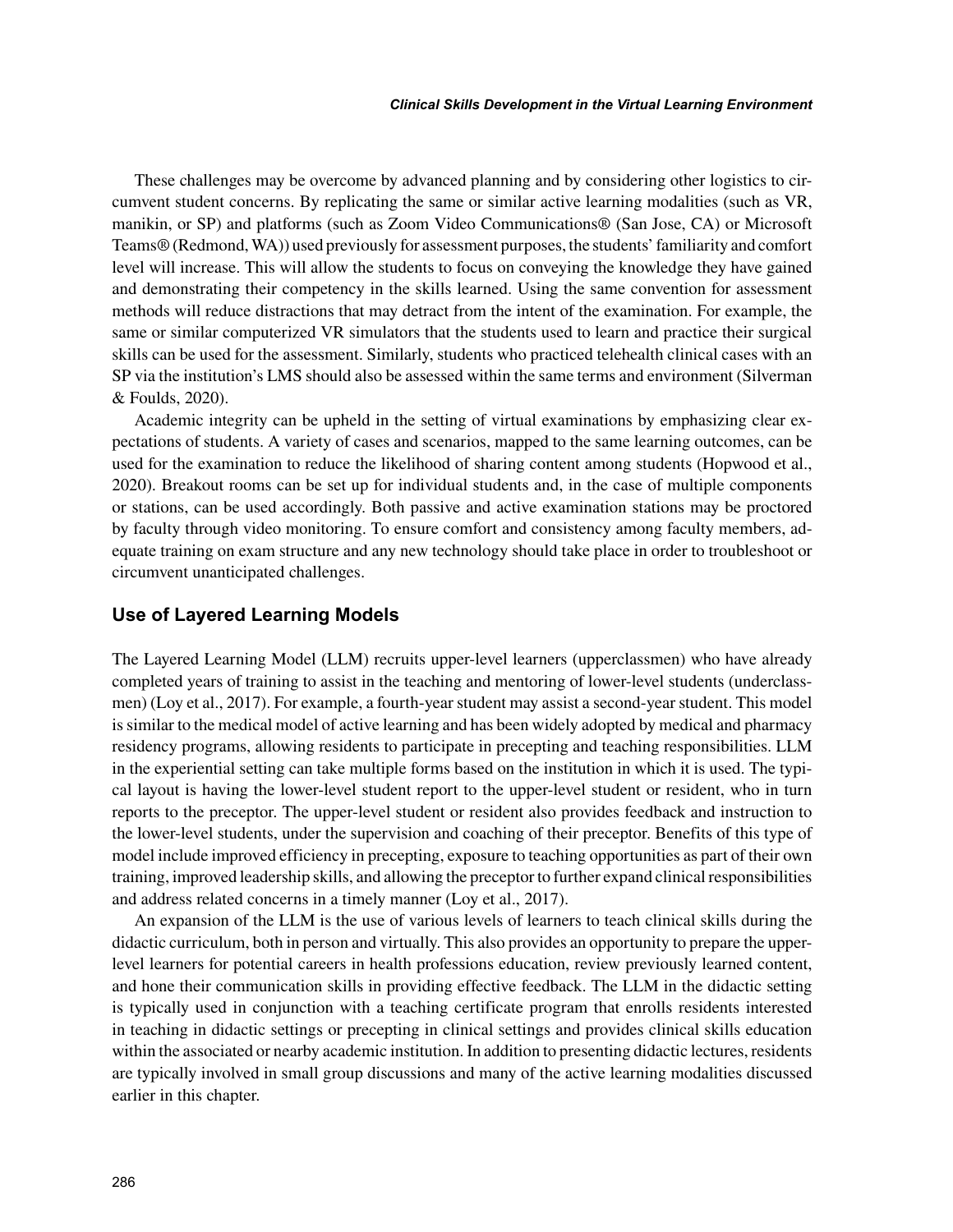Some schools may also have a teaching or education track in which upper-level students can participate in courses that teach clinical skills as teaching assistants. During the early part of the COVID-19 pandemic, there was much discussion about whether these types of programs should continue. However, even in a virtual environment, the use of upper-level learners such as advanced practice students and residents can assist with the delivery of learning activities. One example is having upper-level students and residents act as the patients for SP encounters, which proved to be a necessity in the early days of the COVID-19 pandemic when many of the SPs were uncomfortable with the technologies being used or were not allowed into the classrooms. Another example is having the upper-level learners act as facilitators and guides through virtual discussions of case studies or journal clubs or provide feedback on recorded videos of the students performing certain skills. It is important to note that when using upperlevel learners in this capacity, the instructor must ensure that they are capable and prepared with the information necessary and have clear, consistent expectations of the students being observed.

One area where upper-level learners may provide a new viewpoint is on how to achieve stated outcomes of a virtual activity. Since upper-level learners have already achieved the stated outcomes during their earlier training, they can provide insight on strategies that helped them or could have helped them to achieve these outcomes. This allows instructors to focus on the most important components and dedicate adequate time as the transition to virtual learning occurs. This is a valuable insight in a period of time where many faculty members have felt overwhelmed with teaching in the virtual environment. Upperlevel learners can also provide real-time assistance in running the activities and providing additional feedback to students. This is mutually beneficial for all learner levels since it affords opportunities to review curricular content. The elimination of travel time to campus may also encourage the involvement of residents and adjunct faculty in providing assistance to students in the virtual environment. As an example, a resident who is located at a practice site more than an hour away from the school may be unable to provide assistance during in-person classes on a regular basis, but might be available to provide more assistance when the classes are virtual or hybrid. This in turn increases their teaching opportunities while providing skilled supervision for the students participating in the activity.

#### **Etiquette in the Virtual Learning Environment**

The virtual learning environment requires a unique set of etiquette rules compared to those for in-person learning (Wilfrid Laurier University, 2021). Students bring into the physical classroom norms that have been learned in prior educational settings. Some of these expectations involve dress, engagement, and behavior. There is a precedent for online interaction in social media, which necessitates defining clear expectations for professional engagement and behavior. Rather than the students entering a public space as is done for in-person encounters, the learning environment now enters their own private space. This opens the virtual classroom to potential disruptions from other people, pets, and the physical background. It should not be assumed that familiarity with the internet automatically translates into respectful 'netiquette'.

The fact that the learning environment is entering the learner's personal space may disrupt some norms that may need to be addressed surrounding dress in that environment, as compared to what a learner may wear to an on-campus encounter. There also may not be a space other than the learner's bedroom to connect virtually, so some flexibility about the physical background may be needed. This virtual environment may shed light on disparities that were not previously revealed, such as having the ability to participate in remote encounters in a private space free from distraction. The learner should have permission to leave the camera off if that helps to maintain privacy and minimize distractions.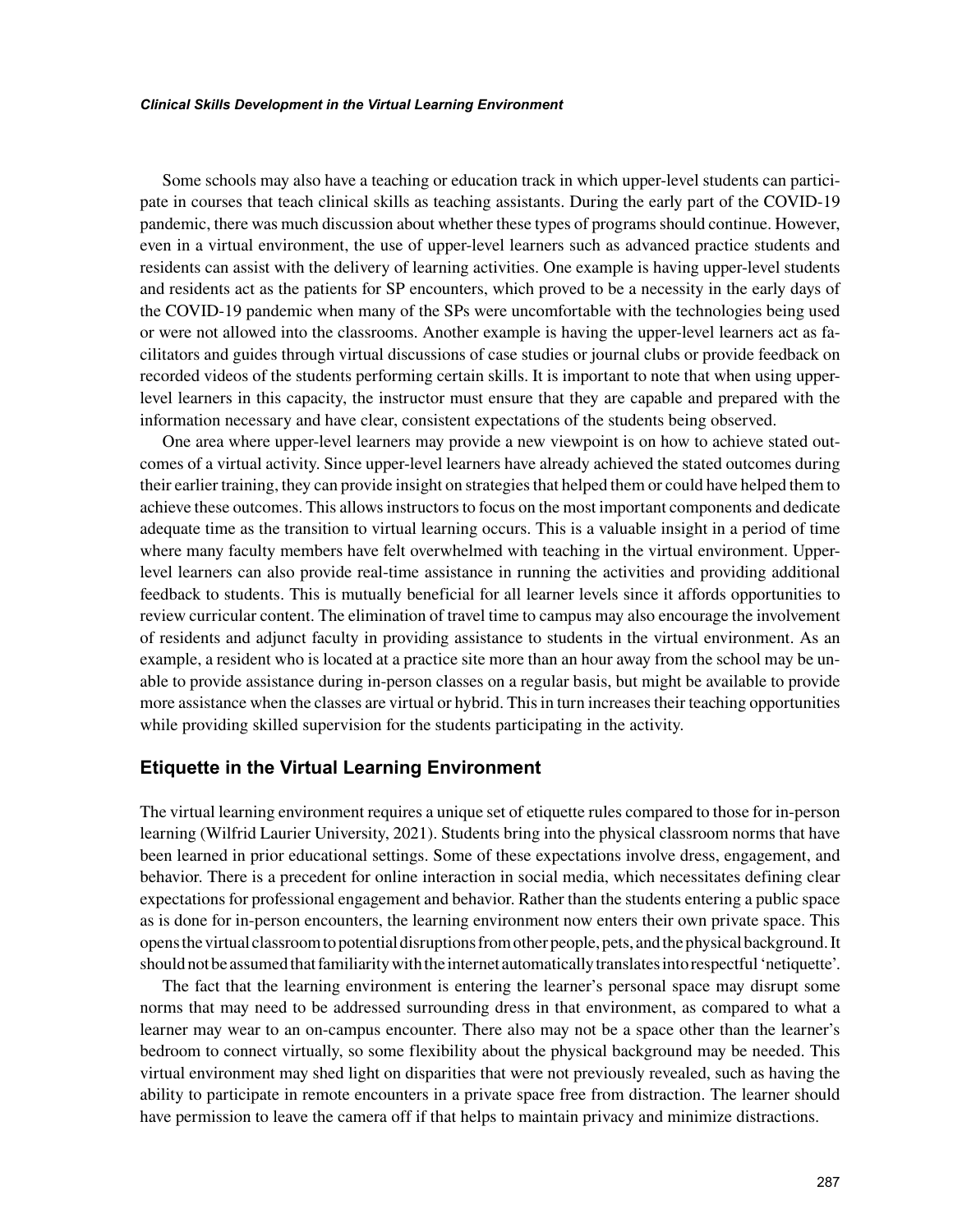Another way to foster positive etiquette for online encounters is through respectful and professional communication. Instructors can model this and set clear expectations for learners for interactions in the large group setting, discussion boards or chat functions, and in breakout rooms. Inappropriate interactions or frequent off-topic digressions can be handled immediately by having the moderator or instructor mute disruptive or off-topic participants where this technology is available, yet the issue should be addressed with the disruptive learner and the class as a whole. It is equally important to foster and recognize positive communication, including the use of the raised-hand function or other agreed-upon modality for asking a question. Frequent reminders of respectful communication are necessary, especially considering that other instructors may have different expectations for virtual encounters.

Establishing online etiquette is important to a student's perception of community in online learning (Gallagher-Lepak et al., 2009). Ideally, an orientation session should be used to introduce expectations for virtual encounters. At the very least, the first remote class session should include a conversation about etiquette and professional behavior for encounters in remote settings. Learners could also be asked what they need from the instructor, from other learners, and from themselves to safely participate remotely. For example, they may need to negotiate with colleagues, roommates, or family members for use of shared equipment, bandwidth, or office space during the time period that encompasses any synchronous class meetings. Negotiating a class contract of behavioral standards, processes for receiving feedback on the course as it is being delivered, and class representatives to serve as liaisons between learners and instructors are all tools that support professional communication. It is of equal importance that instructors maintain a professional and inviting teaching environment by establishing a teaching presence and continuing to provide timely feedback. This is critical for learner success in the virtual classroom (Chakraborty & Nafuko, 2015). Establishing a sense of community can be challenging, but it is imperative to increasing student engagement and improving learning outcomes in the virtual environment.

## **FUTURE RESEARCH DIRECTIONS**

The COVID-19 pandemic has been both a positive and negative disruptor of professional education in healthcare professions. Rapid change and the pioneering of new processes were required, particularly in the area of clinical skills development. Some of the changes that were made may become new pedagogical processes in revised curricula after more normal operations resume. Despite new advances in vaccination development and access and public health recommendations, it may take a long time until classrooms can reach the full capacity practiced in pre-COVID times. For this reason, much consideration must be given to the careful scheduling of class sessions to comply with distancing requirements, faculty workload for implementation, and the selection of ideal active learning methods that facilitate the students' completion of learning outcomes. On the other hand, perhaps some students and faculty members may prefer the flexibility afforded by virtual learning and elect to maintain a hybrid form of course delivery. An advantage of hybrid format includes reduced travel time, which may allow for more engagement from clinical faculty who cannot step away from obligations at their practice sites.

As a result of the COVID-19 pandemic, many publications and presentations related to enhanced instructional design and protection of assessment integrity in the virtual environment are already available (Almarzooq, 2020; Badreldin, 2020; Cates et al., 2020; Cheng et al., 2020; DeFilippis et al., 2020; Fuller et al., 2020; Higbea et al., 2020; Lara et al., 2020; Kalleny, 2020; Malhotra & Kumar, 2020; Moreau et al., 2021; Silverman & Foulds, 2020; Thomas et al., 2021; Updike et al., 2021). Future research op-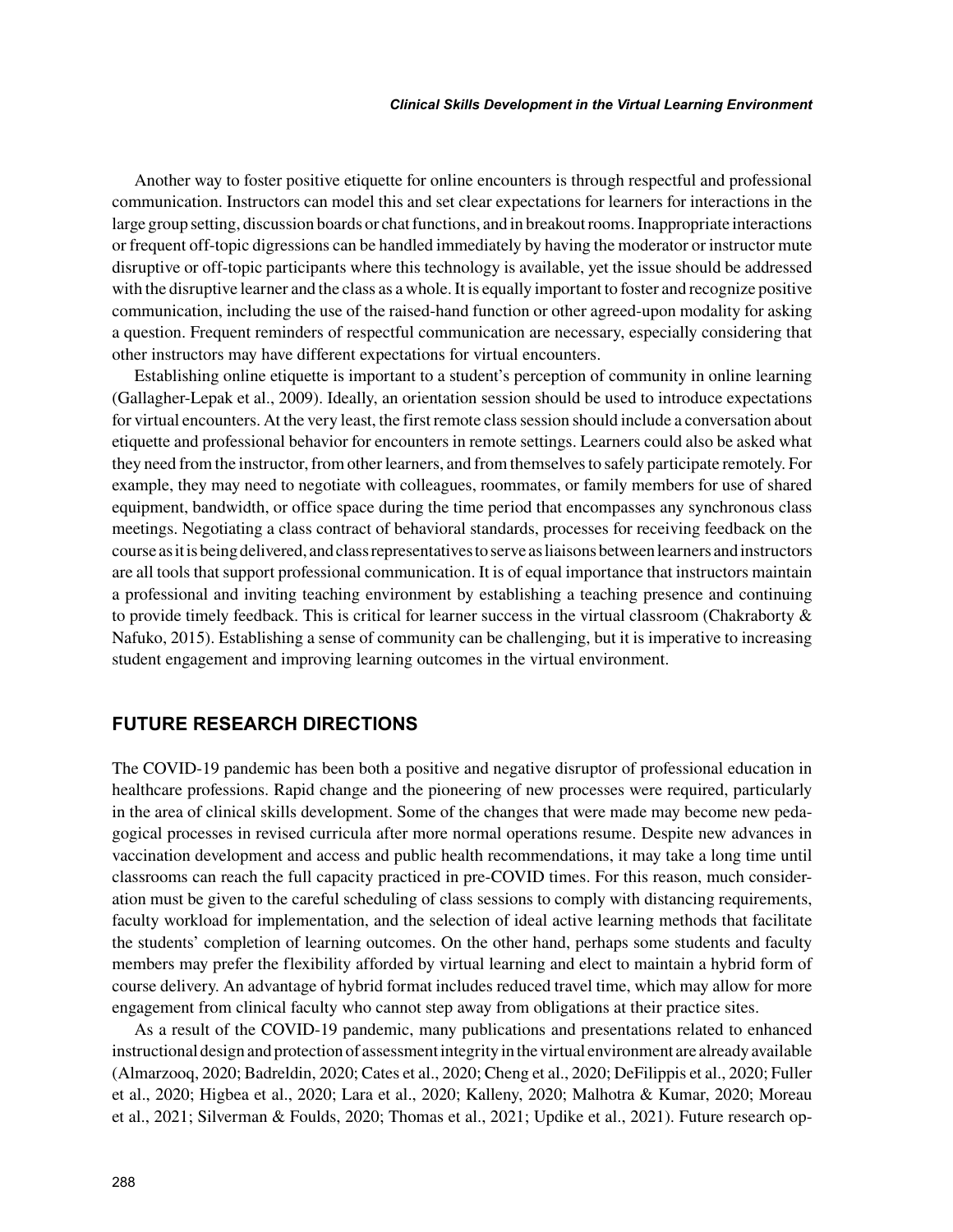portunities may elucidate student perceptions of learning clinical skills within the virtual setting and the corresponding changes to pedagogy even after learners return to face-to-face learning within the classroom setting. Furthermore, it would be interesting to compare outcomes on licensure exams between students among the various settings.

With the evolution of clinical practice that resulted from the COVID-19 pandemic, there are many opportunities for the development of new learning experiences. As telehealth experiences are undergoing exponential adoption, the use of wearable health devices is growing and becoming more integral in ambulatory care. For this reason, students must learn how to interpret the data from these devices, to use it to develop care plans, and to provide ongoing patient education and counseling.

# **CONCLUSION**

With simulation at the cornerstone of clinical skills training, the COVID-19 pandemic has especially catapulted its utilization in the virtual setting (Pottle, 2019). Classroom and clinical site closures during the pandemic resulted in rapid adaptation to develop meaningful ways to engage students in clinical skills training, both in didactic and experiential settings. Despite the hurdles, faculty members stepped up to develop new innovations and to enhance existing content. Lessons learned and feedback obtained from students will be integral in making permanent enhancements as warranted.

This research received no specific grant from any funding agency in the public, commercial, or notfor-profit sectors.

### **REFERENCES**

Accreditation Commission for Audiology Education. (2016). *Accreditation Standards for the Doctor of Audiology (Au.D.) Program*. [https://acaeaccred.org/wp-content/uploads/sites/1543/2016/07/ACAE-](https://acaeaccred.org/wp-content/uploads/sites/1543/2016/07/ACAE-Standards-5.11NEW-WEB-2.pdf)[Standards-5.11NEW-WEB-2.pdf](https://acaeaccred.org/wp-content/uploads/sites/1543/2016/07/ACAE-Standards-5.11NEW-WEB-2.pdf)

Accreditation Council for Pharmacy Education. (2015, February 2). *Accreditation Standards and Key Elements for the Professional Program in Pharmacy Leading to the Doctor of Pharmacy Degree.* [https://](https://www.acpe-accredit.org/pdf/Standards2016FINAL.pdf) [www.acpe-accredit.org/pdf/Standards2016FINAL.pdf](https://www.acpe-accredit.org/pdf/Standards2016FINAL.pdf)

Accreditation Review Commission on Education for the Physician Assistant, Inc. (September 2019). *Accreditation Standards for Physician Assistant Education*. [http://www.arc-pa.org/wp-content/up](http://www.arc-pa.org/wp-content/uploads/2021/03/Standards-5th-Ed-March-2021.pdf)[loads/2021/03/Standards-5th-Ed-March-2021.pdf](http://www.arc-pa.org/wp-content/uploads/2021/03/Standards-5th-Ed-March-2021.pdf)

Aebersold, M. (2018). Simulation-based learning: No longer a novelty in undergraduate education. *Online Journal of Issues in Nursing*, *23*(2).

Agency for Healthcare Research and Quality. (2015, August 11). *Telehealth Evidence Map. Evidencebased Practice Center Technical Brief Protocol*. [https://effectivehealthcare.ahrq.gov/sites/default/files/](https://effectivehealthcare.ahrq.gov/sites/default/files/pdf/telehealth_research-protocol.pdf) [pdf/telehealth\\_research-protocol.pdf](https://effectivehealthcare.ahrq.gov/sites/default/files/pdf/telehealth_research-protocol.pdf)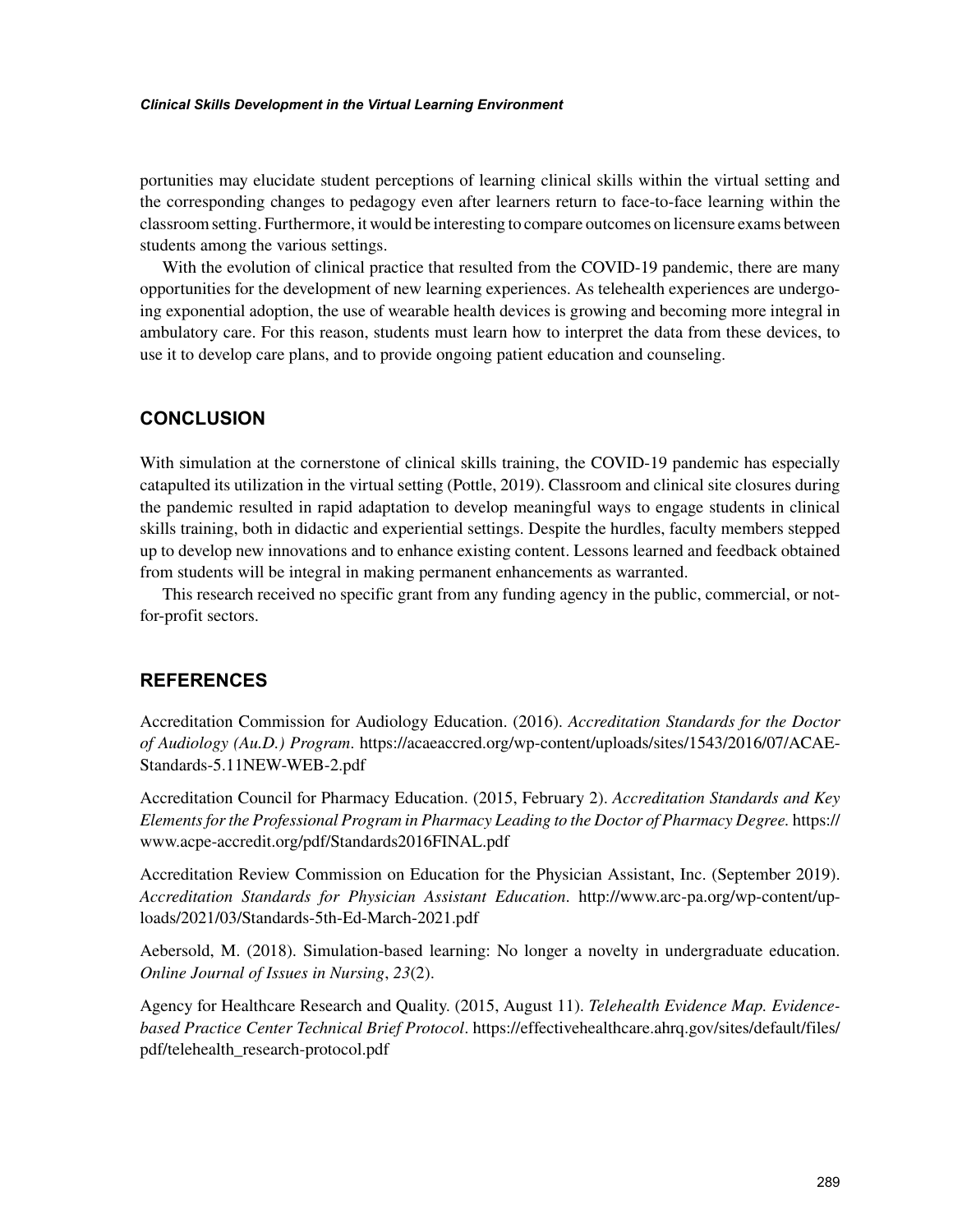Allen, M., Bourhis, J., Burrell, N., & Mabry, E. (2002). Comparing student satisfaction with distance education to traditional classrooms in higher education: A meta-analysis. *American Journal of Distance Education*, *2*(2), 83–97. doi:10.1207/S15389286AJDE1602\_3

Almarzooq, Z. I., Lopes, M., & Kochar, A. (2020). Virtual learning during the COVID-19 pandemic: A disruptive technology in graduate medical education. *Journal of the American College of Cardiology*, *75*(20), 2635–2638. doi:10.1016/j.jacc.2020.04.015 PMID:32304797

American Hospital Association. (2021, March 2). *Statement on the future of telehealth: COVID-19 is changing the delivery of virtual care.* Testimony for the Subcommittee on Health of the Committee on Energy and Commerce of the U.S. House of Representatives. [https://www.aha.org/system/files/media/](https://www.aha.org/system/files/media/file/2021/03/aha-testimony-before-senate-on-cyber-threats-amid-pandemic-12-2-20.pdf) [file/2021/03/aha-testimony-before-senate-on-cyber-threats-amid-pandemic-12-2-20.pdf](https://www.aha.org/system/files/media/file/2021/03/aha-testimony-before-senate-on-cyber-threats-amid-pandemic-12-2-20.pdf)

American Telemedicine Association. (2021, March 10). *Telehealth: Defining 21st Century Care.* [https://](https://www.americantelemed.org/resource/why-telemedicine/) [www.americantelemed.org/resource/why-telemedicine/](https://www.americantelemed.org/resource/why-telemedicine/)

Aranda, J. H., & Monks, S. M. (2020). Roles and Responsibilities of the Standardized Patient Director in Medical Simulation. *StatPearls*.<https://www.ncbi.nlm.nih.gov/books/NBK560665/>

Archetype Innovations, LLC. (n.d.). *EHRGo* [software]. Duluth, MN: Author.

Assessment Technologies Institute. (n.d.). *EHR Tutor* [software]. Parma, OH: Author.

Badreldin, H., Alshaya, O., Saleh, K. B., Alshaya, A. I., & Alaqeel, Y. (2020, June). Restructuring the inpatient advanced pharmacy practice experience to reduce the risk of contracting coronavirus disease 2019: Lessons from Saudi Arabia. *Journal of the American College of Clinical Pharmacy: JAACP*, *3*(4), 771–777. Advance online publication. doi:10.1002/jac5.1237 PMID:32427184

Berryman, D. R. (2012). Augmented reality: A review. *Medical Reference Services Quarterly*, *31*(2), 212–218. doi:10.1080/02763869.2012.670604 PMID:22559183

Blackboard Inc. (2014). *Blackboard Inc* [software]. Author.

Bonwell, C. C., & Eison, A. J. (1991). *Active learning: Creating excitement in the classroom. ASHE-ERIC Higher Education Report.* George Washington University Press.<https://eric.ed.gov/?id=ED336049>

Brand, J., Brooker, J., & Versvik, M. (2013). Kahoot! [software]. Academic Press.

Cates, A. L., Krueger, J., Simpson, S. E., & Stobart-Gallagher, M. (2020). Comparing the effectiveness of a virtual toxicology escape room at two emergency medicine residencies. *Cureus*, *12*(10), e11262. doi:10.7759/cureus.11262 PMID:33274139

Chakraborty, M., & Nafukho, F. (2015). Strategies for Virtual Learning Environments: Focusing on Teaching Presence and Teaching Immediacy. *Psychology (Irvine, Calif.)*. Advance online publication. doi:10.18278/il.4.1.1

Chan, L. K., Patil, N. G., Chen, J. Y., Lam, J. C., Lau, C. S., & Ip, M. S. (2010). Advantages of vide trigger in problem-based learning. *Medical Teacher*, *32*(9), 760–765. doi:10.3109/01421591003686260 PMID:20795807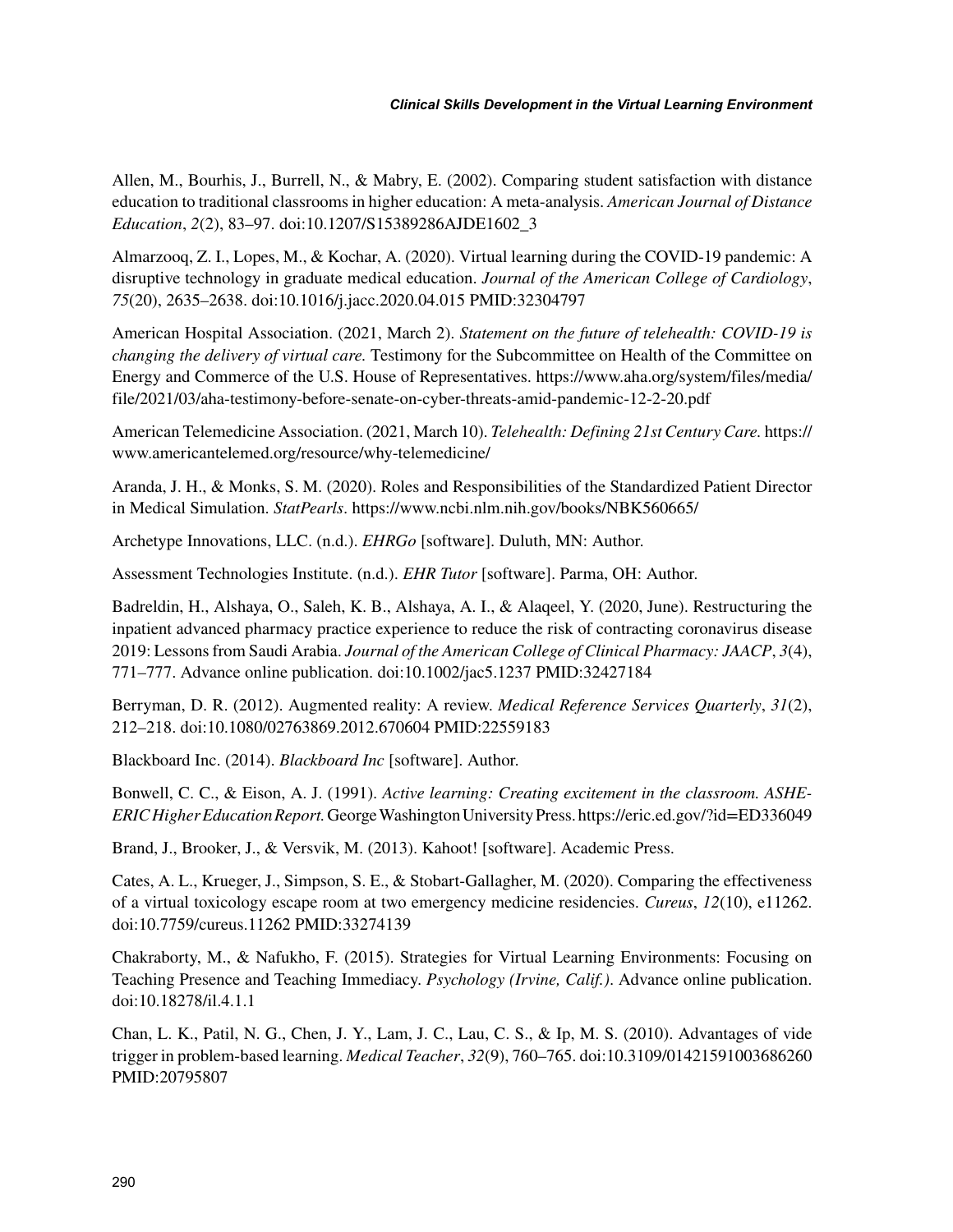Cheng, A., Kolbe, M., Grant, V., Eller, S., Hales, R., Symon, B., Griswold, S., & Eppich, W. (2020). A practical guide to virtual debriefings: Communities of inquiry perspective. *Advances in Simulation (London, England)*, *5*(1), 18. doi:10.118641077-020-00141-1 PMID:32817805

Chon, S., Hilgers, S., Timmermann, F., Dratsch, T., Plum, P. S., Berlth, F., Datta, R., Alakus, H., Schlößer, H. A., Schramm, C., Pinto dos Santos, D., Bruns, C., & Kleinert, R. (2018). Web-based immersive patient simulator as a curricular tool for objective structured clinical examination preparation in surgery: Development and evaluation. *Journal of Medical Internet Research Serious Games*, *6*(3), e10693. doi:10.2196/10693 PMID:29973333

Clark, R. C., & Mayer, R. E. (2016). eLearning and the science of instruction: Proven guidelines for consumers and designers of multimedia learning. Wiley. doi:10.1002/9781119239086

Commission on Accreditation in Physical Therapy Education. (2020). *Standards and Required Elements for Accreditation of Physical Therapist Education Programs.* [https://www.capteonline.org/globalassets/](https://www.capteonline.org/globalassets/capte-docs/capte-pt-standards-required-elements.pdf) [capte-docs/capte-pt-standards-required-elements.pdf](https://www.capteonline.org/globalassets/capte-docs/capte-pt-standards-required-elements.pdf)

Commission on Accreditation of Athletic Training Education. (2013). *Standards of the Accreditation of Post-Professional Athletic Training Degree Programs.* [https://caate.net/wp-content/uploads/2018/02/2014-](https://caate.net/wp-content/uploads/2018/02/2014-Standards-for-Accreditation-of-Post-Professional-Degree-Programs_.pdf) [Standards-for-Accreditation-of-Post-Professional-Degree-Programs\\_.pdf](https://caate.net/wp-content/uploads/2018/02/2014-Standards-for-Accreditation-of-Post-Professional-Degree-Programs_.pdf)

Commission on Dental Accreditation. (2016, July 1). *Accreditation Standards for Dental Education Programs.* <http://www.ada.org/~/media/coda/files/predoc.ashx>

Commission on Osteopathic College Accreditation. (2019). *Accreditation of Colleges of Osteopathic Medicine: COM Continuing Accreditation Standards.* [https://osteopathic.org/wp-content/uploads/2018/02/](https://osteopathic.org/wp-content/uploads/2018/02/com-continuing-accreditation-standards.pdf) [com-continuing-accreditation-standards.pdf](https://osteopathic.org/wp-content/uploads/2018/02/com-continuing-accreditation-standards.pdf)

Cook, P. R. (2018, January 19). *How to create active learning experiences with in-video quizzes*. [https://](https://blog.kannu.com/digital-learning/how-to-create-active-learning-experiences-with-in-video-quizzes/) [blog.kannu.com/digital-learning/how-to-create-active-learning-experiences-with-in-video-quizzes/](https://blog.kannu.com/digital-learning/how-to-create-active-learning-experiences-with-in-video-quizzes/)

Council on Social Work Education Commission on Accreditation Commission on Educational Policy. (2015). *Educational Policy and Accreditation Standards for Baccalaureate and Master's Social Work Programs*. [https://www.cswe.org/getattachment/Accreditation/Accreditation-Process/2015-](https://www.cswe.org/getattachment/Accreditation/Accreditation-Process/2015-EPAS/2015EPAS_Web_FINAL.pdf.aspx) [EPAS/2015EPAS\\_Web\\_FINAL.pdf.aspx](https://www.cswe.org/getattachment/Accreditation/Accreditation-Process/2015-EPAS/2015EPAS_Web_FINAL.pdf.aspx)

DeFilippis, E. M., Schmidt, A., & Reza, N. (2020). Adapting the educational environment for cardiovascular fellows-in-training during the COVID-19 pandemic. *Journal of the American College of Cardiology*, *75*(20), 2630–2634. doi:10.1016/j.jacc.2020.04.013 PMID:32304798

Demeke, H.B., Merali, S., Marks, S., Zilversmit Pao, L., Romero, L., Zandhu, P., Clark, H., Clara, A., McDow, K. B., Tindall, E, Campbell, S., Bolton, J, Le, X, Shapik, J., L., Nwaise, I., Rose, M. A., Strona, F. V., Nelson, C., & Siza, C. (2021) Trends in use of telehealth among health center during COVID-19 pandemic--United States, Jun 6, 2020-November 6, 2020. *Morbidity and Mortality Weekly Report, 70*(7), 240-244. doi:10.15585/mmwr.mm7007a3

Dougiamas, M. (2021). Moodle [software]. Perth, Australia: Academic Press.

Education Management Solutions. (n.d.). *SimulationIQ* [software]. Exton, PA: Author.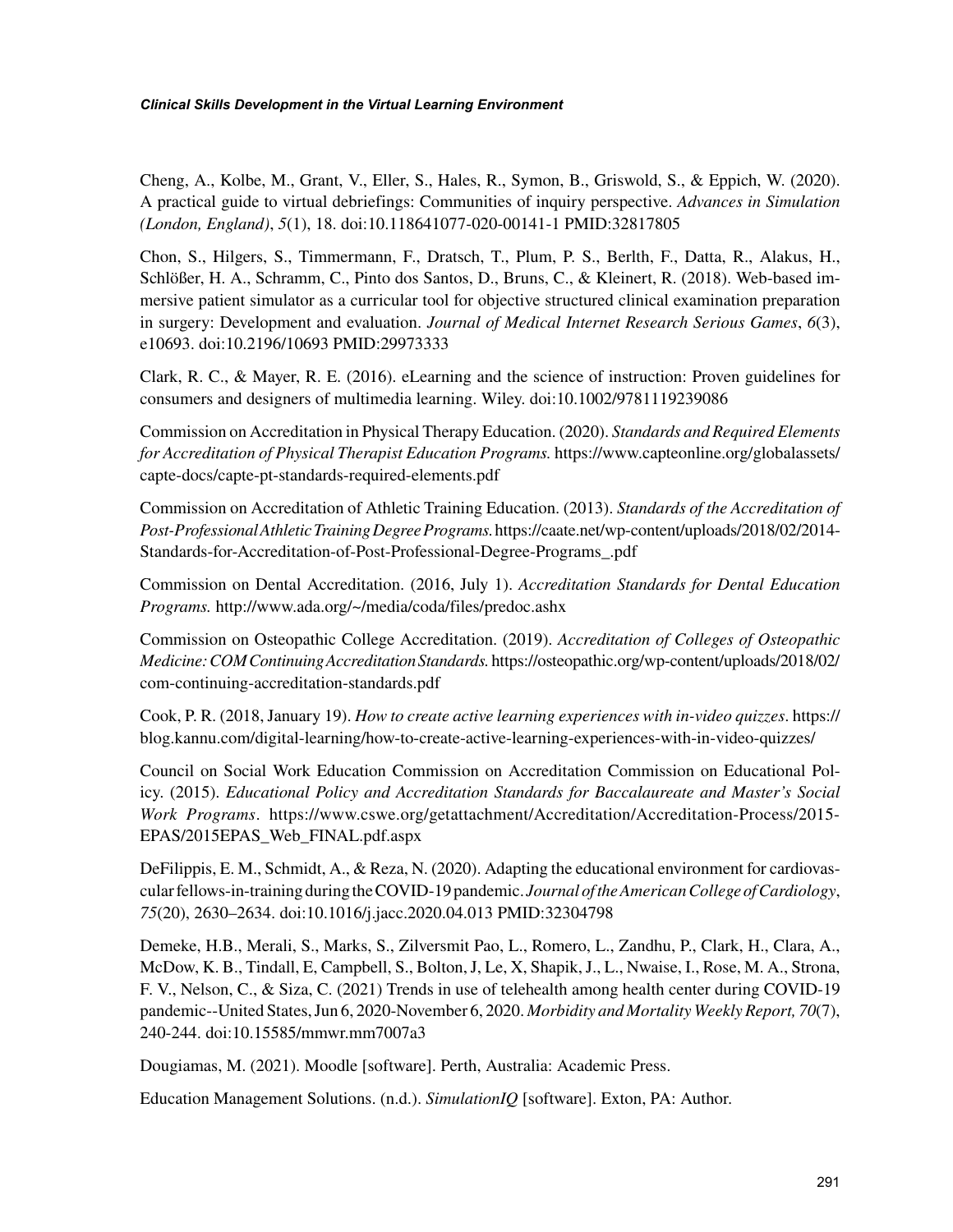Elsevier, Inc. (2011). *Shadow Health* [software]. Author.

Fuller, K. A., Heldenbrand, S. A., Smith, M. D., & Malcolm, D. R. (2020). A paradigm shift in US experiential education accelerated by the COVID-19 pandemic. *American Journal of Pharmaceutical Education*, *84*(6), 692–696. doi:10.5688/ajpe8149 PMID:32665722

Gallagher-Lepak, S., Reilly, J., & Killion, C. M. (2009). Nursing student perceptions of community in online learning. *Contemporary Nurse*, *32*(1-2), 133–146. doi:10.5172/conu.32.1-2.133 PMID:19697984

Gessler, B., Vyudna, J., & Eby, S. (2007). Poll Everywhere [software]. Academic Press.

Google. (2014). Forms [software]. Mountain View, CA: Author.

Gordon, H. S., Solanki, P., Bokhour, B. G., & Gopal, R. K. (2020). "I'm not feeling like I'm part of the conversation:" Patients' perspectives on communicating in clinical video telehealth visits. *Journal of General Internal Medicine*, *35*(6), 1751–1758. doi:10.100711606-020-05673-w PMID:32016705

Grice, G. R., Wenger, P., Brooks, N., & Berry, T. M. (2013). Comparison of Patient Simulation Methods Used in a Physical Assessment Course. *American Journal of Pharmaceutical Education*, *77*(4), 77. doi:10.5688/ajpe77477 PMID:23716745

Guckian, J., Eveson, L., & May, H. (2020). The great escape? The rise of the escape room in medical education. *Future Healthcare Journal*, *7*(2), 112–115. doi:10.7861/fhj.2020-0032 PMID:32550277

Health Resources & Services Administration. (2021, March 5). *Telehealth Programs.* [https://www.hrsa.](https://www.hrsa.gov/rural-health/telehealth) [gov/rural-health/telehealth](https://www.hrsa.gov/rural-health/telehealth)

Higbea, A., Bald, E., & Isaacs, A. N. (2021). Forging ahead from adaptations of teaching during the COVID-19 pandemic: Perspectives from multiple pharmacy programs. *Journal of the American College of Clinical Pharmacy: JAACP*, *4*, 101–112.

Hopwood, J., Myers, G., & Sturrock, A., (2020). Twelve tips for conducting a virtual OSCE. *Medical Teacher*. doi:10.1080/0142159X.2020.1830961

Instructure. (n.d.). *Canvas* [software]. Salt Lake City, UT: Author.

International Nursing Association for Clinical Simulation and Nursing Committee. (2016). INACSL standards of best practice: SimulationSM debriefing. *Clinical Simulation in Nursing, 12*(S), S21-S25. doi:10.1016/j.ecns.2016.09.008

International Pharmaceutical Federation (FIP). (2021). *FIP Digital health in pharmacy education.* [https://](https://www.fip.org/file/4958) [www.fip.org/file/4958](https://www.fip.org/file/4958)

Ismail, M. A., Ahmad, A., Mohammad, J. A., Fakri, N., Nor, M., & Pa, M. (2019). Using Kahoot! as a formative assessment tool in medical education: A phenomenological study. *BMC Medical Education*, *19*(1), 230. doi:10.118612909-019-1658-z PMID:31238926

Iyar, S., & Zu, M. (1995). Cisco Webex [software]. Academic Press.

Jeopardy Labs. (n.d.). *Jeopardy* [software]. Vancouver, Canada: Author.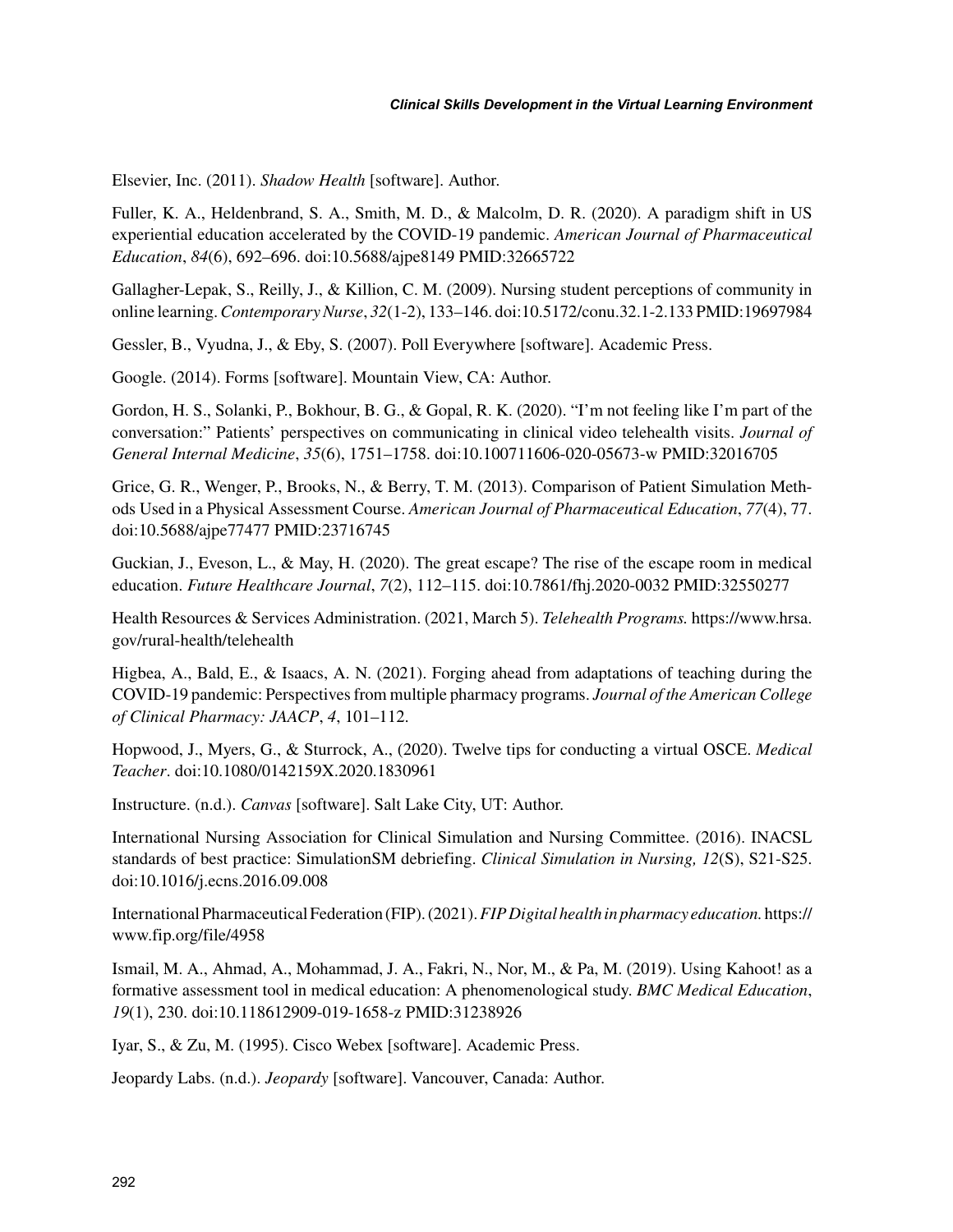Johnston, J., Andrews, L. B., Adams, C. A., Cardinale, M., Dixit, D., Effendi, M. K., Tompkins, D. M., Wilczynski, J. A., & Opsha, Y. (2021). Implementation and evaluation of a virtual learning advanced pharmacy practice experience. *Currents in Pharmacy Teaching & Learning*, *13*(7), 862–867. Advance online publication. doi:10.1016/j.cptl.2021.03.011 PMID:34074519

Kalleny, N. K. (2020). Advantages of Kahoot! Game-based formative assessments along with methods of its use and application during the COVID-19 pandemic in various live learning sessions. *Journal of Microscopy and Ultrastructure*, *8*(4), 175–185. doi:10.4103/JMAU.JMAU\_61\_20 PMID:33623744

Kardong-Edgren, S., Farra, S. L., Alinier, G., & Young, H. M. (2019). A call to unify definitions of virtual reality. *Clinical Simulation in Nursing*, *31*, 28–34. doi:10.1016/j.ecns.2019.02.006

Kasesalu, P., & Tallinn, J. (2003). *Skype [software]*. Academic Press.

KBPort. (n.d.). *SimEMR* [software]. Pittsburgh, PA: Author.

Koonin, L. M., Hoots, B., Tsang, C. A., Leroy, Z., Farris, K., Jolly, B. T., Antall, P., McCabe, B., Zelis, C. B., Tong, I., & Harris, A. M. (2020). Trends in the use of telehealth during the emergency of the COVID-19 pandemic-United States, January-March 2020. *Morbidity and Mortality Weekly Report*, *69*(43), 1505–1599. doi:10.15585/mmwr.mm6943a3 PMID:33119561

Laerdal Inc. (n.d.). *LLEAP* [software]. Stavanger, Norway: Author.

Lara, S., Foster, C. W., Hawks, M., & Montgomery, M. (2020). Remote assessment of clinical skills during COVID-19: A virtual, high-stakes, summative pediatric objective structured clinical exam. *Academic Pediatrics*, *20*(6), 760–761. doi:10.1016/j.acap.2020.05.029 PMID:32505690

Lateef, F., & Too, X. Y. (2019). The 2019 WACEM expert document on hybrid simulation for transforming health-care simulation through "mixing and matching.". *Journal of Emergencies, Trauma and Shock*, *12*(4), 243–247. doi:10.4103/JETS.JETS\_87\_17 PMID:31798236

Lewis, K. L., Bohnert, C. A., Gammon, W. L., Hölzer, H., Lyman, L., Smith, C., Thompson, T. M., Wallace, A., & Gliva-McConvey, G. (2017). The association of standardized patient educators (ASPE) standards of best practices (SOBP). *Advances in Simulation (London, England)*, *10*(1), 1–8. doi:10.118641077- 017-0043-4 PMID:29450011

Liaison Committee on Medical Education. (2021). *Functions and Structure of a Medical School: Standards for Accreditation of Medical Education Programs Leading to the MD Degree*. [https://lcme.org/](https://lcme.org/wp-content/uploads/filebase/standards/2022-23_Functions-and-Structure_2021-03-30.docx) [wp-content/uploads/filebase/standards/2022-23\\_Functions-and-Structure\\_2021-03-30.docx](https://lcme.org/wp-content/uploads/filebase/standards/2022-23_Functions-and-Structure_2021-03-30.docx)

Linden Labs. (2003). *Second Life* [software]. Author.

Lioce, L., Lopreiato, J., Downing, D., Chang, T. P., Robertson, J. M., Anderson, M., Diaz, D. A., Spain, A. E., & the Terminology and Concepts Working Group. (2020). *Healthcare Simulation Dictionary– Second Edition. Rockville, MD: Agency for Healthcare Research and Quality*. AHRQ Publication No. 20-0019. doi:10.23970/simulationv2

Lopreiato, J. O., Downing, D., Gammon, W., Lioce, L., Sittner, B., Slot, V., Spain, A. E. & the Terminology and Concepts Working Group. (2016). *Healthcare Simulation Dictionary*. [https://www.ssih.org/](https://www.ssih.org/dictionary) [dictionary](https://www.ssih.org/dictionary)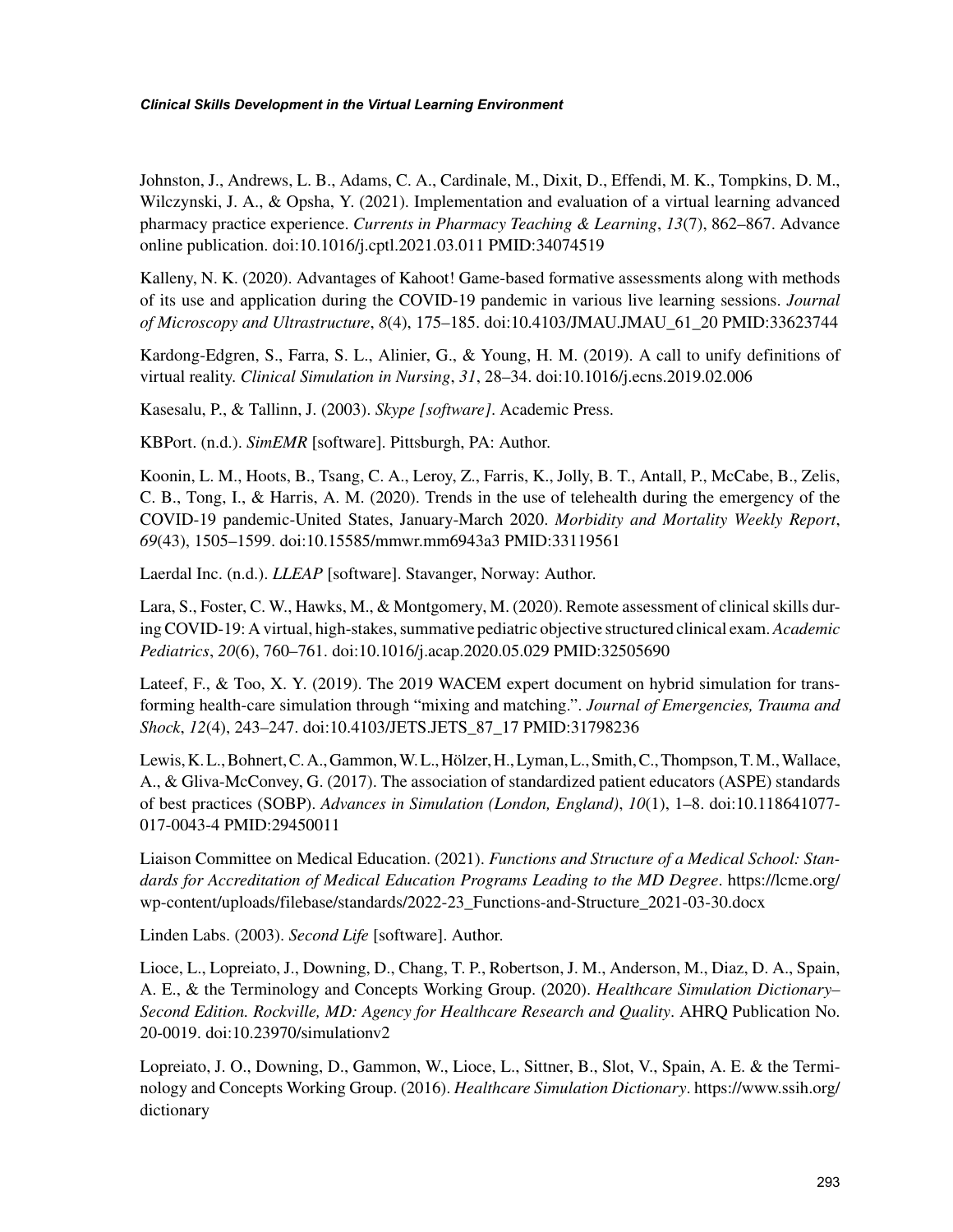Loy, B. M., Yang, S., Moss, J. M., Kemp, D. W., & Brown, J. N. (2017). Application of the layered learning practice model in an academic medical center. *Hospital Pharmacy*, *52*(4), 266–272. doi:10.1310/ hpx5204-266 PMID:28515505

Malhotra, A., & Kumar, A. (2021). Breaking the COVID-19 barriers to health professional team training with online simulation. *Simulation in Healthcare*, *16*(1), 80–81. doi:10.1097/SIH.0000000000000518 PMID:33196611

Marr, B. (2019, July 19). The important difference between virtual reality, augmented reality, and mixed reality. *Forbes*. [https://www.forbes.com/sites/bernardmarr/2019/07/19/the-important-difference-between](https://www.forbes.com/sites/bernardmarr/2019/07/19/the-important-difference-between-virtual-reality-augmented-reality-and-mixed-reality/?sh=66b9364b35d3d)[virtual-reality-augmented-reality-and-mixed-reality/?sh=66b9364b35d3d](https://www.forbes.com/sites/bernardmarr/2019/07/19/the-important-difference-between-virtual-reality-augmented-reality-and-mixed-reality/?sh=66b9364b35d3d)

Massoth, C., Röder, H., Ohlenburg, H., Hessler, M., Zarbock, A., Pöpping, D., & Wenk, M. (2019). High-fidelity is not superior to low-fidelity simulation but leads to overconfidence in medical students. *BMC Medical Education*, *19*(1), 1–8. doi:10.118612909-019-1464-7 PMID:30665397

McGaghie, W. C., & Harris, I. B. (2018). Learning theory foundations of simulation-based mastery learning. *Simulation in Healthcare*, *13*(3S), S15–S20. doi:10.1097/SIH.0000000000000279 PMID:29373384

MedAffinity EHR [software]. (2014). Tallahassee, FL: Academic Press.

Merriam-Webster. (2021, March 9). *Virtual reality.* [https://www.merriam-webster.com/dictionary/](https://www.merriam-webster.com/dictionary/virtual%20reality) [virtual%20reality](https://www.merriam-webster.com/dictionary/virtual%20reality)

Microsoft Teams [software]. (2017). Redmond, WA: Microsoft.

Miller, E. A. (2003). The technical and interpersonal aspects of telemedicine: Effects on doctor-patient communication. *Journal of Telemedicine and Telecare*, *9*(1), 1–7. doi:10.1258/135763303321159611 PMID:12641885

Moreau, C., Maravent, S., Hale, G., & Joseph, T. (2021). Strategies for managing pharmacy experiential education during COVID-19. *Journal of Pharmacy Practice*, *34*(1), 7–10. doi:10.1177/0897190020977730 PMID:33267726

Munshi, F., Lababidi, H., & Alyousef, S. (2015). Low- versus high-fidelity simulations in teaching and assessing clinical skills. *Journal of Taibah University Medical Sciences*, *10*(1), 12–15. doi:10.1016/j. jtumed.2015.01.008

National Council of State Boards of Nursing. (2016). *NCSBN Simulation Guidelines for Prelicensure Nursing Education Programs*. [https://www.ncsbn.org/16\\_Simulation\\_Guidelines.pdf](https://www.ncsbn.org/16_Simulation_Guidelines.pdf)

Nestel, D., Groom, J., Eikeland-Huseboø, S., & O'Donnell, J. M. (2011). Simulation for learning and teaching procedural skills: The state of the science. *Simulation in Healthcare*, *6*(7), S10–S13. doi:10.1097/ SIH.0b013e318227ce96 PMID:21817857

Nichols, J. (1994). The trigger film in nurse education. *Nurse Education Today*, *14*(4), 326–330. doi:10.1016/0260-6917(94)90145-7 PMID:7968983

OpenEMR [software]. (2021). Altamonte, NY: Academic Press.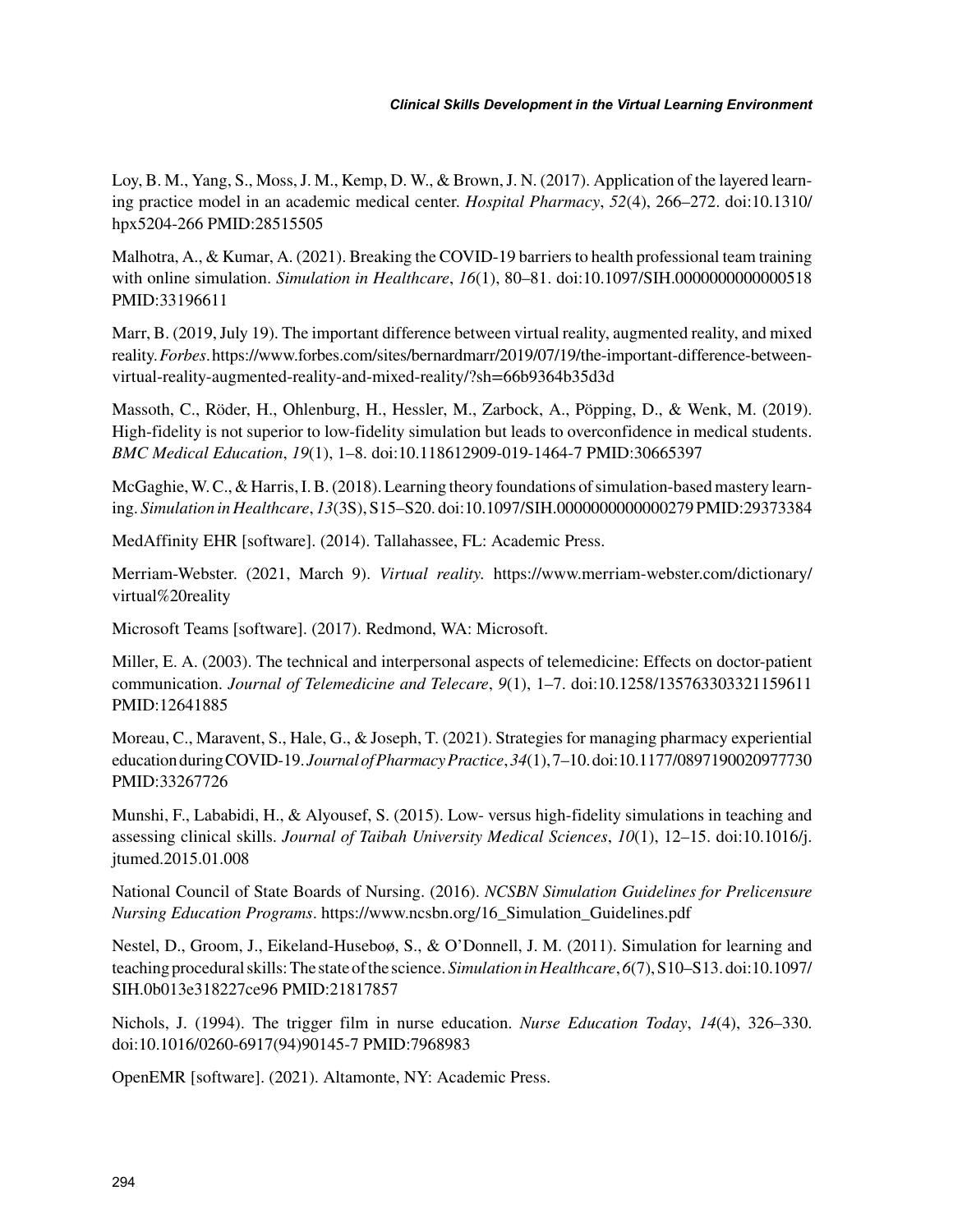Peddle, M., Bearman, M., Mckenna, L., & Nestel, D. (2019). Exploring undergraduate student interactions with virtual patients to develop "non-technical" skills through case study methodology. *Advances in Simulation (London, England)*, *4*(1), 2. doi:10.118641077-019-0088-7 PMID:30805205

Penguin Innovations. (n.d.). *Cleanroom* [software]. West Lafayette, IN: Author.

Pottle, J. (2019). Virtual reality and the transformation of medical education. *Future Healthcare Journal*, *6*(3), 181–185. doi:10.7861/fhj.2019-0036 PMID:31660522

Precision, V. R. (2010). *Surgical Theater* [software]. Author.

Riva, G., Baños, R. M., Botella, C., Mantovani, F., & Gaggioli, A. (2016). Transforming experience: The potential of augmented reality and virtual reality for enhancing personal and clinical change. *Frontiers in Psychiatry*, *7*, 164. Advance online publication. doi:10.3389/fpsyt.2016.00164 PMID:27746747

Rutherford-Hemming, T., Alfes, C. M., & Breymier, T. L. (2019). A systematic review of the use of standardized patients as a simulation modality in nursing education. *Nursing Education Perspectives*, *40*(2), 84–90. doi:10.1097/01.NEP.0000000000000401 PMID:30789562

Rutledge, C., Walsh, C. M., Swinger, N., Auerbach, M., Castro, D., Dewan, M., Khattab, M., Rake, A., Harwayne-Gidansky, I., Raymond, T. T., Maa, T., & Chang, T. P. (2018). Gamification in action: Theoretical and practical considerations for medical educators. *Academic Medicine*, *93*(7), 1014–1020. doi:10.1097/ACM.0000000000002183 PMID:29465450

Sera, L., & Wheeler, E. (2017). Game on: The gamification of the pharmacy classroom. *Currents in Pharmacy Teaching & Learning*, *9*(1), 155–159. doi:10.1016/j.cptl.2016.08.046 PMID:29180148

Silverman, J. A., & Foulds, J. L. (2020). Development and use of a virtual objective structured clinical examination. *Canadian Medical Education Journal*, *11*(6), e206–e207. doi:10.36834/cmej.70398 PMID:33349786

Steuer, J. (1992). Defining virtual reality, dimensions determining telepresence. *Journal of Communication*, *42*(4), 73–93. doi:10.1111/j.1460-2466.1992.tb00812.x

Survey Analytics LLC. (2002). QuestionPro [software]. Austin, TX: Author.

Sutherland, A. (2005). Quizlet [software]. San Francisco, CA: Academic Press.

Thomas, A., Burns, R., Sanseau, E., & Auerbach, M. (2021). Tips for conducting telesimulation-based medical education. *Cureus*, *13*(1), e12479. doi:10.7759/cureus.12479 PMID:33552792

Updike, W. H., Cowart, C., Woodyard, J. L., Serag-Bolos, E. S., Taylor, J. R., & Curtis, S. D. (2021). Protecting the integrity of the virtual objective structured clinical examination. *American Journal of Pharmaceutical Education*, *8438*(6), 8438. Advance online publication. doi:10.5688/ajpe8438 PMID:34315707

van Gaalen, A., Brouwer, J., Schönrock-Adema, J., Bouwkamp-Timmer, T., Jaarsma, A., & Georgiadis, J. R. (2020). Gamification of health professions education: A systematic review. *Advances in Health Sciences Education: Theory and Practice*. Advance online publication. doi:10.100710459-020-10000-3 PMID:33128662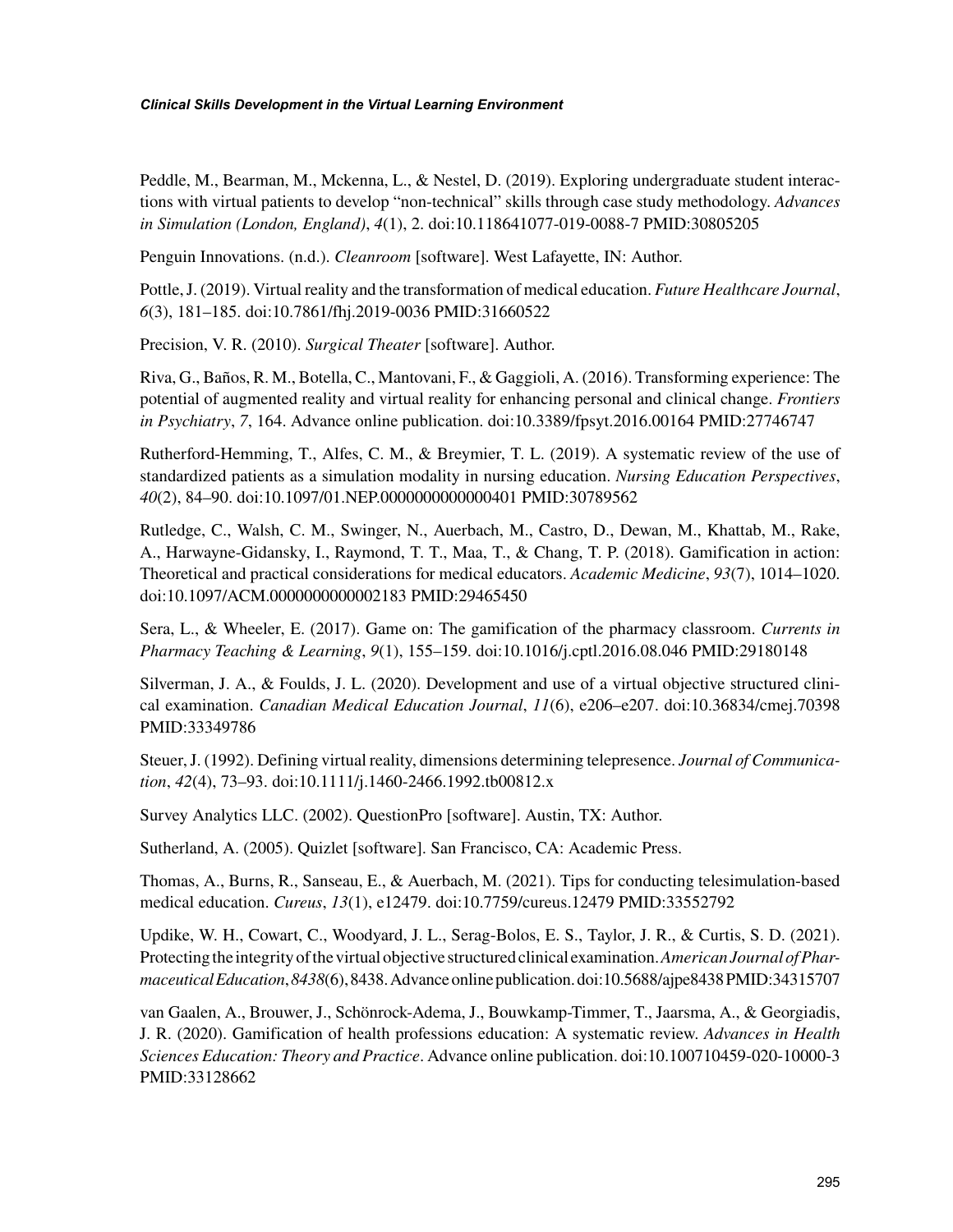Ventola, C. L. (2019). Virtual reality in pharmacy: Opportunities for clinical, research, and educational applications. *P&T*, *44*, 267–276. PMID:31080335

Warstrom, J. (2014). Mentimeter [software]. Stockholm, Sweden: Academic Press.

Weller, J., Robinson, B., Larsen, P., & Caldwell, C. (2004). Simulation-based training to improve acute care skills in medical undergraduates. *The New Zealand Medical Journal*, *117*(1204), U1119. PMID:15505666

Wilfrid Laurier University. (2021). *Developing a productive and respectful class environment. In: Plan, build, teach: A guide for effective remote teaching, learning and assessment.* [https://researchcentres.wlu.](https://researchcentres.wlu.ca/teaching-and-learning/building/remote-classroom-etiquette.html) [ca/teaching-and-learning/building/remote-classroom-etiquette.html](https://researchcentres.wlu.ca/teaching-and-learning/building/remote-classroom-etiquette.html)

World Health Organization. (2019). *WHO Guideline: Recommendations on digital interventions for health system strengthening*. [https://apps.who.int/iris/bitstream/handle/10665/311941/9789241550505](https://apps.who.int/iris/bitstream/handle/10665/311941/9789241550505-eng.pdf?ua=1) [eng.pdf?ua=1](https://apps.who.int/iris/bitstream/handle/10665/311941/9789241550505-eng.pdf?ua=1)

Yuan, E. (2012). Zoom [software]. San Jose, CA: Academic Press.

# **ADDITIONAL READING**

Foronda, C. L., Fernandez-Burgos, M., Nadeau, C., Kelley, C. N., & Henry, M. N. (2020). Virtual simulation in nursing education: A systematic review spanning 1996-2018. *Simulation in Healthcare*, *15*(1), 46–54. doi:10.1097/SIH.0000000000000411 PMID:32028447

Kononowicz, A. A., Woodham, L. A., Edelbring, S., Stathakarou, N., Davies, D., Saxena, N., Tudor Car, L., Carlstedt-Duke, J., Car, J., & Zary, N. (2019). Virtual patient simulations in health professions education: Systematic review and meta-analysis by the Digital Health Education Collaboration. *Journal of Medical Internet Research*, *21*(7), e14676. doi:10.2196/14676 PMID:31267981

Major, S., Sawan, L., Vognsen, J., & Jabre, M. (2020). COVID-19 pandemic prompts the development of a Web-OSCE using Zoom teleconferencing to resume medical students' clinical skills training at Weill Cornell Medicine-Qatar. *BMJ Simulation & Technology Enhanced Learning*, *6*(6), 376–377. doi:10.1136/bmjstel-2020-000629

Nassar, H., & Tekian, A. (2020). Computer simulation and virtual reality in undergraduate operative and restorative dental education: A critical review. *Journal of Dental Education, 84*(7), 812-829. doi:10.1002/ jdd.12138

Osnes, C., Duke, A., Wu, J., Franklin, P., Mushtaq, F., & Keeling, A. (2020). Investigating the construct validity of a haptic virtual caries simulation for dental education. *BMJ Simulation & Technology Enhanced Learning*, *7*(2), 81–85. doi:10.1136/bmjstel-2019-000549

Palancio Esposito, C., & Sullivan, K. (2020). Maintaining clinical continuity through virtual simulation during the COVID-19 pandemic. *The Journal of Nursing Education*, *59*(9), 522–525. doi:10.3928/01484834- 20200817-09 PMID:32865587